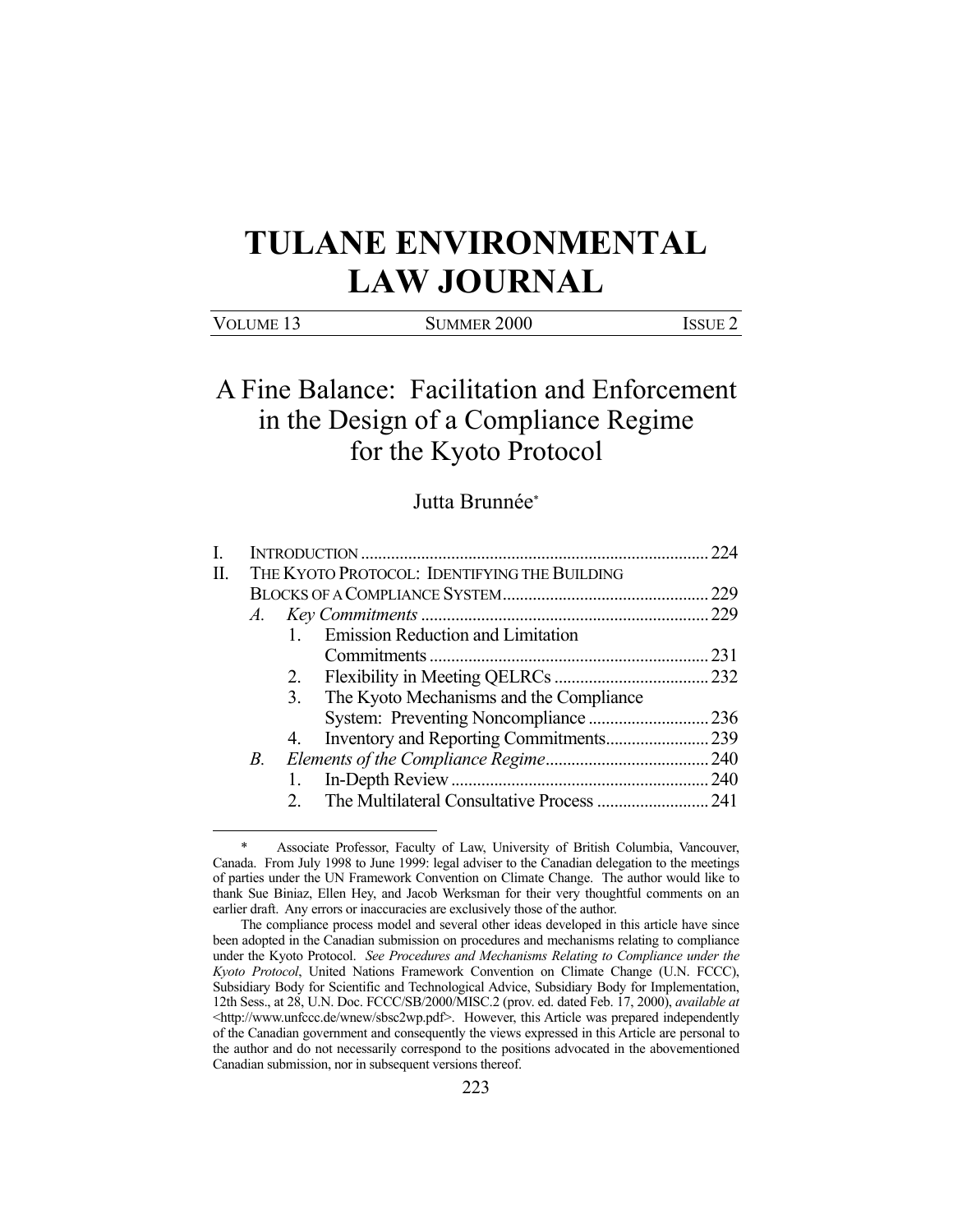|      |    | 3.             | Procedures and Mechanisms to Determine and     |  |
|------|----|----------------|------------------------------------------------|--|
|      |    |                |                                                |  |
|      |    | 4.             |                                                |  |
| III. |    |                | DEVELOPING A COMPLIANCE REGIME FOR THE KYOTO   |  |
|      |    |                |                                                |  |
|      | A. |                | The JWG Process: Emerging Trends and Open      |  |
|      |    |                |                                                |  |
|      |    | $\mathbf{1}$ . |                                                |  |
|      |    | 2.             |                                                |  |
|      |    | 3.             | The Spectrum of Consequences and Approaches    |  |
|      |    |                |                                                |  |
|      |    | 4.             | Institutional Requirements of the Compliance   |  |
|      |    |                |                                                |  |
|      |    | 5.             |                                                |  |
|      |    | 6.             | Accommodating Developing Country Concerns  254 |  |
|      | В. |                | Towards a Balance Between Facilitation and     |  |
|      |    |                |                                                |  |
|      |    | 1.             | Shaping a Compliance Regime: Initial           |  |
|      |    |                |                                                |  |
|      |    | $2^{+}$        |                                                |  |
|      |    |                | a.                                             |  |
|      |    |                | $\mathbf{b}$ .                                 |  |
|      |    |                | $c_{\rm}$                                      |  |
|      |    |                | d.                                             |  |
| IV.  |    |                | CONCLUDING OBSERVATIONS: BEYOND COMPLIANCE 268 |  |

#### I. INTRODUCTION

<u>.</u>

In December 1997, the third Conference of the Parties  $(COP-3)^1$ to the United Nations Framework Convention on Climate Change  $(FCCC),<sup>2</sup>$  adopted the Kyoto Protocol.<sup>3</sup> In adopting the protocol, the

 <sup>1.</sup> Hereinafter, "COP-*x*" or "MOP-*x*" will refer to the *x*th Conference of the Parties or *x*th Meeting of the Parties to a specific convention or protocol.

 <sup>2.</sup> *See* United Nations Framework Convention on Climate Change, opened for signature June 4, 1992, S. TREATY DOC. NO. 102-38 (1992), 31 I.L.M. 849 (1992) [hereinafter FCCC] (entered into force Mar. 21, 1994). As of October 22, 1999, 181 states had ratified the FCCC. *See Status of Ratification of the United Nations Framework Convention on Climate Change and Its Kyoto Protocol*, U.N. FCCC, Conference of the Parties, 5th Sess., U.N. Doc. FCCC/CP/1999/INF.2 (1999) [hereinafter *Status of Ratification*].

 <sup>3.</sup> *See* Kyoto Protocol to the Framework Convention on Climate Change, U.N. FCCC, Conference of the Parties, 3d Sess., U.N. Doc. FCCC/CP/1997/L.7/Add.1 (1998), 37 I.L.M. 22 (1998) [hereinafter Kyoto Protocol]. As of October 22, 1999, 84 states had signed and 16 states had ratified the Kyoto Protocol. *See Status of Ratification*, *supra* note 2. To enter into force, the Kyoto Protocol must have been ratified by not less than 55 parties to the FCCC, including Annex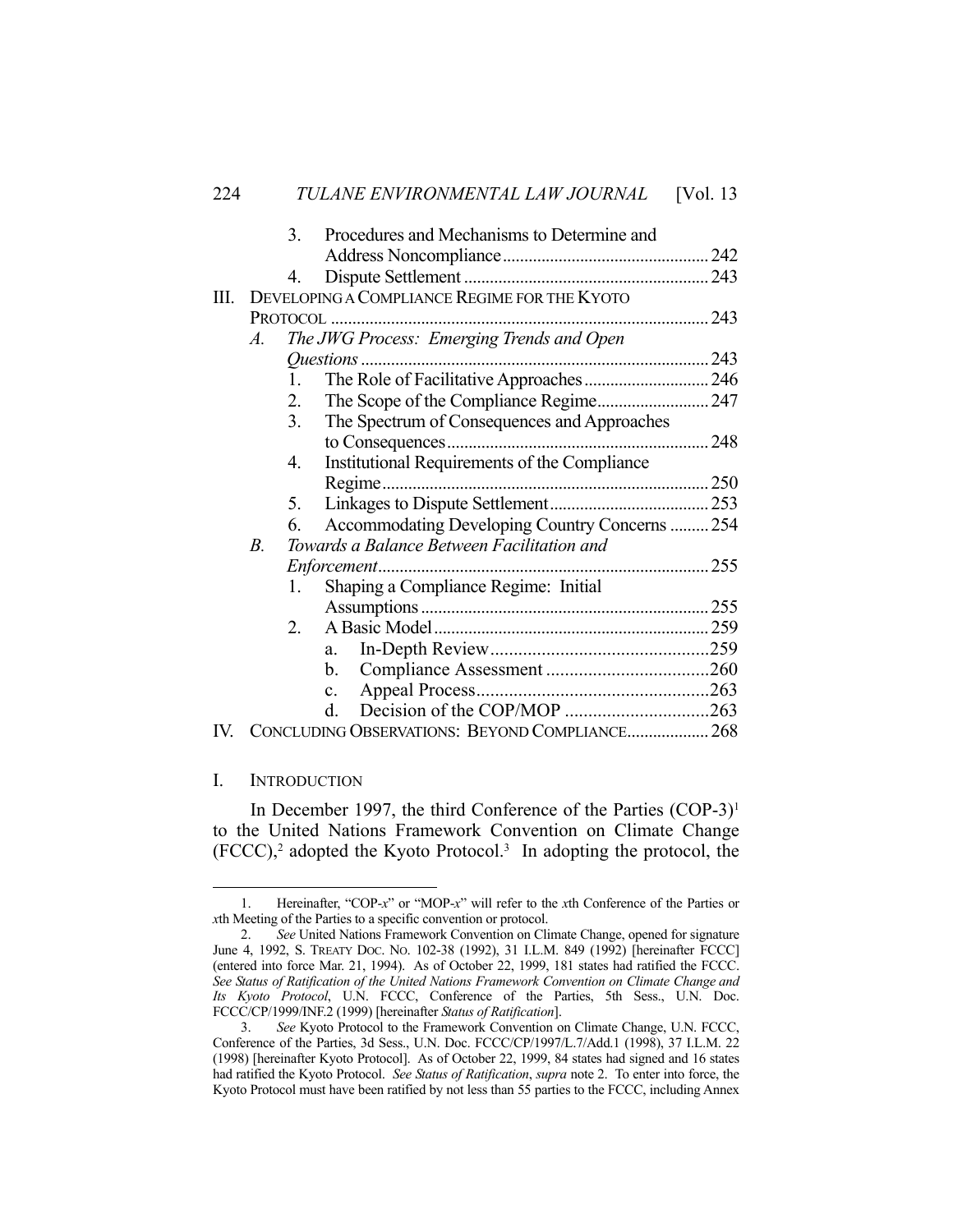parties recognized not only that more ambitious steps than the FCCC commitments to stabilize greenhouse gas emissions were required to address climate change, but also that states' commitments now needed to be legally binding and subject to a credible system for ensuring compliance. While the Kyoto Protocol is certainly a landmark agreement, much of the work to enable its entry into force and operation remains to be done.4 No less than a third of the protocol's twenty-seven articles contain only the basic outlines of the regimes that the parties envisage, leaving it to the "Conference of the Parties, serving as the meeting of the Parties to the Protocol" (COP/MOP) to approve the rules, guidelines, modalities or procedures that put the flesh on the protocol bones.<sup>5</sup> Only once these provisions are elaborated will states be in a position to decide whether or not to ratify the protocol, and will the broad concepts it contains be transformed into regimes that are sufficiently detailed to allow implementation. Therefore, the Conference of the Parties to the convention (COP) is now working, under the auspices of the Buenos Aires Plan of Action, $6$  to develop draft decisions in time for COP-6 and to recommend these decisions' adoption by the COP/MOP at its first session.<sup>7</sup> Among the items that are being pursued in this fashion is the requirement, in Article 18 of the protocol, that parties "approve appropriate and effective procedures and mechanisms to determine and to address cases of non-compliance . . . ."8

 The development of a noncompliance regime is a challenge in any multilateral environmental agreement (MEA) negotiation. Concerns about ensuring the achievement of a MEA's environmental

 7. COP-6 will be held from November 13-24, 2000, at The Hague, Netherlands. *See COP-5 Report*,*supra* note 6, Decision 2/CP.5.

8. Kyoto Protocol, *supra* note 3, art. 18.

I parties accounting for at least 55% of the 1990 carbon dioxide emissions for these parties. *See* Kyoto Protocol, *supra*, art. 25.1.

 <sup>4.</sup> *See* Henry D. Jacoby et al., *Kyoto's Unfinished Business*, 77 FOREIGN-AFF. 54, 54 (July-Aug. 1998); Hermann Ott, *The Kyoto Protocol: Unfinished Business*, 40 ENV'T 3, 3 (1998).

 <sup>5.</sup> *See* Kyoto Protocol, *supra* note 3, arts. 3.4, 5.1, 6.2, 7.4, 8.4, 12.7, 16, 17, and 18. Note, however, that in the case of Article 17 on international emissions trading, the Conference of the Parties to the FCCC, rather than COP/MOP, is empowered to define the "relevant principles, modalities, rules and guidelines." *Id.* art. 17.

 <sup>6.</sup> *See Report of the Conference of the Parties to the United Nations Framework Convention on Climate Change on its Fourth Session*, U.N. FCCC, U.N. Doc. FCCC/CP/1998/16/Add.1 (1998) [hereinafter *COP-4 Report*], Decision 8/CP.4; *see also Report of the Conference of the Parties to the United Nations Framework Convention on Climate Change on its Fifth Session*, U.N. FCCC, U.N. Doc. FCCC/CP/1999/6/Add.1 (1999) [hereinafter *COP-5 Report*] (visited May 12, 2000) <http://www.unfccc.de/resource/cop5.html# report5part2>, Decision FCCC/1999/1/CP.5 (addressing the implementation of the Buenos Aires Plan of Action and calling for intensified efforts to enable the COP to take decisions at its sixth session).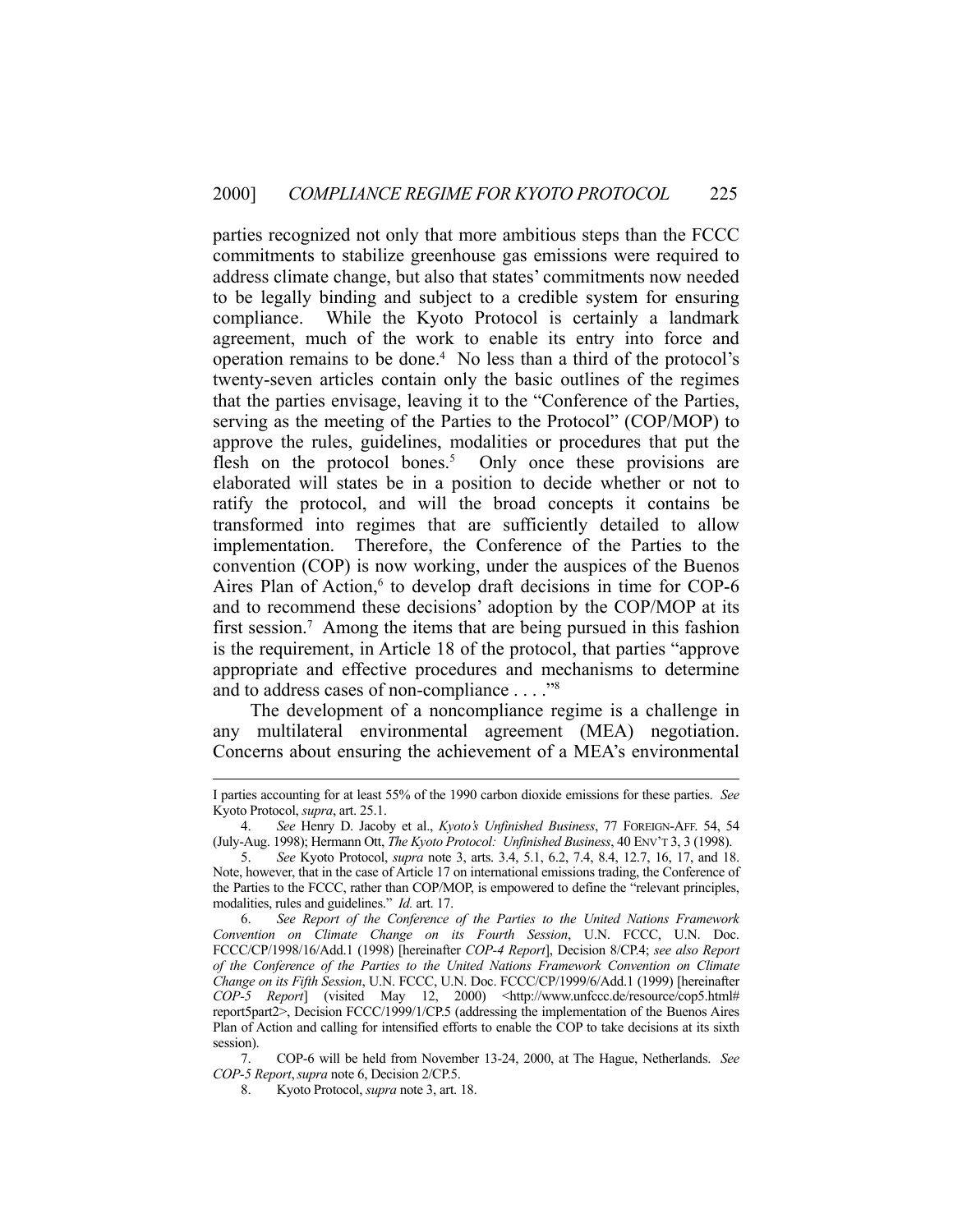goals, and about ensuring a level playing field among parties, compete against states' reluctance to subject themselves to sovereignty-invasive procedures, let alone penalties for noncompliance. The design of MEA noncompliance procedures or mechanisms involves striking a delicate balance between steps to bring about parties' full compliance with their commitments and respect for individual states' sovereign spheres. The balancing act is nowhere more complex than in the context of the Kyoto Protocol.

On the one hand, experience with existing compliance regimes,<sup>9</sup> and the bulk of recent academic analysis, $10$  suggest that the primary

 <sup>9.</sup> *See* Montreal Protocol on Substances that Deplete the Ozone Layer, 26 I.L.M. 1550 (1987) (entered into force Jan. 1, 1989); adjusted and amended June 29, 1990, 30 I.L.M. 539 (1990); adjusted and amended Nov. 25, 1992, 32 I.L.M. 875 (1993) [hereinafter Montreal Protocol]. Article 8 of the protocol called upon the parties to develop "procedures and institutional mechanisms for determining non-compliance" and for "treatment" of noncompliant parties. *Id.* art. 8. While an interim procedure had been adopted at the second Meeting of the Parties (MOP-2) in 1990, only MOP-4 adopted the full noncompliance procedure (NCP). *See Report of the Fourth Meeting of the Parties to Montreal Protocol on Substances that Deplete the Ozone Layer*, U.N. Doc. UNEP/OzL.Pro.4/15 (1992), Decision IV/5, annexes IV, V, 32 I.L.M. 874 (1993) [hereinafter *MOP-4 Report*]. Some changes to the NCP, concerning the mandate of its Implementation Committee (IC), were adopted at MOP-10. *See Report of the Tenth Meeting of the Parties to Montreal Protocol on Substances that Deplete the Ozone Layer*, U.N. Doc. UNEP/OzL.Pro.10/9 (1998), Decision X/10, annex II. Under the NCP, the IC is to secure "amicable solutions" to compliance problems and to make recommendations to the MOP. *See id.* ¶¶ 8-9. Possible responses to noncompliance are set out on an "indicative list of measures" and include appropriate assistance, cautions and suspension of rights and privileges under the protocol. *See MOP-4 Report*, *supra*, annex IV. A compliance procedure was also adopted under Article 7 of the Protocol to the 1979 Convention on Long-Range Transboundary Air Pollution on Further Reduction of Sulphur Emissions on June 14, 1994. *See* 33 I.L.M. 1540, 1545 (1994). In 1997, that convention's Executive Body extended the application of the procedure to all protocols to the convention. *See Concerning the Implementation Committee, its Structure and Functions and Procedures for Review of Compliance*, U.N. Economic Commission for Europe, Executive Body, U.N. Doc. ECE/EB.AIR/53 (1998), Decision 1997/2, annex III; *see also id.* Decision 1997/3, annex IV; *Concerning the Implementation Committee, its Structure and Functions and Procedures for Review of Compliance*, U.N. Economic Commission for Europe, Executive Body, U.N. Doc. ECE/EB.AIR/59 (1998), Decision 1998/6, annex II, *reprinted in* EDITH BROWN WEISS ET AL., 2 INTERNATIONAL ENVIRONMENTAL LAW: BASIC INSTRUMENTS AND REFERENCES (Supp. 1999). The procedure, which is now in operation, resembles the Montreal Protocol NCP. Another compliance regime is being developed pursuant to Article 19 of the Basel Convention on the Control of Transboundary Movements of Hazardous Wastes and Their Disposal. *See* 18 I.L.M. 657 (1999). For an overview of this topic, see Maas M. Goote, *Non-compliance Procedures*, 9 Y.B.INT'L ENVTL. L. 146 (1998).

 <sup>10.</sup> For a discussion of the benefits of regimes that seek to promote and facilitate compliance, see, for example, THE IMPLEMENTATION AND EFFECTIVENESS OF INTERNATIONAL ENVIRONMENTAL COMMITMENTS: THEORY AND PRACTICE (David G. Victor et al. eds., 1998); ULRICH BEYERLIN &THILO MARAUHN, LAW-MAKING AND LAW-ENFORCEMENT IN INTERNATIONAL ENVIRONMENTAL LAW AFTER THE 1992 RIO CONFERENCE (1997); JAMES CAMERON ET AL., IMPROVING COMPLIANCE WITH INTERNATIONAL ENVIRONMENTAL LAW (1996); ABRAM CHAYES & ANTONIA HANDLER CHAYES, THE NEW SOVEREIGNTY: COMPLIANCE WITH INTERNATIONAL REGULATORY AGREEMENTS (1995); Laurence Boisson de Chazournes, *La mise en oeuvre du droit international dans le domaine de la protection de l'environnement: enjeux et défis*, 99 REVUE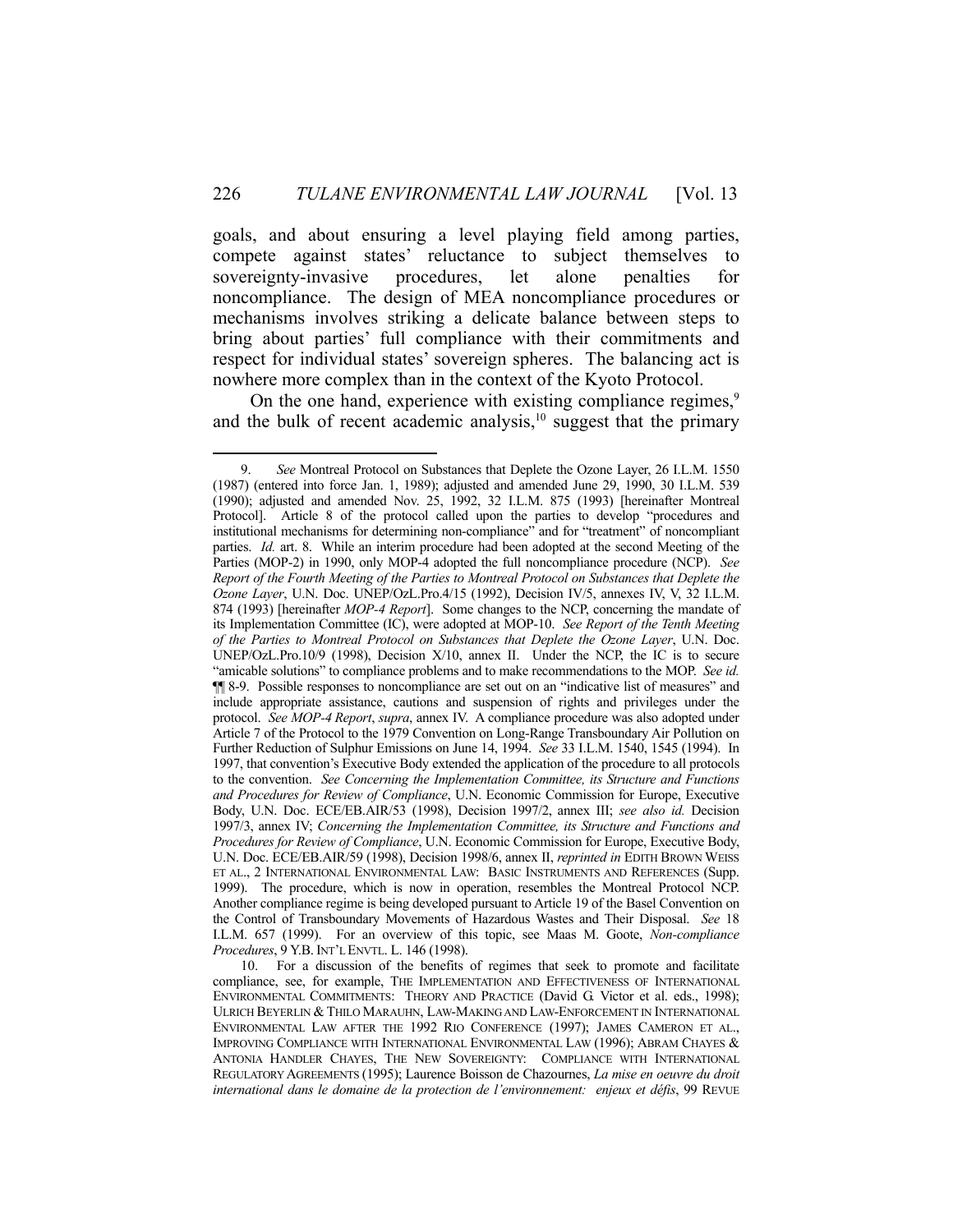emphasis of the protocol regime should be on compliance, rather than noncompliance. In the case of the Kyoto Protocol, this means that parties must develop a broad-based compliance system, taking advantage of the opportunities that exist to flesh out the protocol regime through rules and processes that help prevent noncompliance by promoting and facilitating compliance. Indeed, the development of a credible and workable compliance regime is inextricably linked to the further elaboration of other parts of the protocol including, in particular, the so-called "Kyoto mechanisms," which are intended to provide the parties with greater flexibility in meeting their commitments.<sup>11</sup> On the other hand, it is unlikely that, in the high stakes world of the Kyoto Protocol, facilitative approaches alone can ensure compliance. Thus, the protocol confronts negotiators with an unprecedented challenge: they must find ways to build into the compliance system "procedures and mechanisms to determine and to address cases of non-compliance" that are at once acceptable and credible.12

 Efforts to develop the compliance system for the protocol are now underway. Parties have submitted initial views on compliance issues and a Joint Working Group on Compliance (JWG), established under the Buenos Aires Plan of Action, has been operating since June 1999 with the mandate to:

- identify compliance related elements in the Kyoto Protocol;
- follow the development of these elements in various groups including, for example, elements of substantive rules and

 11. Through the Kyoto mechanisms, which include joint implementation (Article 6), the clean development mechanism (Article 12), international emissions trading (Article 17), and, arguably, joint fulfillment (Article 4), parties can transfer or acquire emission entitlements or reduction credits respectively. For a description of these mechanisms, see *infra* notes 32-43 and accompanying text.

GÉNÉRALE DE DROIT INTERNATIONAL PUBLIC 32 (1995); Günther Handl, *Controlling Implementation of and Compliance with International Environmental Commitments: The Rocky Road from Rio*, 5 COL. J. INT'L ENVTL. L. & POL'Y 305 (1994); Harold K. Jacobsen & Edith Brown Weiss, *Strengthening Compliance with International Environmental Accords: Preliminary Observations from a Collaborative Project*, 1 GLOBAL GOVERNANCE 19 (1995); Patrick Széll, *The Development of Multilateral Mechanisms for Monitoring Compliance*, *in* SUSTAINABLE DEVELOPMENT AND INTERNATIONAL LAW 97 (Winfried Lang ed., 1995); Rüdiger Wolfrum, *Means of Ensuring Compliance With and Enforcement of International Environmental Law*, *in* ACADEMY OF INTERNATIONAL LAW, RECUEIL DES COURS 272 (1998); O. Yashida, *Soft Enforcement of Treaties: The Montreal Protocol's Noncompliance Procedure and the Functions of International Environmental Institutions*, 10 COL. J. INT'L ENVTL. L. & POL'Y 95 (1999); Kyle Danish, Book Review, 37 VA.J.INT'L L. 789 (1997) (reviewing CHAYES & CHAYES, *supra*).

 <sup>12.</sup> Kyoto Protocol, *supra* note 3, art. 18 (emphasis added). Note that "procedures and mechanisms" to determine and address noncompliance are to be distinguished from the "Kyoto mechanisms," *supra* note 11. In the context of Article 18, "mechanisms" refers to institutional features of a noncompliance process.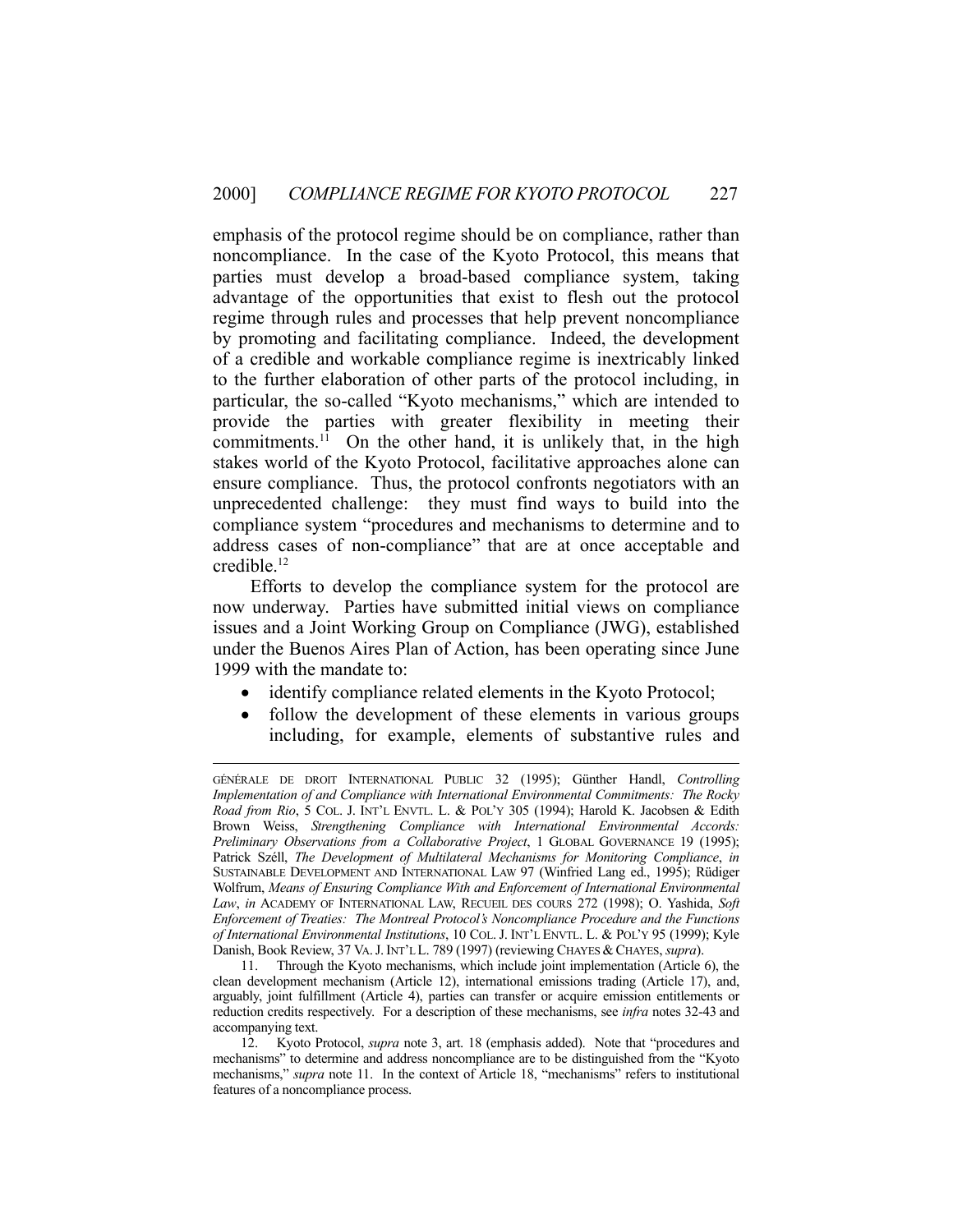consequences of noncompliance, and identify gaps to ensure that they are addressed in the suitable forum;

- develop procedures by which compliance with the obligations under the Kyoto Protocol should be addressed, to the extent that they are not being considered by other groups; and
- ensure coherent approaches to developing a comprehensive compliance system.13

 This mandate reflects the fact that the elements of a broad-based compliance system will be anchored in different parts of the protocol. It also reflects the parties' recognition of the need to design noncompliance procedures in light of the features of the overall compliance system. Indeed, it was the fact that other elements of the compliance system are developed under the auspices of the convention's Subsidiary Body for Implementation (SBI) and Subsidiary Body for Scientific and Technological Advice (SBSTA), respectively, and need to be closely tracked, that prompted the creation of a joint working group under SBI and SBSTA.14 The JWG, therefore, finds itself confronted with an additional challenge: whereas the compliance regimes for other MEAs were negotiated when the relevant commitment regimes were already in existence,<sup>15</sup> the Kyoto compliance regime must be developed at the same time as rules that elaborate on important aspects of the commitment package. While this parallel process offers opportunities for the development of an innovative and robust compliance system, anchored in different parts of the protocol, it also exposes the JWG negotiations to the risk of being caught up in bargains over various parts of the protocol.<sup>16</sup>

 Although the JWG process is in an early stage and while a broad spectrum of views exists on many key issues, there are indications

 <sup>13.</sup> *COP-4 Report*, *supra* note 6, Decision 8/CP.4.

 <sup>14.</sup> *See Report of the Joint Working Group on Compliance on Its Work During the Tenth Session of the Subsidiary Bodies*, U.N. FCCC, ¶ 6, U.N. Doc. FCCC/SB/1999/CRP.3/Rev.1 (1999) [hereinafter *June 1999 JWG Report*] (presenting the conclusions of the first session of the JWG, which note that "its work is closely linked to that on Articles 5, 7 and 8 as well as the mechanisms in Articles 6, 12 and 17" and that the "JWG needs to follow the development of this work and exchange information with the bodies or groups working on those issues"). Given that some parties' initial preference was for the creation of an independent working group on compliance, COP-4 had requested that the JWG report to COP-5 and that COP-5 take further steps including, if necessary, the establishment of an ad hoc working group on compliance or other procedure, with a view to completing the work on compliance by COP-6. *See COP-4 Report*, *supra* note 6, Decision 8/CP.4. COP-5 noted the "valuable progress" made by the JWG and decided that the group should "continue its work based on the mandate contained in decision 8CP.4." *COP-5 Report*, *supra* note 6, Decision 15/CP.5.

 <sup>15.</sup> *See supra* note 9 (surveying other compliance regimes).

 <sup>16.</sup> *See, e.g.*, *infra* Part III.B.1 (noting potential pressure to minimize the costs of noncompliance).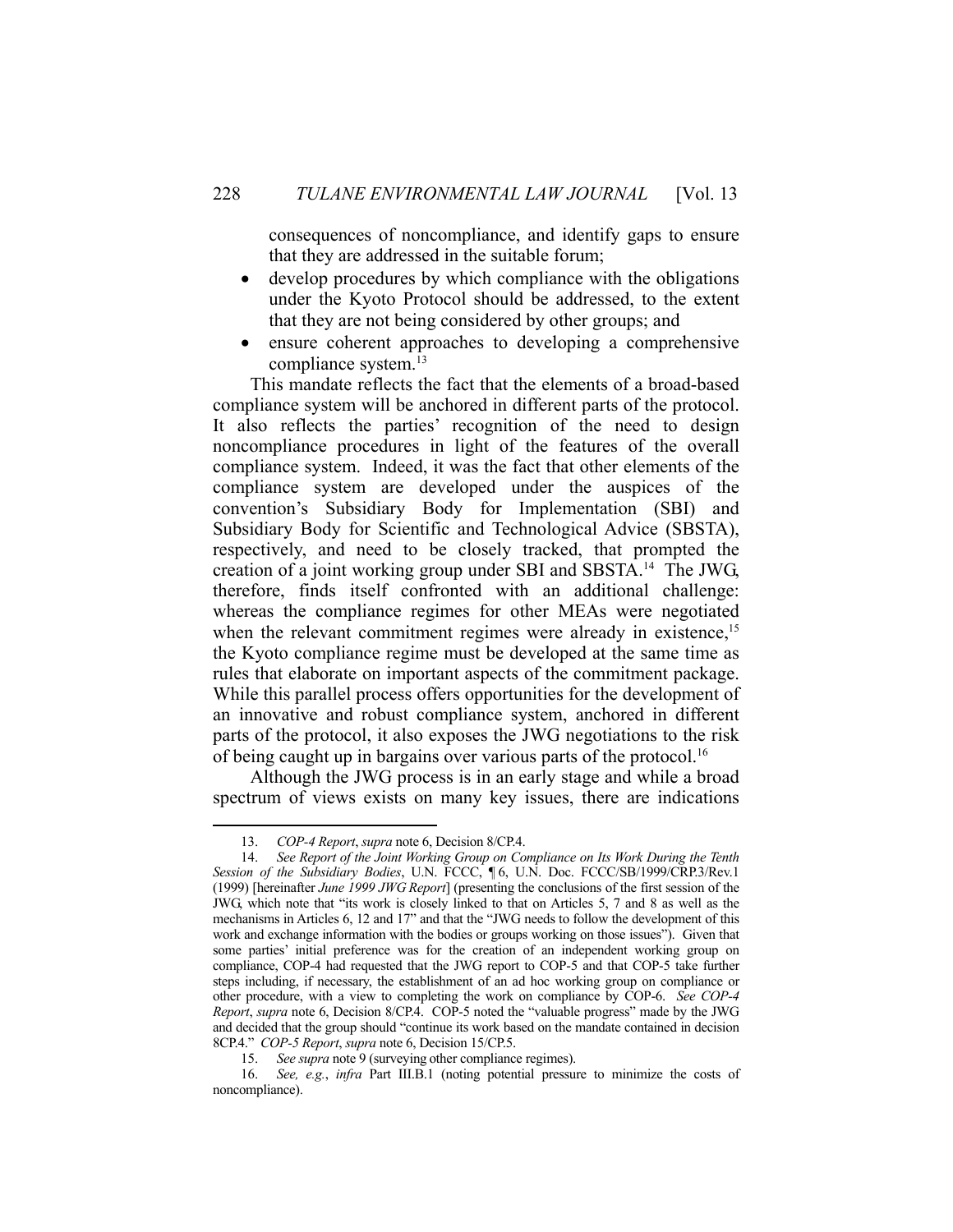that the negotiations may produce a compliance system that will go beyond the largely facilitative models under other MEAs. It is likely that the Kyoto compliance system will be fitted with at least some teeth that could crack down on instances of noncompliance with the protocol's emission reduction commitments. Therefore, it is timely to take a closer look at the ongoing compliance negotiations, at the issues that must be resolved by the negotiators, and at options for designing a compliance regime. The focus of this Article is on the noncompliance procedures and mechanisms that the JWG is tasked to develop, not on the broader compliance system in which these procedures and mechanisms will eventually be embedded. However, because the noncompliance procedures and mechanisms must be responsive to the features of the Kyoto Protocol, brief overviews on salient aspects of the Kyoto Protocol regime and of its compliance system are first provided. Then, based upon a review of the JWG's work so far, the key design questions around which the negotiation of the regime is likely to revolve will be identified. Finally, against this backdrop, the Article will reflect upon the shape that a Kyoto Protocol compliance regime might take and how a balance between sovereignty concerns and the need for an assertive approach to noncompliance might be struck.<sup>17</sup> To make this discussion more concrete and to highlight the difficult choices that are involved, possible elements of a protocol compliance regime are assembled into a basic model.

#### II. THE KYOTO PROTOCOL: IDENTIFYING THE BUILDING BLOCKS OF A COMPLIANCE SYSTEM

*A. Key Commitments* 

<u>.</u>

 The FCCC was one of the instruments adopted at the 1992 Rio Conference on Environment and Development.<sup>18</sup> In it, the parties acknowledged that "change in the Earth's climate and its adverse

 <sup>17.</sup> In this Article, the term "compliance regime" is used to refer to the procedures and mechanisms that can lead to formal findings of compliance or noncompliance and, potentially, to consequences. By contrast, the protocol's "compliance system" is broader and includes elements that are designed to promote compliance and prevent noncompliance (e.g., the rules to be elaborated for the Kyoto mechanisms).

 <sup>18.</sup> *See Report of the United Nations Conference on Environment & Development*, U.N. Doc. A/CONF.151/Rev.1 (1992), 31 I.L.M. 881 (1992). For helpful reviews of the FCCC and its negotiating history, see Daniel Bodansky, *The United Nations Framework Convention on Climate Change: A Commentary*, 18 YALE J. INT'L L. 451 (1993); Winfried Lang & Hugo Schally, *La Convention Cadre sur les Changements Climatiques*, 97 REVUE GÉNÉRALE DE DROIT INTERNATIONAL PUBLIC 321 (1993).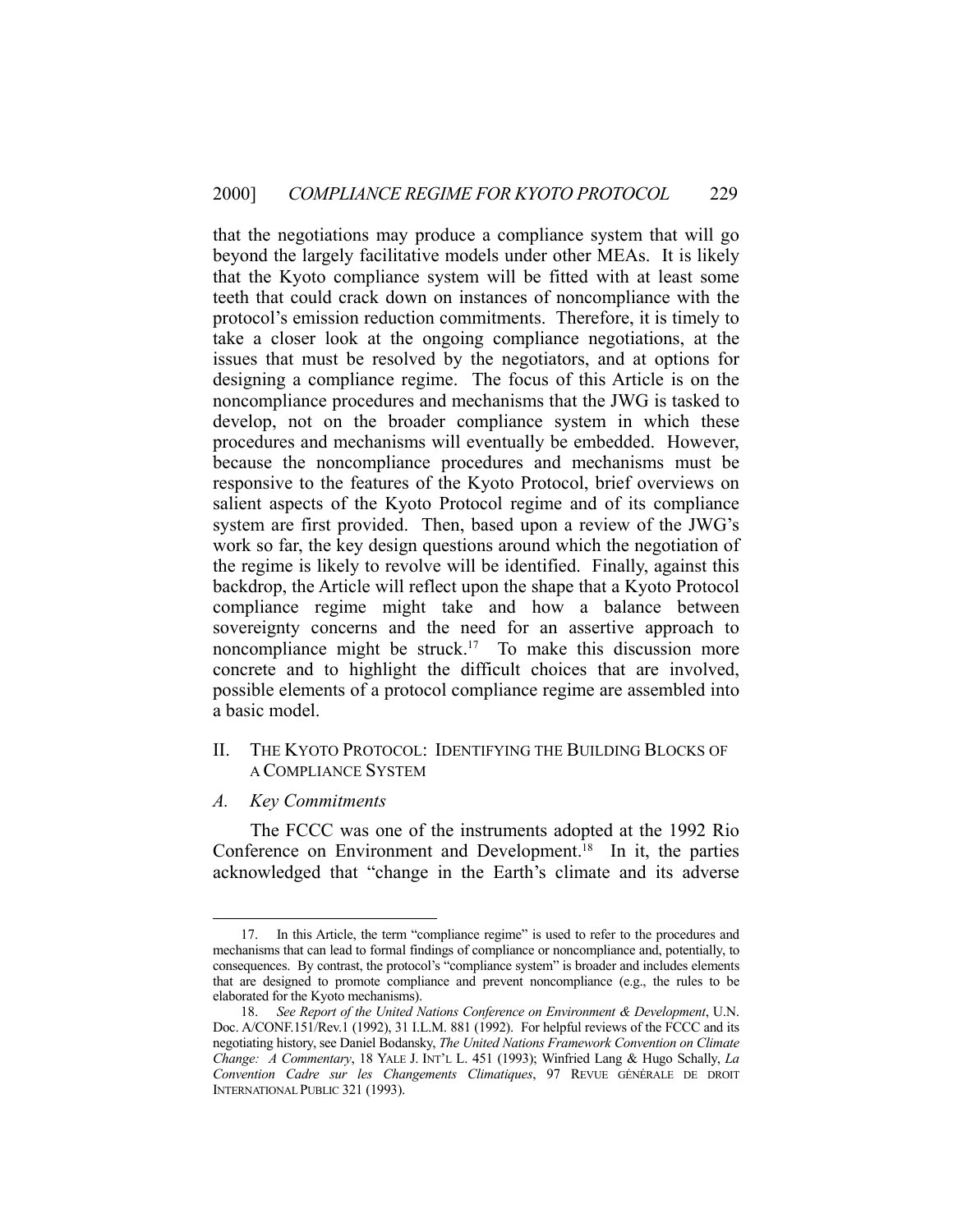effects are a common concern of humankind,"19 and that they "should take precautionary measures to anticipate, prevent or minimize the causes of climate change and mitigate its adverse effects."20 The "ultimate objective" of the convention is to achieve "stabilization of greenhouse gas concentrations in the atmosphere at a level that would prevent dangerous anthropogenic interference with the climate system."<sup>21</sup> To this end, all FCCC parties took on various inventory, reporting and policy-related commitments.<sup>22</sup> For developing country parties, the "effective implementation" of these commitments is contingent upon the effective implementation of the developed country parties' financial and technology transfer commitments.<sup>23</sup> Only developed country parties and parties with economies in transition (EIT), listed in Annex I to the convention, are subject to an undertaking to return, by the year 2000, to their 1990 levels of greenhouse gas emissions.<sup>24</sup> Although this goal has been widely recognized as insufficient to address climate change, several key Annex I parties are likely to fail to achieve the stabilization of emissions for which it calls.<sup>25</sup>

 The dichotomy between Annex I and non-Annex I party commitments also underpins the Kyoto Protocol. It contains no new concrete commitments for non-Annex I parties, only a series of soft, highly qualified, policy-related commitments, and the language neither envisages future emissions-related commitments by developing countries nor provides a process for their creation.<sup>26</sup>

 <sup>19.</sup> FCCC, *supra* note 2, pmbl. For a further discussion, see Detlef F. Sprinz, *Internationale Klimapolitik*, 73 DIE FRIEDENS-WARTE 25, 46 (1998).

 <sup>20.</sup> *Id.* art. 3.3.

 <sup>21.</sup> *Id.* art. 2.

 <sup>22.</sup> *See id.* arts. 4.1, 12.1.

 <sup>23.</sup> *See id.* art. 4.7.

 <sup>24.</sup> *See id.* art. 4.2 (a), (b) (containing, in very cagey language, a commitment to make efforts to this end). The distinction between the commitments of developing country parties on the one hand and those of developed country and EIT parties on the other, is an expression of one of the FCCC's guiding principles, namely that the parties should protect the climate system "on the basis of equity and in accordance with their common but differentiated responsibilities and respective capabilities." FCCC, *supra* note 2, art. 3.1.

 <sup>25.</sup> *See Review of the Implementation of the Convention and of the Decisions of the First Conference of the Parties, Commitments in Article 4: Second Compilation and Synthesis of First National Communications from Annex I Parties: Executive Summary by the Secretariat*, U.N. FCCC, ¶ 43 *passim*, U.N. Doc. FCCC/CP/1996/12 (1996) (providing an overview of the results of the review of Annex I parties' first national communications); *see also* Christopher Flavin, *Last Tango in Buenos Aires: While Climate Treaty Negotiators Dance on with Their Slow Give-and-Take, the Climate Itself Is Running Amok*, 11 WORLD WATCH 10, 14 (1998) (noting that the emissions goal is insufficient but also possibly unattainable).

 <sup>26.</sup> *Cf.* Kyoto Protocol, *supra* note 3, art. 10 (chapeau). For reviews of the Kyoto Protocol and its negotiating history, see Clare Breidenich et al., *The Kyoto Protocol to the United*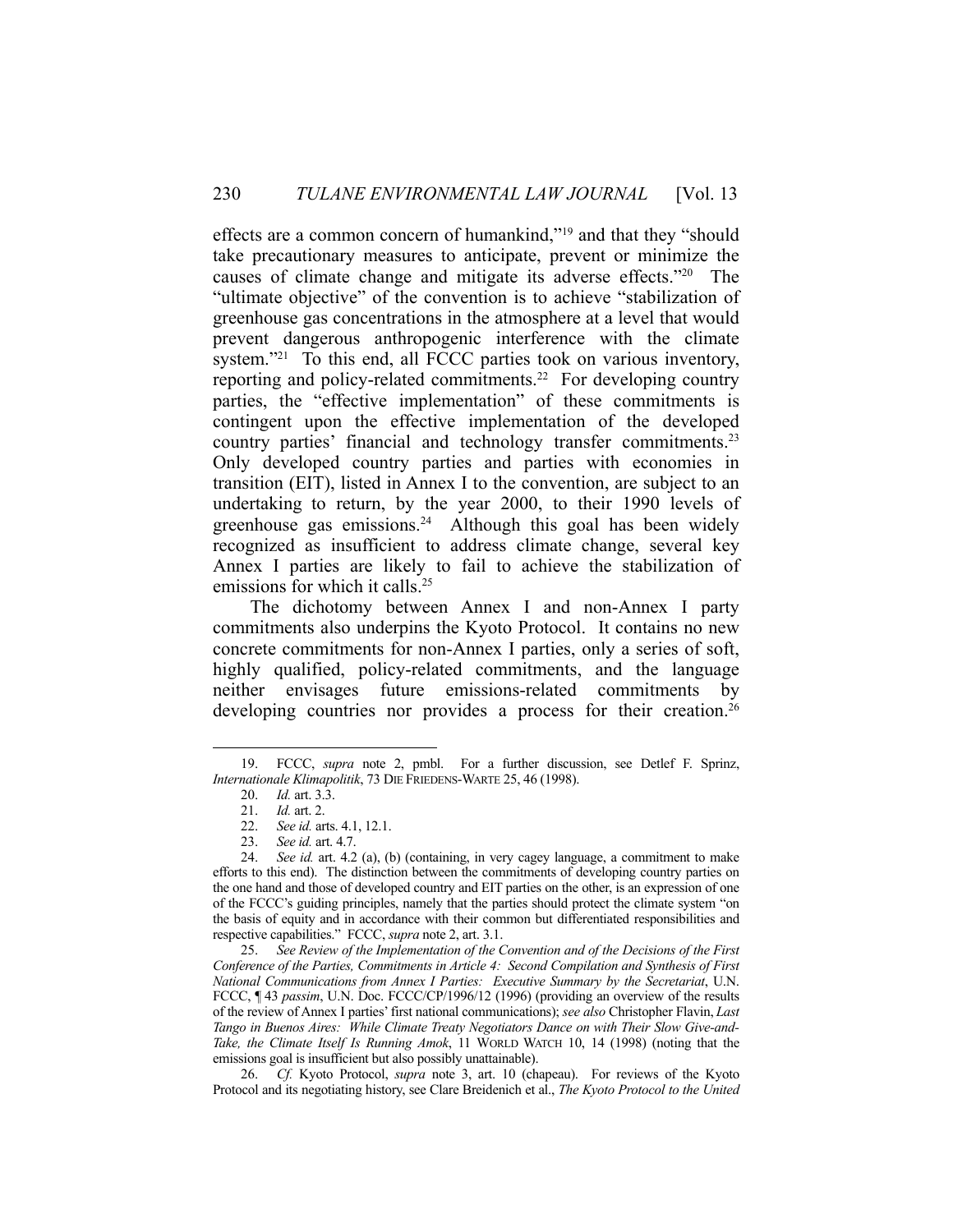Indeed, many of its provisions would likely have to be amended if such commitments were to be added to the Kyoto Protocol.<sup>27</sup> The Kyoto Protocol is thus largely a vehicle for the creation of concrete, legally-binding emission reduction and limitation commitments by Annex I parties (Article 3), of mechanisms intended to increase options for meeting these commitments (Articles 4, 6, 12, and 17), of related monitoring and reporting commitments (Articles 5 and 7), and of processes to assess compliance and address noncompliance (Articles 8, 16, and 18).28

#### 1. Emission Reduction and Limitation Commitments

 The protocol's central provision is Article 3. Under Article 3.1, Annex I parties are to ensure, "individually or jointly, ensure that their aggregate anthropogenic carbon dioxide equivalent emissions of the greenhouse gases listed in Annex A do not exceed their assigned amounts."29 The goal is to reduce Annex I parties' collective greenhouse gas emissions by at least five percent below 1990 levels during the first commitment period (2008 to 2012).<sup>30</sup> Individual parties' "quantified emission reduction and limitation commitments" (QELRCs) are inscribed in Annex B to the protocol and their resulting

*Nations Framework Convention on Climate Change*, 92 AM. J. INT'L L. 315 (1998); D. French, *The 1997 Kyoto Protocol to the 1992 UN Framework Convention on Climate Change 1997*, 10 J. ENVTL. L. 227 (1998); Ott, *supra* note 4; Farhana Yamin, *The Kyoto Protocol: Origins, Assessment and Future Challenges*, 7 REV. EUR.COMMUNITY & INT'L ENVTL. L. 113 (1998).

 <sup>27.</sup> The core commitments in the protocol (Articles 3, 5-8) and some of the provisions that provide access to the Kyoto mechanisms (Articles 4, 6, and 17) are premised upon a party being listed in Annex I to the FCCC and Annex B to the Protocol. Amendments to FCCC and protocol would be required for a party to join both annexes. There is no obvious "unilateral" way for non-Annex I parties to make a target commitment. For example, at COP-5, Argentina announced a "voluntary commitment" to reduce its greenhouse gas emissions growth rate. *See COP-5 Negotiations, Tuesday, November 2, 1999* (visited May 12, 2000) <http://www.iisd.ca/climate/cop5/negotiations/nov2n.html>; *FCCC COP-5 Highlights: Tuesday, 2 November 1999*, 12 Earth Negotiations Bulletin (IISD) 120 (Nov. 3, 1999) <http://www.iisd.ca/linkages/vol12/enb12120e.html>. It projected that, with this commitment, its emissions would be between two and ten percent below a "business as usual" scenario. *See id.* For various reasons, Argentina does not wish to join Annex I to the FCCC and called upon parties to find ways for "voluntary commitments" to be built into the FCCC/Kyoto Protocol system. *See id.* By contrast, Kazakhstan wanted to join Annex I. *See Amendment to Annex I to the Convention, Proposal by the Republic of Kazakhstan*, U.N. FCCC, Conf. of the Parties, 5th Sess., U.N. Doc. FCCC/CP/1999/2 (1999). However, COP-5 could not reach consensus on the necessary amendment. *See COP-5 Negotiations, Friday, November 5, 1999* (visited May 12, 2000) <http://www.iisd.ca/climate/cop5/negotiations/index.html>.

 <sup>28.</sup> *See* Kyoto Protocol, *supra* note 3, arts. 3-8, 12, 16-18.

 <sup>29.</sup> *See id.*

 <sup>30.</sup> *See id.*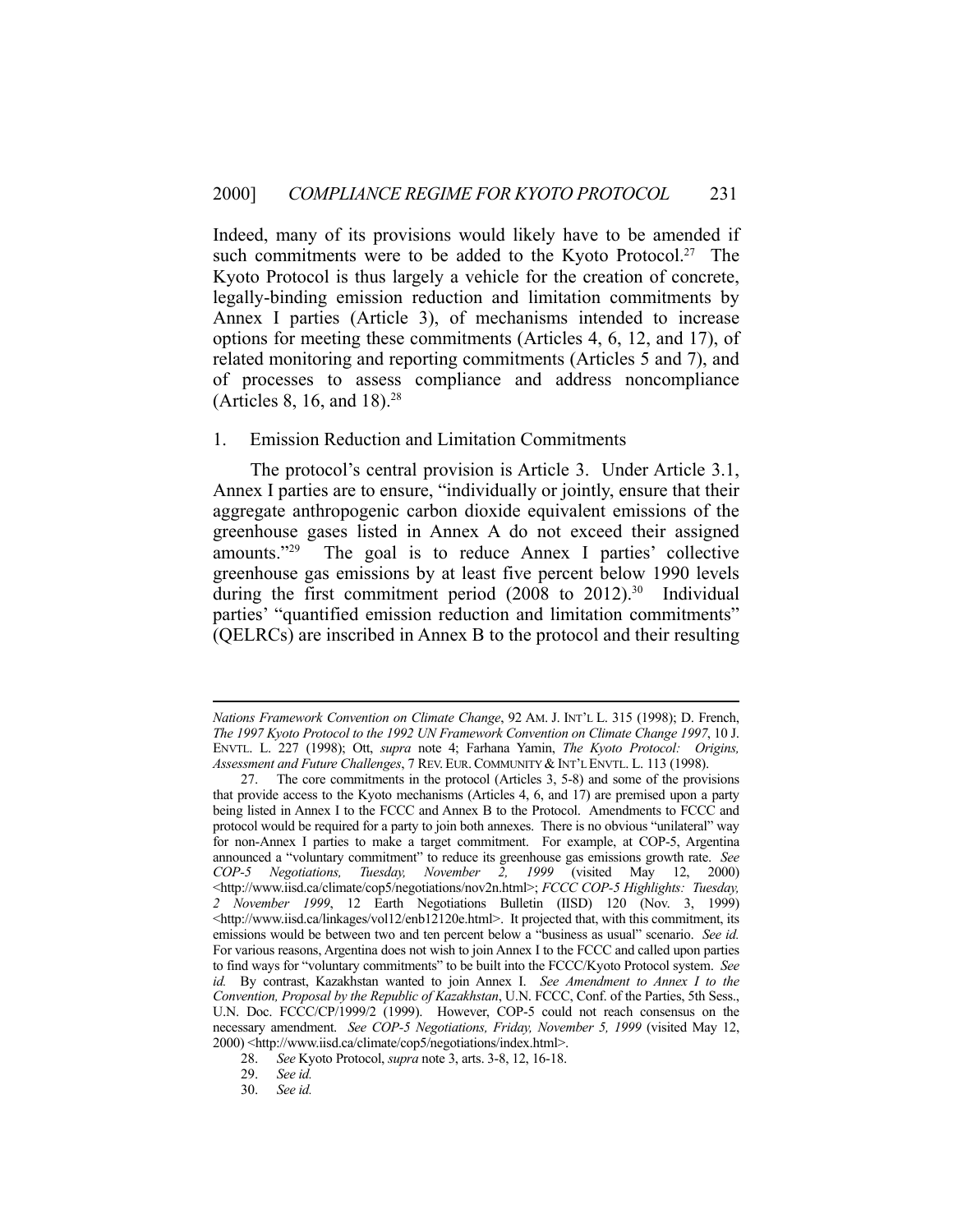"assigned amounts" range from eight percent reductions to ten percent increases.<sup>31</sup>

#### 2. Flexibility in Meeting QELRCs

 Although these commitments arguably fall short of what is required to forestall global warming,<sup>32</sup> their implementation nonetheless presents serious challenges to many Annex I parties.<sup>33</sup> Consequently, agreement upon the QELRCs was possible only after several elements that allow for flexibility in meeting the commitments were built into the protocol.<sup>34</sup> Some of this flexibility is provided by Article 3 itself through the use of a five year commitment period rather than a single target year.<sup>35</sup> However, the most important, and controversial, mechanisms for flexibility are the option to pool assigned amounts through joint fulfillment under Article 4, the opportunities for joint implementation (Article 6), use of the clean development mechanism (Article 12), and international emissions trading (Article  $17$ ).<sup>36</sup> What these mechanisms have in common is that they involve transfers of emission units between parties, thereby altering parties' Annex B assigned amounts.37 Parties risking being in noncompliance with their original assigned amount can acquire other parties' emission rights or reduction credits. By the same token,

 <sup>31.</sup> *Id.* annex B. Annex B inscribes percentages of greenhouse gas emissions in 1990 for each Annex I party and the party's assigned amount is determined by multiplying this percentage by five—the number of years in the commitment period. *See id.* art. 3.7.

 <sup>32.</sup> *See* Bert Bolin, *The Kyoto Negotiations and Climate Change: A Scientific Perspective*, 279 SCIENCE 330 (1998); Flavin, *supra* note 25, at 14.

 <sup>33.</sup> *See* Peter Cook, *Kyoto: The Climate Changes*, TORONTO GLOBE & MAIL, Oct. 29, 1999, at B2. Cook notes that, rather than achieve an overall greenhouse gas emission reduction of five percent below 1990 levels, "the world is on track to raise these emissions by 18 per cent." *Id.*; *see also* Flavin, *supra* note 25, *passim*.

 <sup>34.</sup> *See* Flavin, *supra* note 25, at 14-15.

 <sup>35.</sup> *See* Kyoto Protocol, *supra* note 3, art. 3. A party can exceed the relevant percentage in any one year, so long as its emissions in other years during the commitment period are low enough to achieve the required reduction at the end of the commitment period. *See id.* Further flexibility is provided by Article 3.3, which permits parties to meet their greenhouse gas emission reduction commitments not only through actual emission reductions, but also through increases in sink capacity. *See id.* art. 3.3. "Sinks" are defined in Article 1.8 of the FCCC as processes, activities, or mechanisms that remove greenhouse gases or their precursors from the atmosphere. *See* FCCC, *supra* note 2, art. 1.8. This includes, for example, forested areas. Due to difficulties in measuring the absorptive capacity of sinks, it is difficult at this point to predict how Article 3.3 will work.

 <sup>36.</sup> *See* Kyoto Protocol, *supra* note 3, arts. 4, 6, 12, 17.

 <sup>37.</sup> According to Articles 3.10-3.12, the effect of transfers under Articles 6, 12, and 17 is that emission units are added to or subtracted from, as the case may be, the assigned amounts of the parties involved. *See id.* arts. 3.10-3.12. Under Article 4, assigned amounts are altered through a joint fulfillment agreement among parties. *See id.* art. 4; *see also infra* note 38 and accompanying text.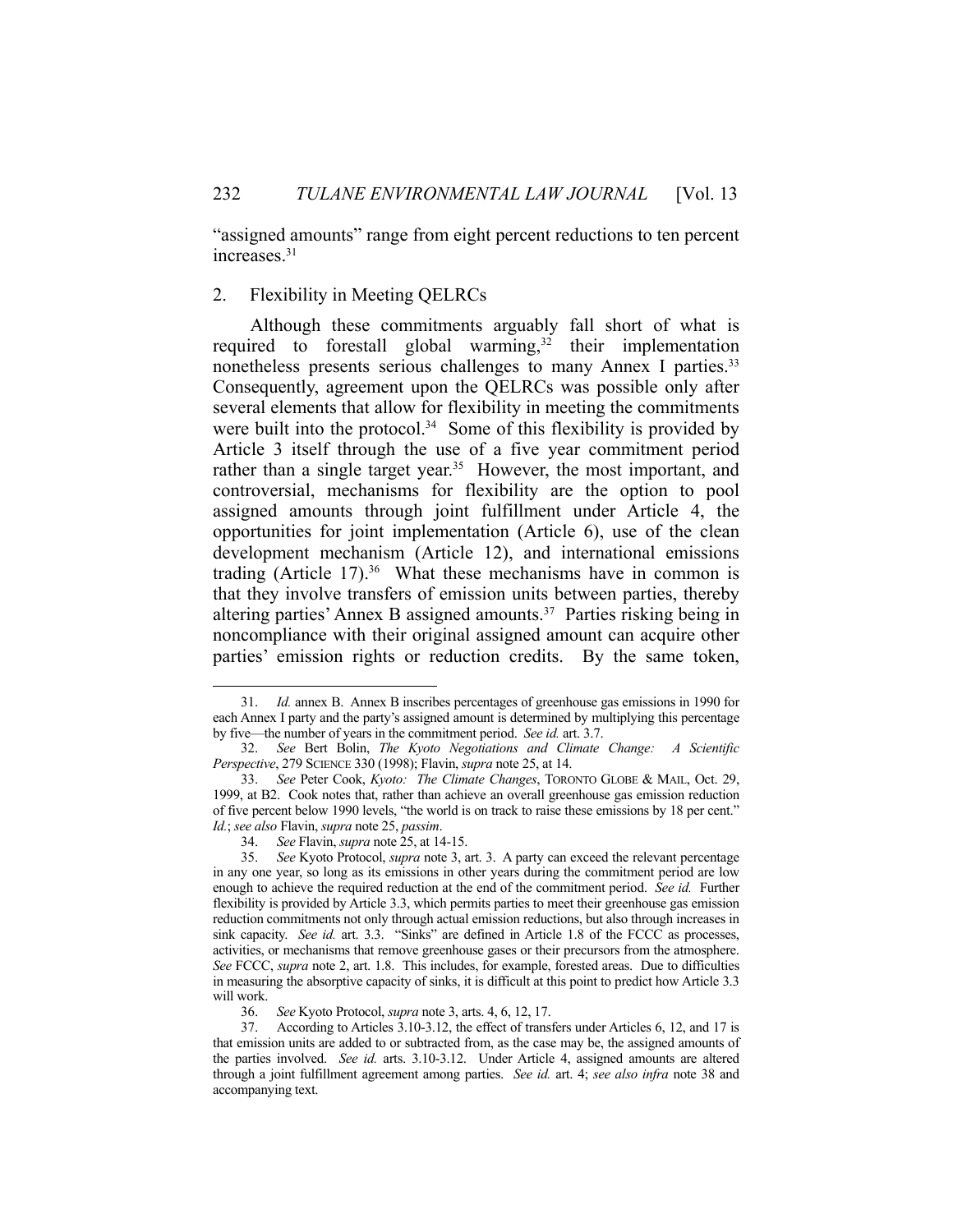Annex I parties that will remain below their assigned amount or that generate more reduction credits than they require for their own compliance, can profit from transferring emission units.

 When parties form a "bubble" for joint fulfillment under Article 4, their assigned amounts are added together and so long as the emissions of the bubble as a whole remain within the members' aggregate assigned amount, individual "bubble" parties are deemed to be in compliance even if they fail to meet their individual assigned amounts.38 Joint implementation (JI) under Article 6 allows Annex I parties to transfer or acquire "emission reduction units" that result from projects undertaken in other Annex I countries.39 The clean development mechanism (CDM) under Article 12 is similarly projectbased and intended to help Annex I countries to meet their Article 3 commitments.40 However, since the CDM also aims to assist non-Annex I parties in achieving sustainable development, CDM projects must take place in non-Annex I countries.<sup>41</sup> The most controversial of

 <sup>38.</sup> *See* Kyoto Protocol, *supra* note 3, art. 4. In effect, Article 4 is a form of emissions trading. When parties enter into a bubble arrangement, they can reallocate assigned amounts amongst themselves, thereby altering their original Annex B assigned amounts. *See id.* Only when the bubble as a whole fails to meet its overall emission allocation—the combined assigned amounts of its members—will bubble parties be exposed to noncompliance. *See id.* In that event, each party is responsible for its own level of emissions as set out in the bubble agreement. *See id.* The Article 4 option has been referred to as the "EU bubble," because, it was originally introduced by the European Union (EU) with a view to meeting EU concerns regarding burdensharing arrangements among its member states; however, after lengthy negotiations, Article 4 was redrafted to make the "bubble" option available to all Annex I parties. *Cf.* Jacob Werksman, *Compliance and the Kyoto Protocol: Building a Backbone into a "Flexible" Regime*, 9 Y.B. INT'L ENVTL. L. 48, 77-78 (1999) [hereinafter Werksman, *Compliance*].

See Kyoto Protocol, *supra* note 3, art. 6. JI projects can include activities aimed at reducing greenhouse gas emissions or at enhancing removals of greenhouse gases by sinks. *See id.* art. 6.1. To ensure that JI provides genuine climate benefits, and does not undercut Article 3 commitments, Article 6.1 further requires that emission reductions or sink enhancements are "additional" to those that would otherwise have occurred, and that acquisition of reduction units is "supplemental" to domestic actions. *See id.* Many issues pertaining to ensuring the credibility of JI remain to be resolved; the notions of "additionality" and, in particular, "supplementarity" are among the most controversial issues in the negotiations. While the EU seeks a limit on the use of JI and international emissions trading (thus interpreting "supplementary" to mean that at least 50% of a party's reductions should be achieved at home), the United States and other states have argued there should be no fixed cap on mechanisms use. *See Mechanisms Pursuant to Articles 6, 16 and 17 of the Kyoto Protocol: Synthesis of Proposals by Parties on Principles, Modalities, Rules and Guidelines*, U.N. FCCC, ¶¶ 27-28, U.N. Doc. FCCC/SB/1999/8 (1999) [hereinafter *Mechanisms*]; *see also id.* ¶¶ 64, 150-51.

 <sup>40.</sup> *See* Kyoto Protocol, *supra* note 3, art. 12.

 <sup>41.</sup> *See id.* In part, the CDM is intended to demonstrate to developing countries the benefits that they could derive from emission reduction efforts under the Kyoto Protocol. Ultimately, therefore, negotiators will likely adopt a flexible approach to Article 12 and seek to accommodate the interests of non-Annex I parties. However, the CDM also creates a number of particular challenges. For example, because emission reductions are generated in countries that do not themselves have Article 3 commitments, there is a particular need to verify that reduction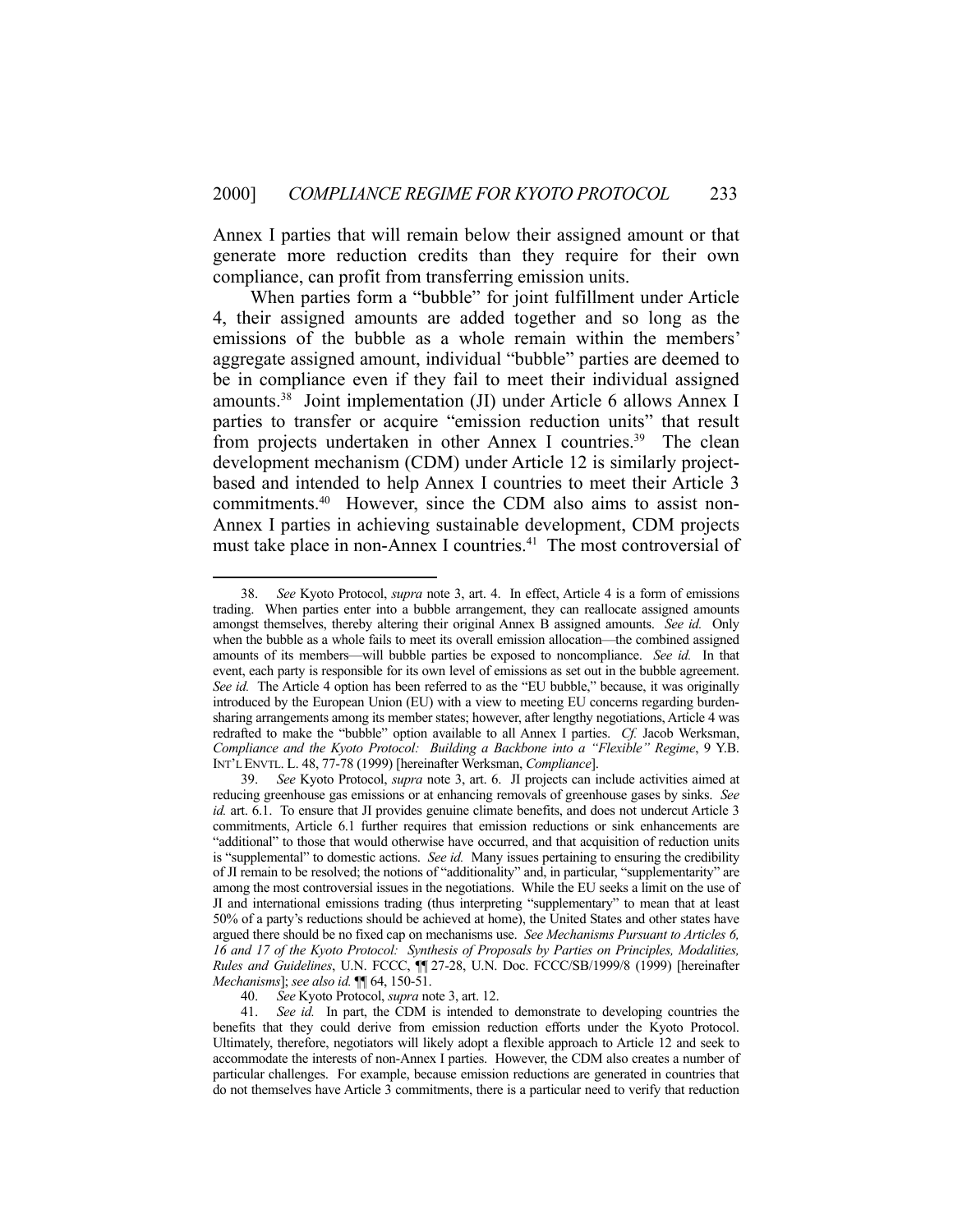the flexible mechanisms is international emissions trading (IET) under Article 17.42 IET transactions do not involve credits for actual emission reductions, but allow Annex I parties to sell or acquire "parts of assigned amounts."43 Critics, including many non-Annex I countries, are concerned that IET allows Annex I parties to avoid domestic emission reductions by acquiring "surplus air" (or hot air) from parties, such as Russia or Ukraine, whose emissions will remain considerably below their assigned amounts, not due to deliberate emission reductions, but due to economic decline.<sup>44</sup> A related concern is that IET provides an incentive to non-Annex I countries, if and when they take on commitments, to negotiate inflated targets that would enable them to introduce further "hot air" into the system.<sup>45</sup>

 There are a number of arguments in favor of these transfer mechanisms, chiefly that they provide avenues for more efficient and cost-effective emission reductions.46 Countries facing high compliance costs can choose to acquire lower-cost reductions elsewhere, thereby also transferring resources, and potentially technologies (e.g., through JI or CDM projects), to countries that may otherwise not have access to these. $47$  Market dynamics, suggest proponents of the mechanisms, will create incentives to both generate tradable reductions and to find lower cost domestic solutions so as to avoid having to acquire emission units abroad.<sup>48</sup> To take full advantage of these dynamics, a further innovative feature of JI, CDM and IET is that they envision the involvement of private entities.<sup>49</sup> The hope is that corporations and utilities will become interested in

 42. *See generally* David M. Driesen, *Free Lunch or Cheap Fix? The Emissions Trading Idea and the Climate Change Convention*, 26 B.C. ENVTL.AFF. L. REV. 1 (1998).

units are genuine (otherwise the CDM could actually increase overall Annex I emissions by introducing additional units into the system). This is particularly true in view of the fact that Article 12 does not include a "supplementarity" requirement. *See supra* note 39 (discussing "supplementarity"). To address these concerns, Article 12 envisages particularly rigorous quality control for emission reductions, stipulating that only certified emission reductions (CERs) can be used for purposes of compliance with Article 3. *See* Kyoto Protocol, *supra* note 3, art. 12.3(b).

 <sup>43.</sup> Kyoto Protocol, *supra* note 3, art. 17.

 <sup>44.</sup> *See* Hermann Ott, *Global Climate*, 9 Y.B. INT'L ENVTL. L. 183, 185 (1999).

 <sup>45.</sup> *See id.* at 185-86. Currently, Argentina and Kazakhstan are expressing interest in taking on commitments. *See supra* note 27.

 <sup>46.</sup> *See* Jonathan Wiener, *Global Trade in GHG Control: Market Merits and Critics' Concerns*, RESOURCES, Fall 1997, at 129 (visited May 12, 2000) <http://www.rff.org/resources articles/files/ghgcontrol.htm> (giving an overview of the arguments in favor of emissions transfers).

 <sup>47.</sup> *See id.*

 <sup>48.</sup> *See id.*

 <sup>49.</sup> *See* Kyoto Protocol, *supra* note 3, arts. 6, 12. While Article 17 makes no reference to the involvement of private entities in IET, it is to be expected that the IET rules to be developed by parties will provide for it.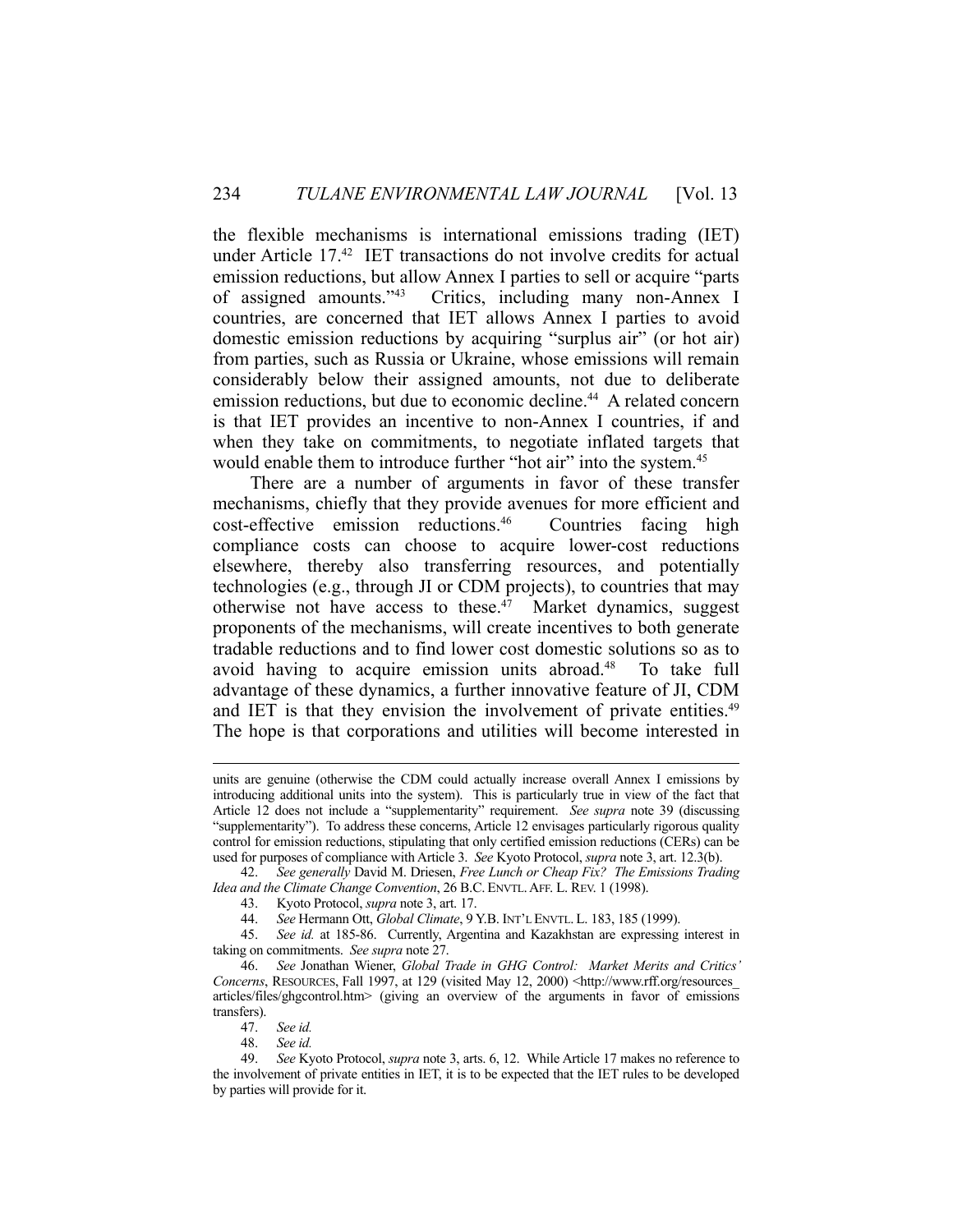"carbon commerce" opportunities and that a private market will evolve and support the parties' efforts to implement the protocol.<sup>50</sup> Such private entity involvement, of course, also raises an array of issues regarding the interface between states' international legal obligations under the protocol and corporate transactions of entities under their jurisdictions.<sup>51</sup>

 Whether the optimistic assessments of the Kyoto mechanisms' potential are correct is a matter of debate. The very same dynamics that hold the promise of creating incentives for compliance could also create incentives, or at least additional opportunities, for noncompliance. As indicated earlier, the Kyoto mechanisms were included in the protocol not for their own sake or for the economic opportunities they may provide, but in order to facilitate and promote the achievement of the protocol's emission reduction goals. Therefore, while the mechanisms should operate efficiently and rely upon the incentives inherent in opportunities to transfer emission rights and credits, their integrity and credibility must also be ensured. In particular, use of the mechanisms should not lead to increases of greenhouse gas emissions in comparison to the Annex I parties' aggregate of assigned amounts. Such aggregate increases could be the outcome, however, if the protocol fails to prevent "over-selling," that is, if Annex I parties that have exceeded their assigned amount could nonetheless sell emission rights or credits, or if parties could sell

 <sup>50.</sup> *See* Wiener, *supra* note 46 (discussing how preparations for private "carbon transactions" are underway domestically and internationally as businesses prepare for the opportunities and challenges of a "carbon-constrained" world). The World Bank unveiled its Prototype Carbon Fund, which invests in emission reduction projects and from which companies and governments can buy shares that will provide emission reductions for the purposes of Kyoto Protocol commitments. Information about the fund is available at (visited May 12, 2000)  $\langle \text{http://www.prototypecarbonfund.org>}.$  For individual examples of "carbon commerce," see, for example, news reports chronicled at *The Road to Bonn:* Timeline (visited May 12, 2000) <http://www.iisd.ca/linkages/climate/cop5/cop5timeline.html> (relevant reports include *Dropping the Fight on Science, Firms Scramble to Look Greener*, Oct. 19, 1999; *PriceWaterhouse, Ecosecurities in Greenhouse Deal*, Sept. 8, 1999; *Sydney Futures Exchange Announces Plan to Create Carbon Exchange*, Aug. 28, 1999; and [*British*] *Companies Launch GHG Emissions Trading System*, June 28, 1999); *see also* Christopher Zinn, *Japan Makes Ecology Deal with Australia*, GUARDIAN WKLY., Feb. 24-Mar. 1, 2000, at 2 (describing an arrangement between the Tokyo Electric Power Company and the Australian Forest authorities pursuant to which the New South Wales forestry division will plant 40,500 hectares of hard and soft wood to capture carbon dioxide).

 <sup>51.</sup> These "interface" issues remain under-explored. More attention has been devoted to questions of private international law arising in the context of contracts between entities engaging in Kyoto mechanism transactions. *See, e.g.*, Ibibia L. Woricka et al., *Contractual Aspects of Implementing the Clean Development Mechanism and Other Flexibility Mechanisms Under the Kyoto Protocol*, *in* GLOBAL CLIMATE GOVERNANCE: INTERLINKAGES BETWEEN THE KYOTO PROTOCOL AND OTHER MULTILATERAL REGIMES 77 (Bradnee Chambers ed., 1998).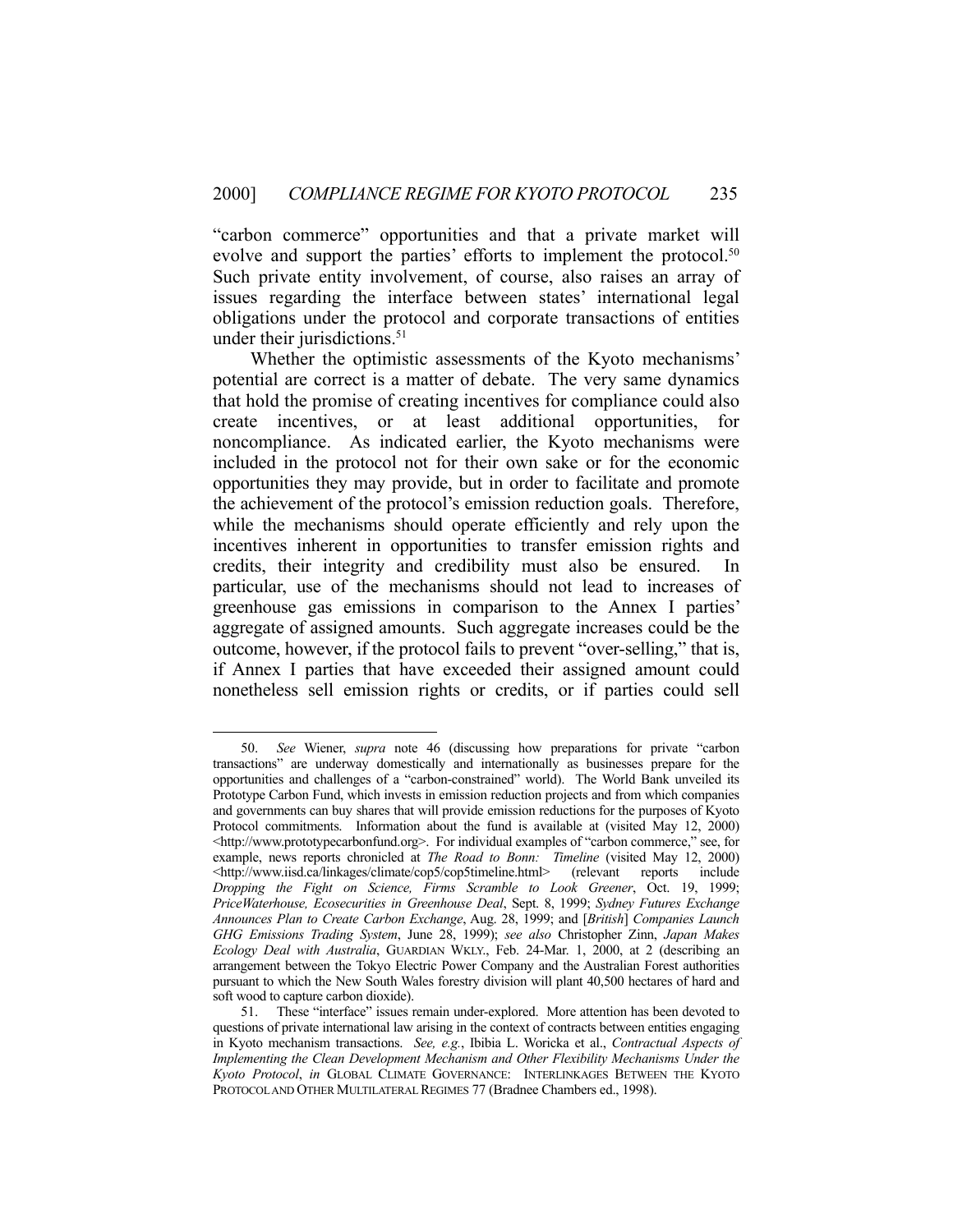emission rights or credits that they themselves need to remain in compliance.

3. The Kyoto Mechanisms and the Compliance System: Preventing Noncompliance

 The success or failure of the Kyoto mechanisms will very much depend on the principles, rules, guidelines, or modalities that the parties are developing to flesh out the mechanisms.<sup>52</sup> It is here that the balance between efficiency and credibility must be struck. If the mechanism rules are too lenient, abuse of the mechanisms could undercut the protocol's emission reduction goals and threaten its very integrity.53 For example, the protocol's goals would be at risk if the mechanism rules did not erect sufficient barriers against "overselling," or failed to ensure reliable tracking of transactions on the basis of transparent and reliable inventories and reports. On the other hand, rigorous mechanism rules could provide unique tools not only for promoting compliance with the mechanism regimes, but also with the key protocol commitments. A full discussion of the tools that could be deployed through the mechanism rules is beyond the scope of this Article.<sup>54</sup> Nevertheless, for purposes of illustration, some key options for promoting compliance through the mechanism rules will be highlighted.

 For example, the mechanism rules should exclude parties that are not in compliance with key protocol commitments from participating in mechanism transactions.<sup>55</sup> Given that the mechanisms are based

 <sup>52.</sup> Note that the development of additional rules is envisaged only for JI, the CDM and IET. *See* Kyoto Protocol, *supra* note 3, arts. 6, 12, 17. The rules for joint fulfillment are set out directly in Article 4, which does not call for additional rules for bubble arrangements. *See id.* art. 4. It has been argued that the COP/MOP may nonetheless wish to adopt additional rules. *See* Werksman, *Compliance*, *supra* note 38, at 77-78.

 <sup>53.</sup> This Article uses the term "mechanism rules" to refer generically to what the protocol variously refers to as principles, rules, guidelines, or modalities.

 <sup>54.</sup> For a comprehensive discussion of this issue, see Werksman, *Compliance*, *supra* note 38, *passim*.

 <sup>55.</sup> The fact that Article 4 does not provide for the development of additional rules for joint fulfillment means that participation in a bubble arrangement cannot be made contingent upon compliance with protocol commitments. *See supra* note 52 (commenting on Article 4). This position has been taken by the EU, which does not consider joint fulfillment to be one of the Kyoto mechanisms. *See Procedures and Mechanisms Relating to Compliance Under the Kyoto Protocol*, *Addendum 1*, U.N. FCCC, Subsidiary Body for Scientific and Technological Advice, Subsidiary Body for Implementation, 10th Sess., at 3, point A.4, U.N. Doc. FCCC/SB/1999/ MISC.4/Add.1 (1999) [hereinafter *Procedures Add.1*]. The United States, in particular, has pointed out the apparent inconsistency of this approach. *See Procedures and Mechanisms Relating to Compliance Under the Kyoto Protocol, Responses to Questions Related to a Compliance System Under the Kyoto Protocol*, U.N. FCCC, Subsidiary Body for Scientific and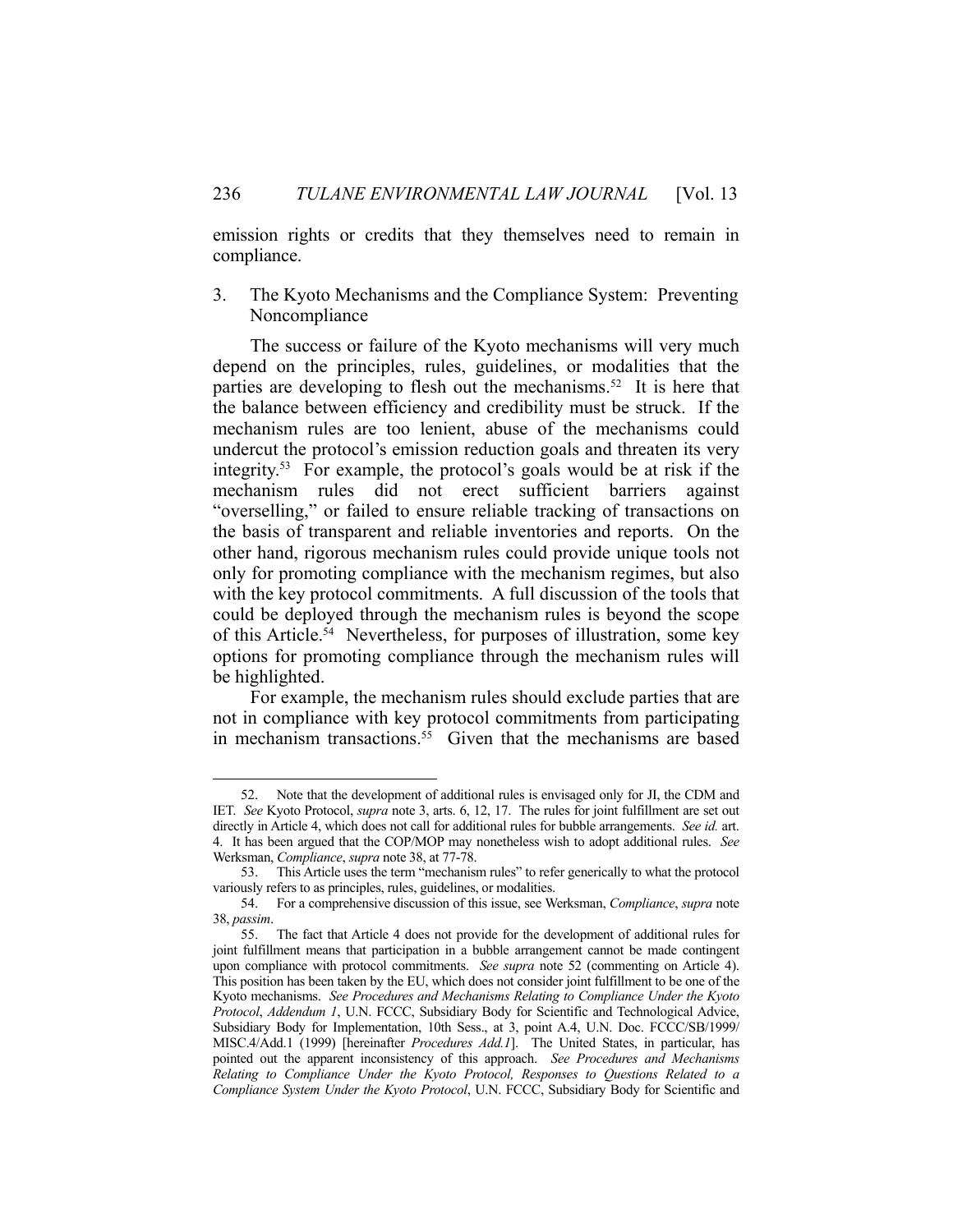upon transfers of emission units or emission reduction credits among parties, it is crucial that reliable information exists about Annex I parties' QELRC performance. Therefore, as is modeled by Article 6.1(c) for the acquisition of reduction units generated by a JI project, compliance with Articles 5 and 7 of the protocol should be an eligibility prerequisite for all Annex I party mechanism transfers and acquisitions.56 To address the concern about "overselling," at least in the case of IET, Annex I parties should also be in compliance with their commitment under Article 3.1 to be eligible for the transfer of emission units.<sup>57</sup>

 The threat of such "loss of eligibility" may not always be a sufficient deterrent, especially since noncompliance with Article 3.1 can be determined only at the end of the five-year commitment period so that eligibility could be lost only for the following commitment period.<sup>58</sup> Therefore, the mechanism rules, in particular the IET rules, need to take additional precautions against parties selling emission rights in excess of their assigned amount, or bringing themselves into noncompliance through the sale of emission units. Proposals range from instituting continuous performance monitoring during the commitment period with a view to suspending a party's right to sell emission units based on certain indicators of likely noncompliance (as opposed to actual noncompliance),<sup>59</sup> over requiring parties to maintain "compliance" reserves" of emission units to make up for possible shortfalls at the end

Technological Advice, Subsidiary Body for Implementation, 11th Sess., at 79, U.N. Doc. FCCC/SB/1999/MISC.12 (1999) [hereinafter *Submissions*].

 <sup>56.</sup> Note that the proposals of several parties for Kyoto mechanism rules include compliance with Articles 5 and 7 as an eligibility requirement. *See Mechanisms*, *supra* note 39, ¶¶ 29-32, 65-73, 150-51. Some parties, however, suggest this should apply only to reporting that is directly relevant to the implementation of target-related commitments, and not to the implementation of all commitments under the protocol. *See, e.g.*, *infra* note 68 (noting arguments against compliance with Article 7.2 as an eligibility requirement).

 <sup>57.</sup> Note that this does not apply to the acquisition of emission rights. One of the very purposes of IET is to enable parties that might otherwise exceed their assigned amount to bring themselves into compliance. Several parties suggest, however, that compliance with Article 3.1 should be a prerequisite for transfers of emission units. *See Mechanisms*, *supra* note 39, at 150-51.

 <sup>58.</sup> Articles 5 and 7 require annual inventories and annual submission of national communications so that compliance can be assessed regularly during a given commitment period. *See* Kyoto Protocol, *supra* note 3, arts. 5, 7. Because such annual assessments are not possible with respect to QELRCs, a party's eligibility could at best be made contingent upon its compliance with Article 3.1 in the preceding commitment period. This means that eligibility rules alone cannot completely prevent the participation of noncompliant parties in the Kyoto mechanisms, at least not during a given commitment period.

 <sup>59.</sup> *See, e.g.*, WORLD WILDLIFE FUND, CREATING AN EFFECTIVE COMPLIANCE SYSTEM FOR THE KYOTO PROTOCOL 6-12 (1999) (on file with the author); ENVIRONMENTAL DEFENSE FUND, EIGHT RULES OF ACCOUNTABILITY AND COMPLIANCE UNDER THE KYOTO PROTOCOL 3-4 (1999) (on file with the author).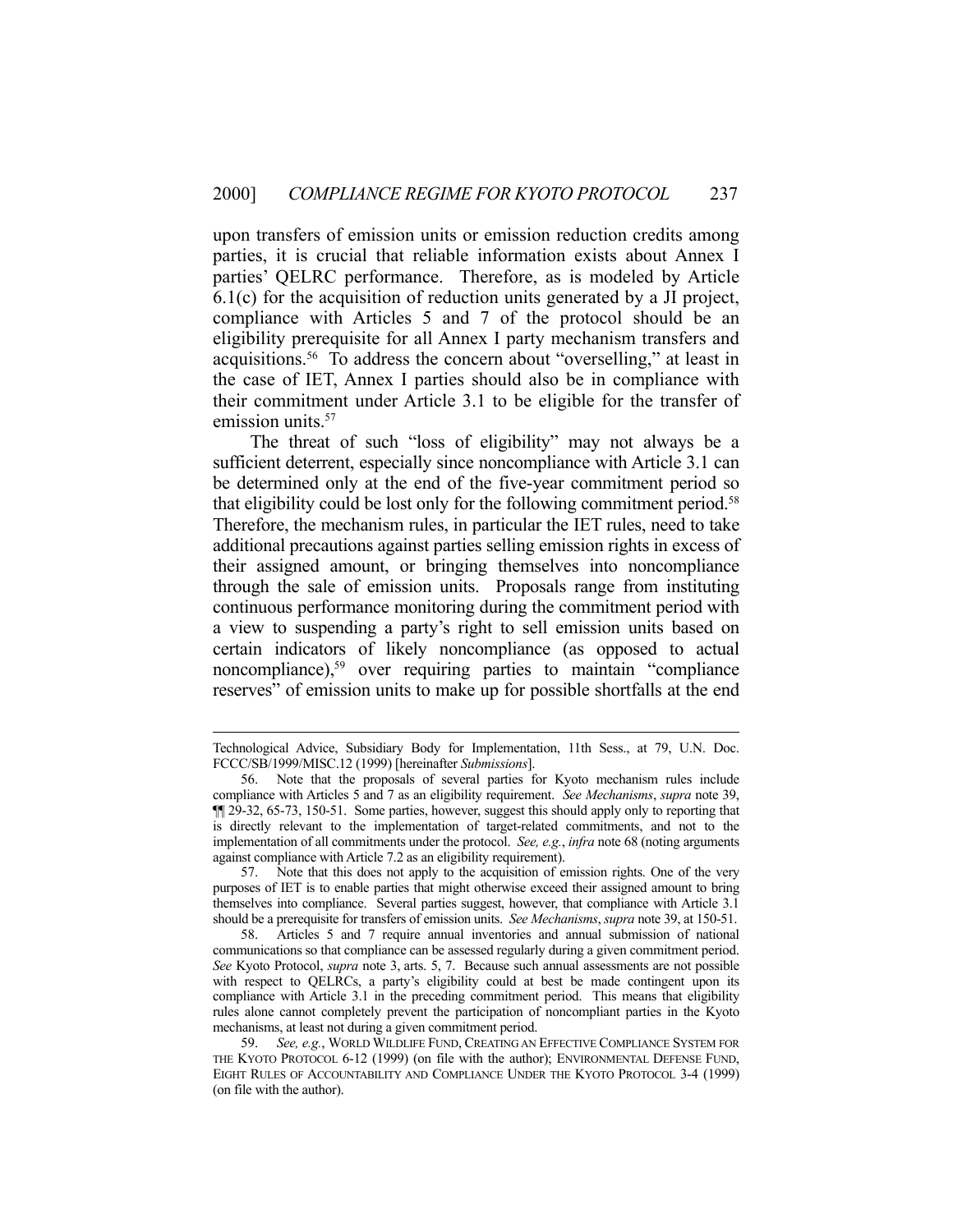of the commitment period,<sup>60</sup> to "pay-as-you-go" systems that would retire some of a party's emission units, such as units equivalent to its emissions in each year of the commitment period.<sup>61</sup>

 Nonetheless, it will not be possible to build perfect safeguards into the mechanism rules. Thus, the rules must also deal with the implications of an issuer's (i.e., the party transferring emission units) noncompliance with Article 3.1 for the parties to a mechanism transaction.62 In this context, the notion of "liability" has been central to the discussions about the elaboration of the Kyoto mechanisms and, in particular, the IET regime. $63$  As between the parties involved in an emission rights or credit transfer, liability rules determine who should bear the risk of the issuer's failure to comply with Article 3.1. Several approaches to distributing the noncompliance risk are under discussion, ranging from pure issuer or pure buyer liability to hybrid approaches.<sup>64</sup> Suffice it to note for the purposes of this Article that, by assigning responsibility for issuer noncompliance, liability rules can not only help deter noncompliance but also provide an important interface between the mechanisms' transaction rules and the compliance regime.

 <sup>60.</sup> *See, e.g.*, DONALD M. GOLDBERG ET AL., CENTER FOR INT'L ENVTL. L./EURONATURA, BUILDING A COMPLIANCE REGIME UNDER THE KYOTO PROTOCOL 15-16 (1998) [hereinafter GOLDBERG ET AL., BUILDING A COMPLIANCE REGIME] (forwarding the possibility of requiring parties to maintain "compliance reserves") (visited May 12, 2000) <http://www.ciel.org/pubccp.html>; RICHARD BARON, INT'L ENERGY AGENCY, AN ASSESSMENT OF LIABILITY RULES FOR INTERNATIONAL GHG EMISSIONS TRADING 28-29 (1999) (same) (visited May 12, 2000) <http://www.oecd.org/env/cc/freedocs.htm#emis3>.

 <sup>61.</sup> *See* BARON, *supra* note 60, apps. 2-3 at 29-32, 40-41.

 <sup>62.</sup> Unless otherwise specified, the terms "issuer" and "buyer," as used in this Article, refer to protocol parties. In recent proposals, the term "issuer" has replaced the narrower term "seller."

 <sup>63.</sup> *See, e.g.*, BARON, *supra* note 60 (reviewing the liability issue); SUZI KERR, RESOURCES FOR THE FUTURE, CLIMATE ISSUE BRIEF NO. 15, ENFORCING COMPLIANCE: THE ALLOCATION OF LIABILITY IN INTERNATIONAL GHG EMISSIONS TRADING AND THE CLEAN DEVELOPMENT MECHANISM (1998) (same) (visited May 12, 2000) <http://www.rff.org/ environment/climate.htm>.

 <sup>64.</sup> Under a pure issuer liability system, the units sold would remain valid notwithstanding the issuer's noncompliance; the buyer could use these units to meet its commitments under Article 3. Under a pure buyer liability system, units acquired could lose validity if the issuer is subsequently found to be in noncompliance, which, in turn, could bring the buyer into noncompliance. Under a hybrid (buyer-issuer) liability approach, units could also be invalidated, potentially bringing both issuer and buyer into noncompliance, depending on how the system is designed; and under a joint buyer-issuer approach, both parties would be jointly liable. For an overview on all of these approaches and their relative strengths and weaknesses, see BARON, *supra* note 60; KERR, *supra* note 63; DONALD M. GOLDBERG ET AL., CENTER FOR INT'L ENVTL. L./EURONATURA, RESPONSIBILITY FOR NON-COMPLIANCE UNDER THE KYOTO PROTOCOL'S MECHANISMS FOR COOPERATIVE IMPLEMENTATION (1998) (visited May 12, 2000) <http://www.ciel.org/pubccp.html>; Werksman, *Compliance*, *supra* note 38, at 84-89.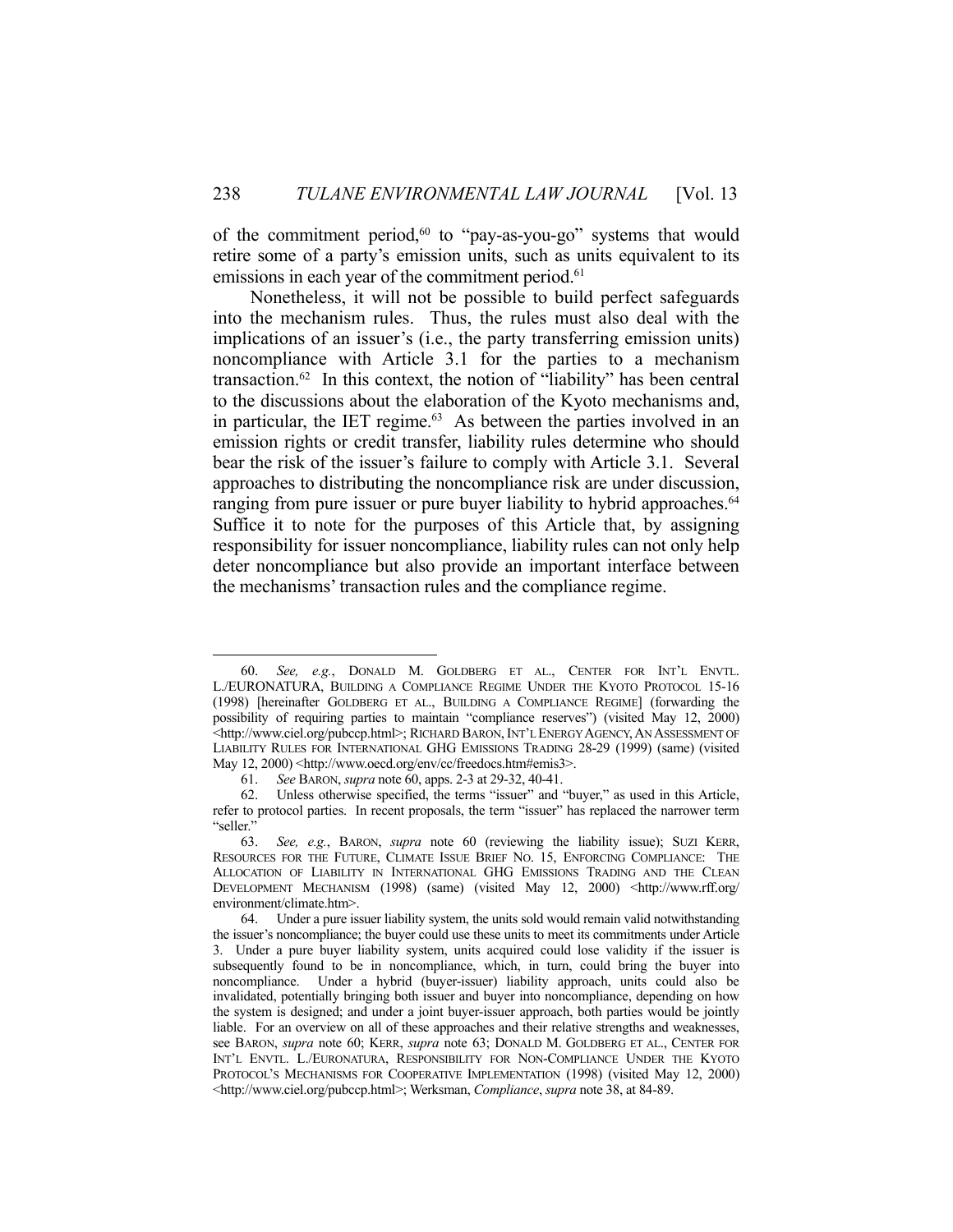#### 4. Inventory and Reporting Commitments

 A strong and transparent monitoring and reporting regime is another essential element of the protocol compliance system, both with respect to compliance with protocol commitments and with respect to the operation and integrity of the Kyoto mechanisms. The information generated through the inventories assists parties in recognizing at an early stage potential compliance problems they may face and in determining what measures may be required to prevent noncompliance. Transparent information about parties' performance can also have deterrent effects. Finally, reliable and comprehensive factual information is a prerequisite for, and facilitates, compliance assessment.

 Article 5.1 of the protocol requires Annex I parties to have in place, by 2007, a national system for the estimation of anthropogenic emissions by sources and removals by sinks of greenhouse gases.<sup>65</sup> Guidelines for such national systems, which are to incorporate methodologies accepted by the Intergovernmental Panel on Climate Change (IPCC), are to be adopted by the COP/MOP at its first session.<sup>66</sup> The national monitoring systems to be established pursuant to Article 5 are intended to facilitate the production by each Annex I party of an annual inventory of greenhouse gas emissions and removals. These inventories, in turn, will enable parties to meet their reporting commitments and, ultimately, will permit an assessment of parties' compliance with their emission reduction commitments. Inventory and reporting commitments, then, provide a crucial interface between the parties' implementation efforts and the compliance assessment process. The FCCC contains extensive reporting obligations (national communications) to allow for the evaluation of the emissions performance of individual Annex I parties.67 Article 7 of the protocol is based on the provisions of the convention and regulates the collection and submission of supplementary information necessary to demonstrate, through annual inventories of greenhouse gas emissions and removals (Article 7.1) and through national communications (Article 7.2), compliance with the provisions of the protocol.68 Guidelines for the preparation of

 <sup>65.</sup> *See* Kyoto Protocol, *supra* note 3, art. 5.1; *supra* note 35 (discussing the term "sink").

 <sup>66.</sup> *See* Kyoto Protocol, *supra* note 3, art. 5.1.

 <sup>67.</sup> *See* FCCC, *supra* note 2, art. 12.1. The provision also imposes some reporting obligations upon all parties, Annex I and non-Annex I alike. *See id.* 

 <sup>68.</sup> *See* Kyoto Protocol, *supra* note 3, arts. 7.1-7.2. Note that, whereas Article 7.1 focuses on supplementary information necessary to ensure "compliance with Article 3," Article 7.2 appears broader by focusing on supplementary information necessary to demonstrate compliance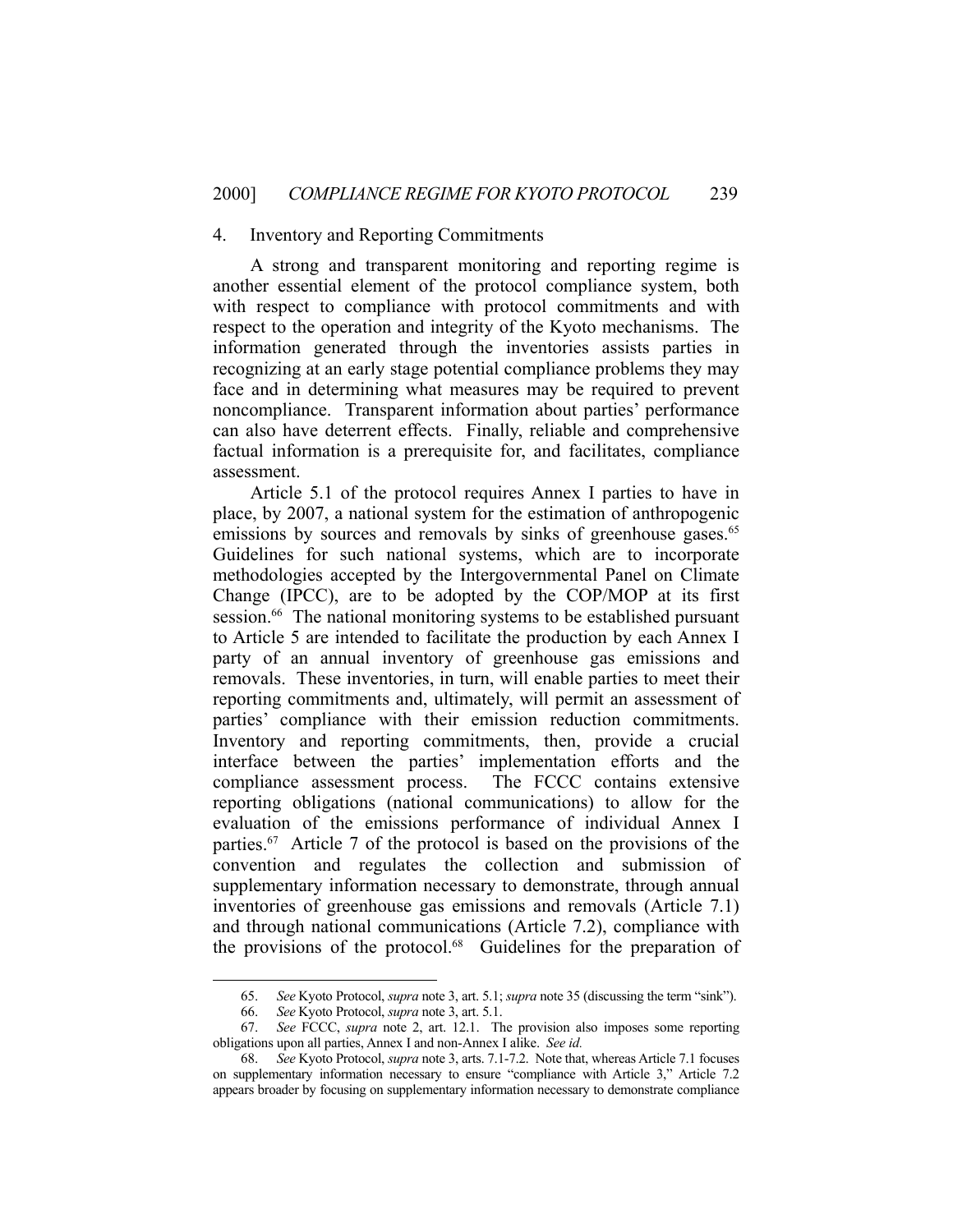information too are to be adopted at the first session of the COP/MOP.69

#### *B. Elements of the Compliance Regime*

 So far, this Article has surveyed provisions that contain or provide for elements of the protocol's broader compliance system, which can help promote compliance and prevent noncompliance. In addition, the Kyoto Protocol contains several provisions that outline the building blocks for the processes that will be needed to determine whether parties are in compliance or noncompliance, and to address instances of noncompliance.

#### 1. In-Depth Review

 The first step in the assessment of parties' performance is the regular review of information submitted by parties pursuant to Article 7 by expert teams.70 According to Article 8.3, this in-depth review is to provide "a thorough and comprehensive technical assessment of all aspects of the implementation by a Party of [the] Protocol."71 Although this wording seems to indicate an open-ended scope of the review process, by virtue of the focus on reports submitted by Annex I parties, the review would appear to be limited to Annex I commitments.72 The review teams are to prepare reports to the COP/MOP "assessing the implementation of the commitments of the Party and identifying any potential problems."73 In addition, on the basis of these reports, the secretariat is to list "those questions of implementation" for further consideration by the COP/MOP.<sup>74</sup> It is important to note that the protocol tasks the expert review teams only with the identification of questions of implementation, not the determination of parties' compliance, let alone noncompliance, with their commitments. This terminology is designed to preserve the technical and factual focus of

with (all) "commitments under this Protocol." This prompted some negotiators at COP-5 to argue that Article 7.2 is of lesser importance in the context of the compliance criteria that should be met for mechanism eligibility, i.e., mechanism participation should not be contingent upon reporting on the implementation of all commitments under the protocol. *See* Personal Communication with Alain Richer, Legal Officer, Dep't of Foreign Affairs and Int'l Trade Canada (Nov. 8 and 29, 1999) [hereinafter Personal Communication, Alain Richer] (on file with the author). On the role of reporting requirements in the mechanism rules, see *supra* note 56 and accompanying text.

 <sup>69.</sup> *See* Kyoto Protocol, *supra* note 3, art. 7.4.

 <sup>70.</sup> *See id.* art. 7.

 <sup>71.</sup> *Id.* art. 8.3.

 <sup>72.</sup> *See id.* art. 8.1.

 <sup>73.</sup> *Id.* art. 8.3.

 <sup>74.</sup> *Id.*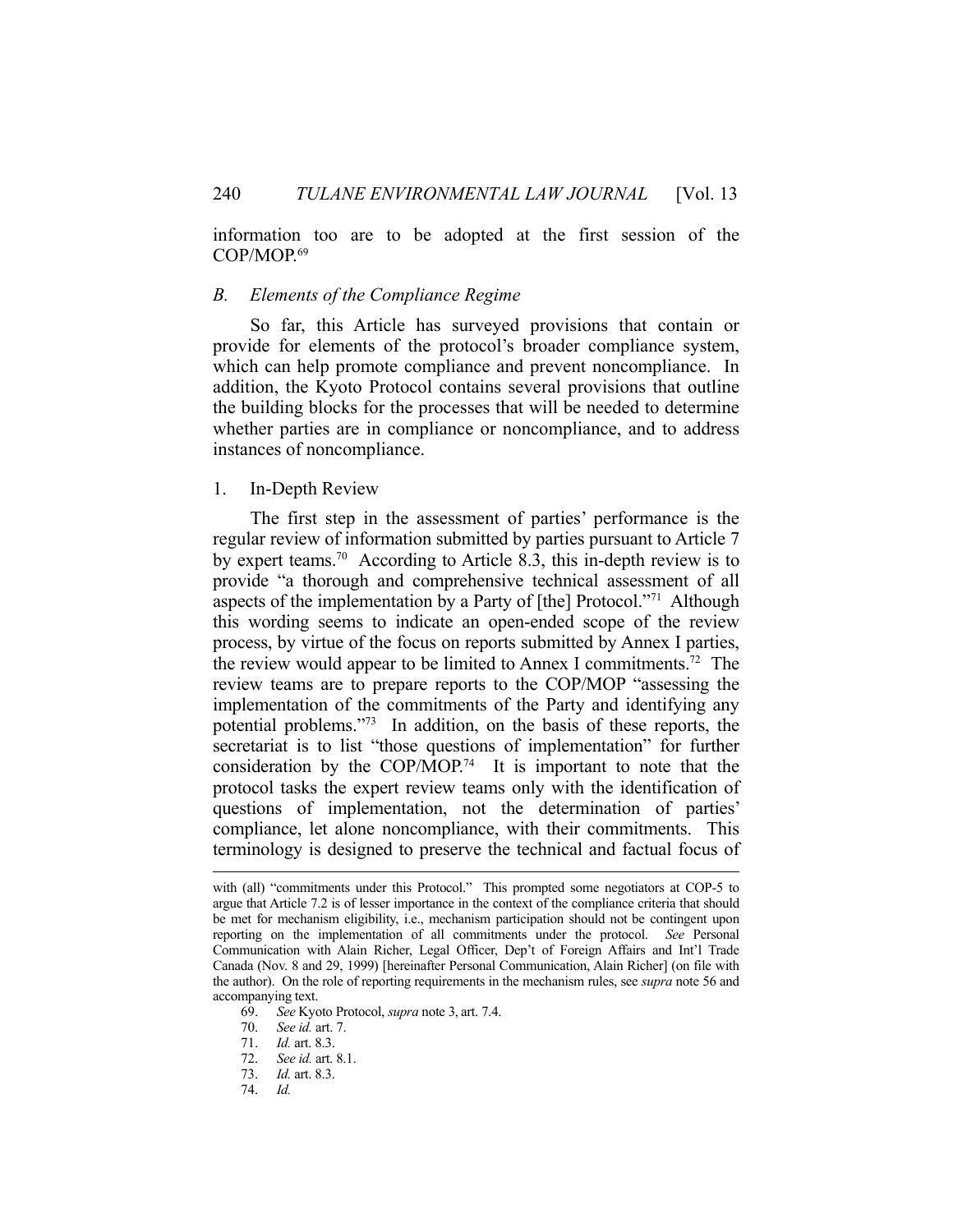expert review and to clearly separate it from potentially sensitive and politicized compliance issues.

 The role of the COP/MOP under Article 8 is to consider parties' national communications, the expert reviews thereof, and any questions of implementation compiled by the secretariat or raised by other parties.75 Pursuant to this information, the COP/MOP is to "take decisions on any matter required for the implementation of [the] Protocol."76

#### 2. The Multilateral Consultative Process

 Article 16 of the Kyoto Protocol asks the parties to consider application to the protocol of the multilateral consultative process (MCP) under Article 13 of the FCCC.<sup>77</sup> The MCP is not yet in operation, as parties have been unable to agree upon the size and composition of the Multilateral Consultative Committee that is to run the process.78 All other aspects of the MCP have been settled. It is to address issues raised with regard to the implementation of the convention in a "facilitative, cooperative, nonconfrontational, transparent, and timely manner" and on a "non-judicial" basis.<sup>79</sup> The Multilateral Consultative Committee would be a standing body of limited membership that would consider questions concerning a party's implementation.<sup>80</sup> Such questions could be raised by that party itself, a group of parties concerning their own implementation, another party or group of parties, or the COP.81 The mandate of the committee revolves around clarification and resolution of questions and provision of advice.<sup>82</sup> Its work is to result in recommendations to the COP on measures to assist or bring about compliance by a party.<sup>83</sup>

 The facilitative approach of the MCP reflects the nature of commitments in the FCCC. The MCP is not intended to produce "findings" of noncompliance but is aimed at bringing about parties' compliance with their convention obligations. By definition, this type

 <sup>75.</sup> *See id.* art. 8.5.

 <sup>76.</sup> *Id.* art. 8.6.

 <sup>77.</sup> *See id.* art. 16.

 <sup>78.</sup> *Ad Hoc Group on Article 13*, U.N. FCCC, U.N. Doc. FCCC/AG13/1998/2 (1998), Decision 10/CP.4, annex [hereinafter MCP Doc.] (adopted by COP-4). At COP-5, these questions were again deferred, this time with a view to resolution, in the context of other issues, at COP-6. *See FCCC COP-5 Highlights: Thursday, 4 November 1999*, 12 Earth Negotiations Bulletin (IISD) 122 (Nov. 5, 1999) <http://www.iisd.ca/linkages/vol12/enb12122e.html>.

 <sup>79.</sup> MCP Doc., *supra* note 78, ¶ 3.

 <sup>80.</sup> *See id.* ¶¶ 8, 6.

 <sup>81.</sup> *See id.* ¶ 5.

 <sup>82.</sup> *See id.* ¶ 6.

 <sup>83.</sup> *See id.* ¶ 12.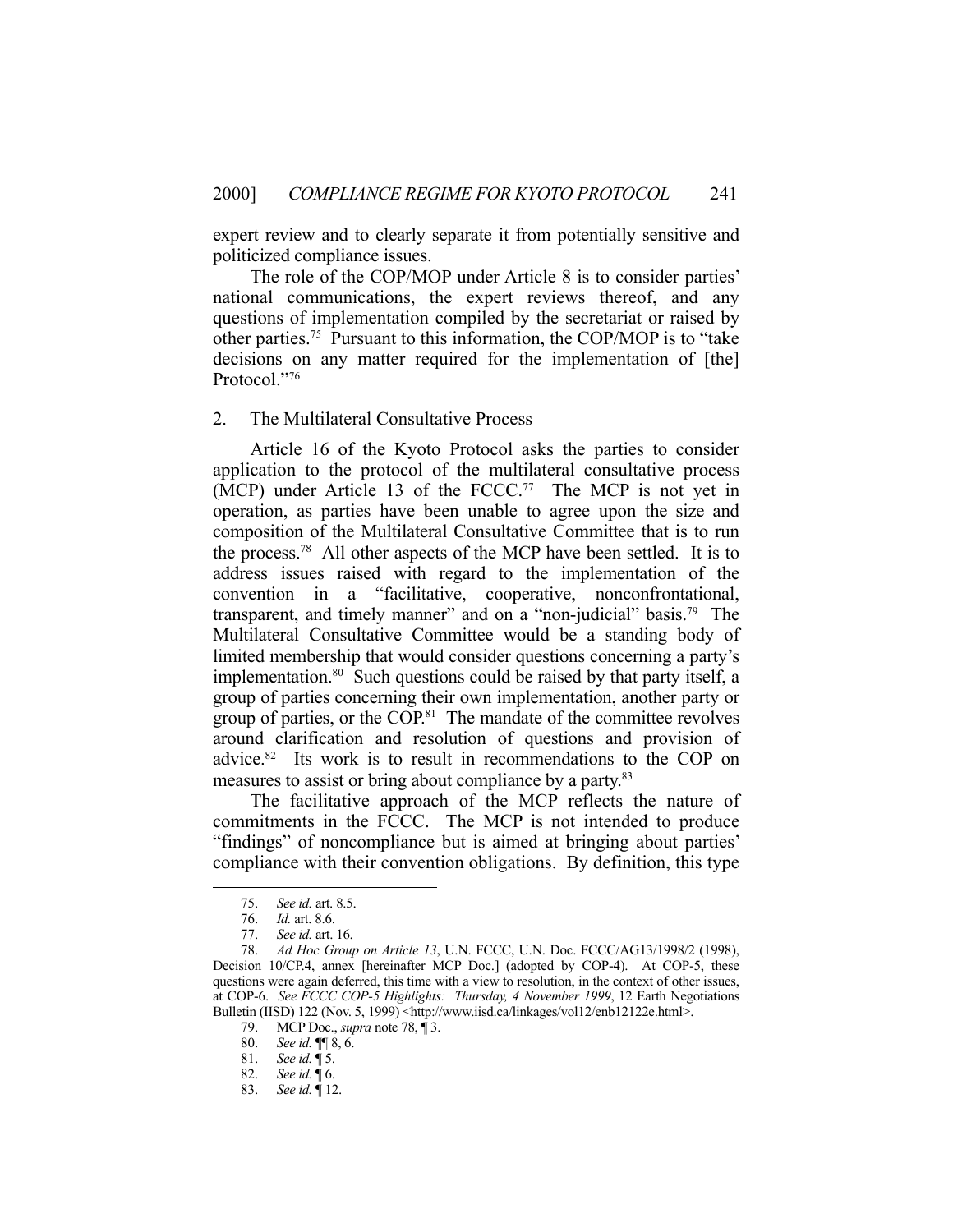of approach cannot adequately address noncompliance with protocol commitments and, in particular, the target-related commitments of Annex I parties. Whether any application of a MCP-type process to the protocol is appropriate will depend on the noncompliance procedures that the parties end up developing pursuant to Article 18. To the extent that these encompass facilitative approaches, there may be no need for a protocol specific MCP.

#### 3. Procedures and Mechanisms to Determine and Address Noncompliance

 As noted at the outset, Article 18 calls upon the first meeting of the COP/MOP to approve appropriate and effective procedures and mechanisms to determine and address cases of noncompliance with the protocol.84 This is to include "an indicative list of consequences, taking into account the cause, type, degree and frequency of noncompliance."<sup>85</sup> Article 18 also provides that procedures and mechanisms entailing binding consequences cannot be established through the adoption of the noncompliance mechanism itself.<sup>86</sup> Rather, they require additional action of the parties in the shape of an amendment to the Protocol.<sup>87</sup> This amendment requirement clarifies that binding consequences to noncompliance cannot be adopted simply by decision of the COP/MOP and thus, potentially, against the will of some parties or without involvement of their legislatures.<sup>88</sup> It does, however, confront the parties with a dilemma because an amendment to the protocol will bind only those parties that ratify it.<sup>89</sup>

 <sup>84.</sup> *See* Kyoto Protocol, *supra* note 3, art. 18.

 <sup>85.</sup> *Id.*

 <sup>86.</sup> *See id.*

 <sup>87.</sup> *See id.*

 <sup>88.</sup> Originally, this amendment requirement was inserted to address the concerns of some parties regarding their domestic separation of powers. For example, U.S. negotiators sought to ensure that binding consequences had to be ratified by the legislature, rather than agreed to by the executive branch. *See* PERSONAL COMMUNICATION WITH SUE BINIAZ, DEPUTY LEGAL ADVISER, OFFICE OF OCEANS, INT'L ENVTL. AND SCIENTIFIC AFFAIRS, U.S. DEP'T OF STATE (Nov. 29, 1999) (on file with the author). Arguably, given that decisions of a COP are not generally legally binding (a COP would have to be clearly authorized to adopt binding decisions), an amendment would be required even absent an explicit requirement. By contrast, some have argued that binding consequences could be adopted under other protocol provisions. *See* Werksman, *Compliance*, *supra* note 38, at 74. However, it is not clear that "binding consequences" could be established through decisions that flesh out protocol provisions (e.g., Articles 5, 7, 6, 12, and 17) that merely authorize the COP or the COP/MOP to elaborate principles, modalities, rules, or guidelines. For additional discussion on the legal status of COP decisions, see *id.* at 98-99; Jacob Werksman, *Conferences of Parties to Global Environmental Treaties*, *in* GREENING INTERNATIONAL INSTITUTIONS 55 (Werksman ed., 1996); and Yashida, *supra* note 10, at 118-21. *See also infra* note 168 (discussing the views of the parties on this point).

 <sup>89.</sup> *See* Kyoto Protocol, *supra* note 3, art. 20.4.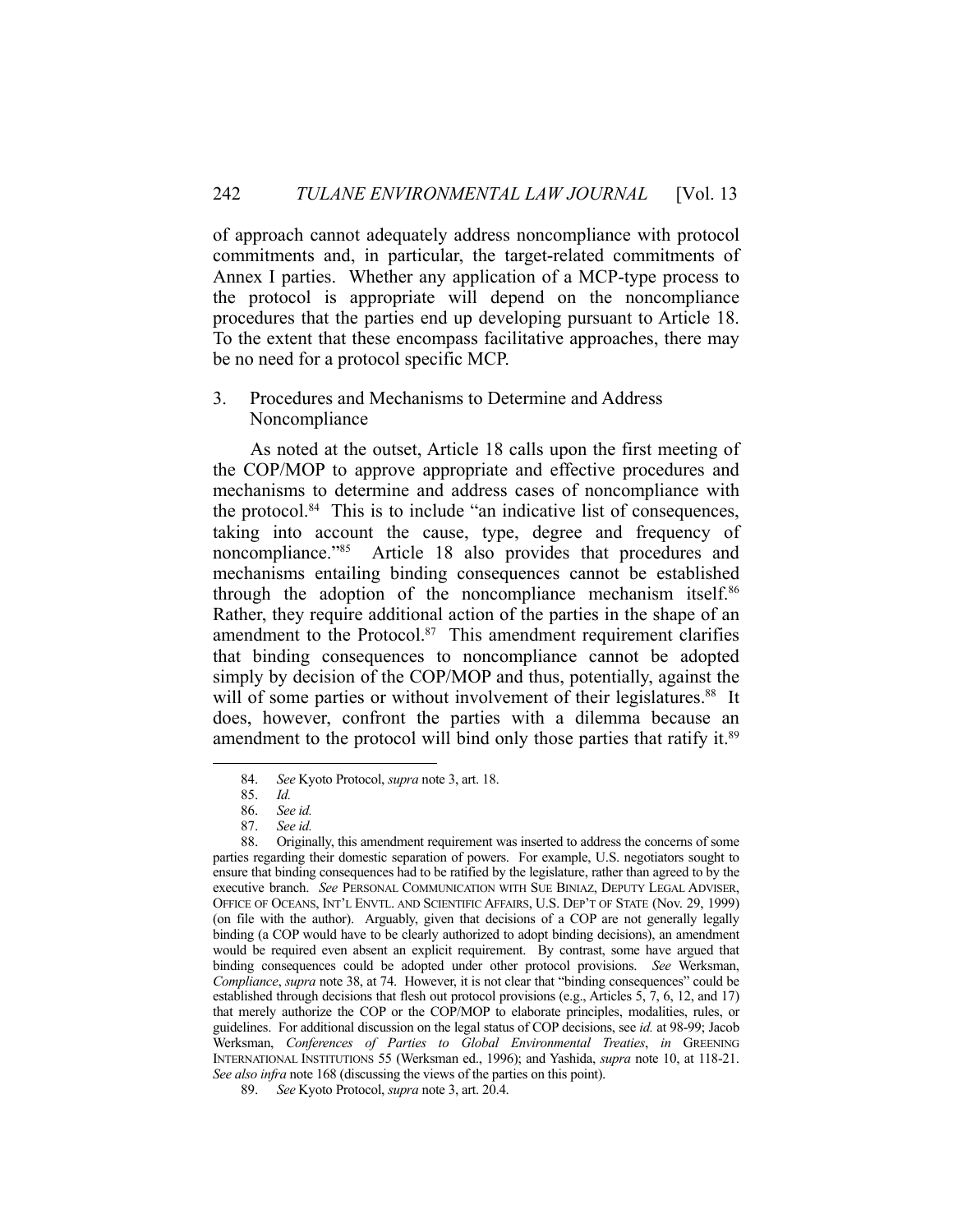This means that the current text of the protocol cannot guarantee that all parties will be exposed to binding consequences. Thus, if the noncompliance regime is to include any binding consequences, parties will have to agree upon a legal approach that avoids the amendment dilemma.

#### 4. Dispute Settlement

 Finally, according to Article 19 of the Kyoto Protocol, the FCCC's provisions on the settlement of disputes regarding the interpretation or application of the agreement are to be applied *mutatis mutandis* to the protocol.<sup>90</sup> Article 14 of the convention provides a standard menu of dispute settlement procedures, ranging from optional adjudication by the IJC or arbitration, to conciliation at the request of one party, albeit with nonbinding results. $91$ 

#### III. DEVELOPING A COMPLIANCE REGIME FOR THE KYOTO PROTOCOL

 Up to this point, this Article has surveyed the commitments contained in the Kyoto Protocol and the procedural building blocks that it provides for the development of a compliance regime. Against this background, and through a review of the work of the JWG to date, the Article will now proceed to identify the key issues that must be resolved in the compliance negotiations. Possible elements of a compliance regime are then assembled into a model that, it is hoped, can serve to illustrate more concretely available options and attendant choices and compromises.

#### *A. The JWG Process: Emerging Trends and Open Questions*

 The JWG convened for the first time during the SBI/SBSTA meetings in Bonn in May/June 1999.<sup>92</sup> In preparation for the JWG process, parties had been asked to submit to the secretariat preliminary views on issues related to compliance under the Kyoto Protocol.<sup>93</sup> These submissions, as well as the discussions within the

 <sup>90.</sup> *See id.* art. 19.

 <sup>91.</sup> *See* FCCC, *supra* note 2, art. 14.

 <sup>92.</sup> *See June 1999 JWG Report*, *supra* note 14.

 <sup>93.</sup> *See Procedures Add.1*, *supra* note 55; *Procedures and Mechanisms Relating to Compliance Under the Kyoto Protocol*, U.N. FCCC, Subsidiary Body for Scientific and Technological Advice, Subsidiary Body for Implementation, 10th Sess., U.N. Doc. FCCC/SB/1999/MISC.4 (1999). Preliminary views were submitted by Australia; Canada; Germany (on behalf of the European Community (EC) and its member states and Bulgaria, the Czech Republic, Estonia, Hungary, Latvia, Poland, Romania, Slovakia, and Slovenia); New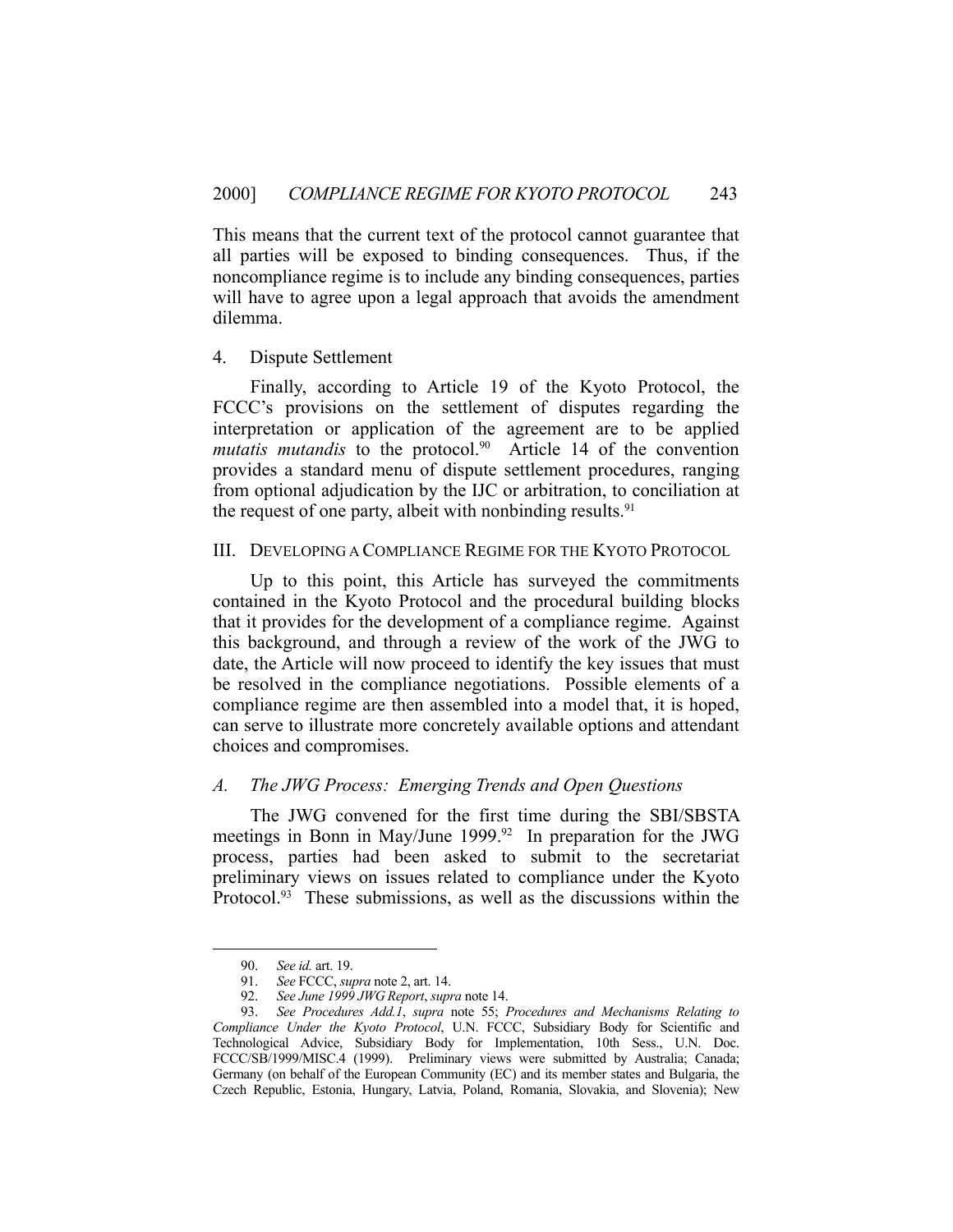JWG, indicated that the views of most parties were of very preliminary nature. Thus, much of the JWG's time was spent on clarifying its mandate and developing a work program.<sup>94</sup> Nonetheless, initial views were expressed on the various elements that make up the broader compliance system, on the overall objectives of the compliance system, on aspects of the design of a compliance system, and on the range of possible consequences to noncompliance.<sup>95</sup> Based on these views, the secretariat developed a list of "Questions Related to a Compliance System under the Kyoto Protocol" and parties were invited to respond to these questions in further submissions on compliance.<sup>96</sup>

 The questionnaire, containing reasonably specific questions relating to "general issues," "institutional issues" and "issues related to consequences of noncompliance,"97 proved to be a useful tool in the preparation for the JWG's meetings during COP-5. Not only did it prompt parties to engage in greater detail and depth with compliance issues,  $98$  it also provided the material for a note by the JWG cochairs that outlined elements related to objectives, coverage, and functions of a compliance system, including possible institutional and procedural arrangements.<sup>99</sup> Together with the parties' submissions,

 98. This engagement was crucial, in particular, to bringing about the active involvement of developing country parties in the development of the compliance system. Up until the first JWG meetings, only AOSIS and South Africa had developed views on compliance. This enabled hard line delegations in the developing country alliance of the "Group of 77" (G-77) to stall progress in the compliance discussions on the grounds that most developing country delegations had not had opportunity to develop views and, therefore, were unable to participate in the JWG's work. The questionnaire, developed on the basis of questions submitted by South Africa on behalf of the G-77 and China, was thus a key step in moving the process forward. Another important step on the way to COP-5 was an "informal exchange of views and information on compliance under the Kyoto Protocol," held in Austria from October 6-7, 1999. *See Informal Exchange of Views and Information on Compliance Under the Kyoto Protocol: 6-7 October*  1999, 12 Earth Negotiations Bulletin (IISD) 111 (Oct. 9, 1999) <http://www.iisd.ca/linkages/ download/asc/enb12111e.txt>. The event included presentations on compliance regimes existing under other conventions and bodies (e.g., the Montreal Protocol on Substances that Deplete the Ozone Layer, the Convention on Long-Range Transboundary Air Pollution, and the International Labour Organization and World Trade Organization) and a session providing an overview on experiences with different elements of existing compliance systems.

See Procedures and Mechanisms Relating to Compliance Under the Kyoto Protocol, *Report of the Joint Working Group on Compliance*, U.N. FCCC, Subsidiary Body for Scientific and Technological Advice, Subsidiary Body for Implementation, 11th Sess., at 2, U.N. Doc. FCCC/SB/1999/7 (1999) [hereinafter *Elements*].

Zealand; Samoa on behalf of the Alliance of Small Island States (AOSIS); South Africa, Switzerland; and the United States.

 <sup>94.</sup> *See June 1999 JWG Report*, *supra* note 14.

 <sup>95.</sup> *See id.* ¶¶ 5-11.

 <sup>96.</sup> *Id.* ¶ 12(b), Annex I.

 <sup>97.</sup> *Id.*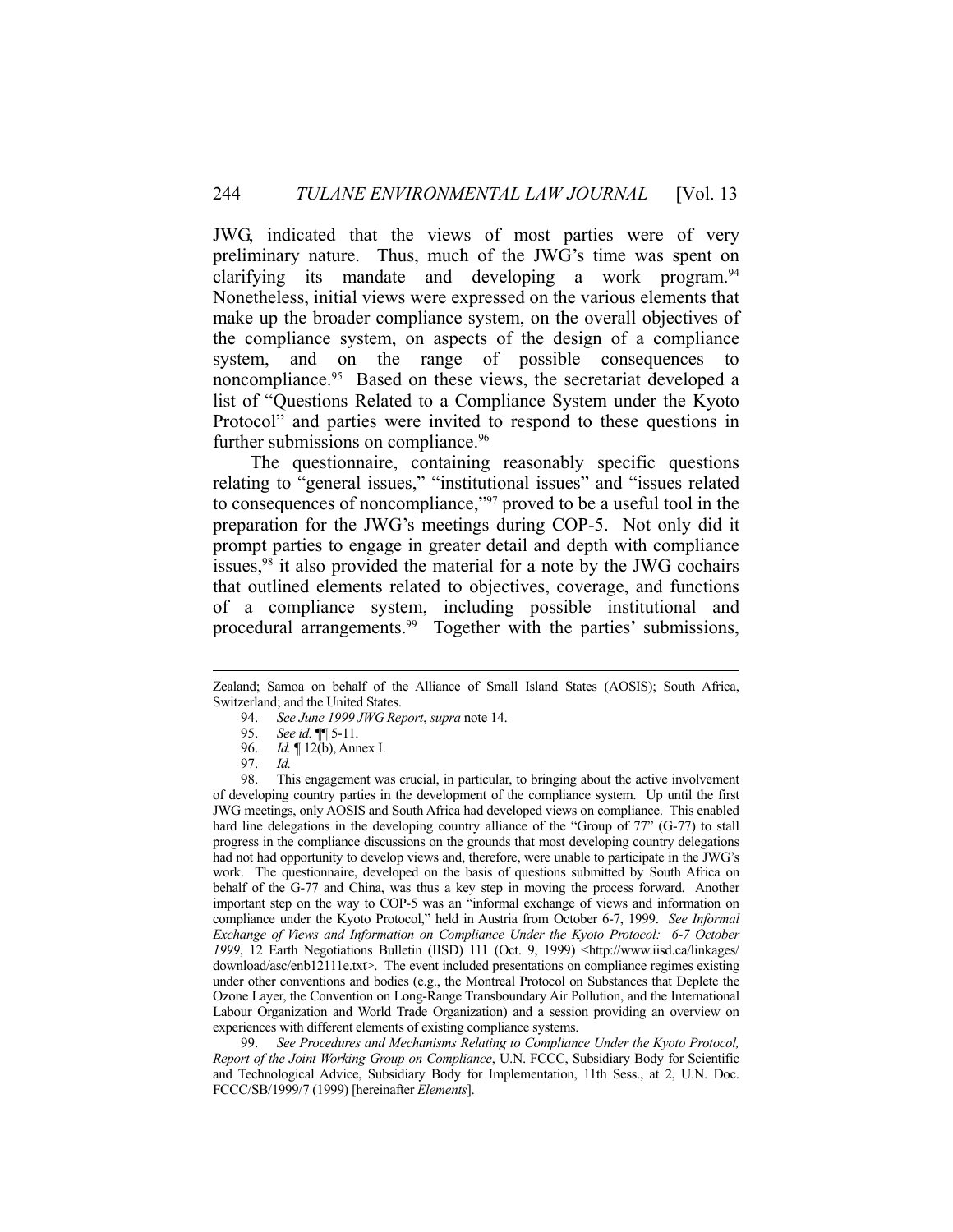and a synthesis of these submissions prepared by the secretariat,  $100$  the "elements" document served to highlight areas in which parties' views are converging, as well as issues on which a very broad spectrum of perspectives exists. Additional information can be gleaned from the preliminary schematic outlines (charts) of the potential steps in a protocol compliance regime that some parties presented during the JWG deliberations.101

 COP-5 provided clear signals that the compliance discussions are gaining momentum. The initial resistance of some "Group of 77" (G-77) delegations to fast-paced marching orders for the JWG was overcome and a decision was adopted that calls upon the JWG to complete its work on the compliance system by COP-6.102 The JWG requested that the Co-Chairs further develop the aforementioned "elements" document, with a view to using it "a basis for the negotiation of a compliance system under the Kyoto Protocol at the twelfth sessions of the subsidiary bodies."<sup>103</sup> In early 2000, fifteen

 <sup>100.</sup> For the submissions from parties, see *Submissions*, *supra* note 55, and *Procedures and Mechanisms Relating to Compliance under the Kyoto Protocol, Submissions of the Parties*, *Addendum 1*, U.N. FCCC, Subsidiary Body for Scientific and Technological Advice, Subsidiary Body for Implementation, 11th Sess., U.N. Doc. FCCC/SB/1999/MISC.12/Add.1 (1999) [hereinafter *Submissions Add.1*]. Submissions were made by Australia, Canada, China, Finland (on behalf of the EC and its member states and Bulgaria, the Czech Republic, Estonia, Hungary, Latvia, Poland, Romania, Slovakia and Slovenia) [hereinafter EC et al.], Japan, Korea, New Zealand, Poland, Samoa (on behalf of AOSIS), Saudi Arabia, Switzerland, and the United States. For the synthesis of submissions, see *Procedures and Mechanisms Relating to Compliance Under the Kyoto Protocol, Report of the Joint Working Group on Compliance, Addendum 1*, U.N. FCCC, Subsidiary Body for Scientific and Technological Advice, Subsidiary Body for Implementation, 11th Sess., U.N. Doc. FCCC/SB/1999/7/Add.1 (1999).

 <sup>101.</sup> Such schematic outlines were circulated by Australia (Oct. 28, 1999), the EU (Oct. 27, 1999), Japan (undated), Samoa (undated), and the United States (July 30, 1999) [hereinafter collectively Charts] (on file with the author). The U.S. chart is appended to its submission. *See Submissions*, *supra* note 55, at 81.

 <sup>102.</sup> *See COP-5 Report*, *supra* note 6, Decision 15/CP.5. COP-5 directed the JWG to:

<sup>[</sup>C]ontinue to make substantial progress for the purpose of completing its work . . . and

to provide a report on its findings to the Conference of the Parties at its sixth session

<sup>. . .</sup> so as to enable the Conference of the Parties to adopt a decision on a compliance system under the Kyoto Protocol at its sixth session.

*Id.* This wording goes beyond Decision 8/CP.4, pursuant to which steps were to be taken by COP-5 with a view to completing the work on compliance by COP-6. *See COP-4 Report*, *supra* note 6, Decision 8/CP.4. It represents a delicate compromise between wording sought by many parties that would have had the JWG "complete its work" before COP-6 and the repeated demands of China, Nigeria, and Saudi Arabia that the decision ask the JWG to make "substantial progress" by COP-6. *See FCCC COP-5 Highlights: Saturday, 30 October 1999*, 12 Earth Negotiations Bulletin (IISD) 118 (Nov. 1, 1999) <http://www.iisd.ca/linkages/vol12/enb12118e. html>.

 <sup>103.</sup> *Report of the Joint Working Group on Compliance on its Work During the Eleventh Sessions of the Subsidiary Bodies*, U.N. FCCC, ¶ 6(d), U.N. Doc. FCCC/SB/1999/CRP.7 (1999). The JWG invited Parties to submit any further proposals on compliance by January 31, 2000, and confirmed that a workshop on matters relating to a compliance system under the Kyoto Protocol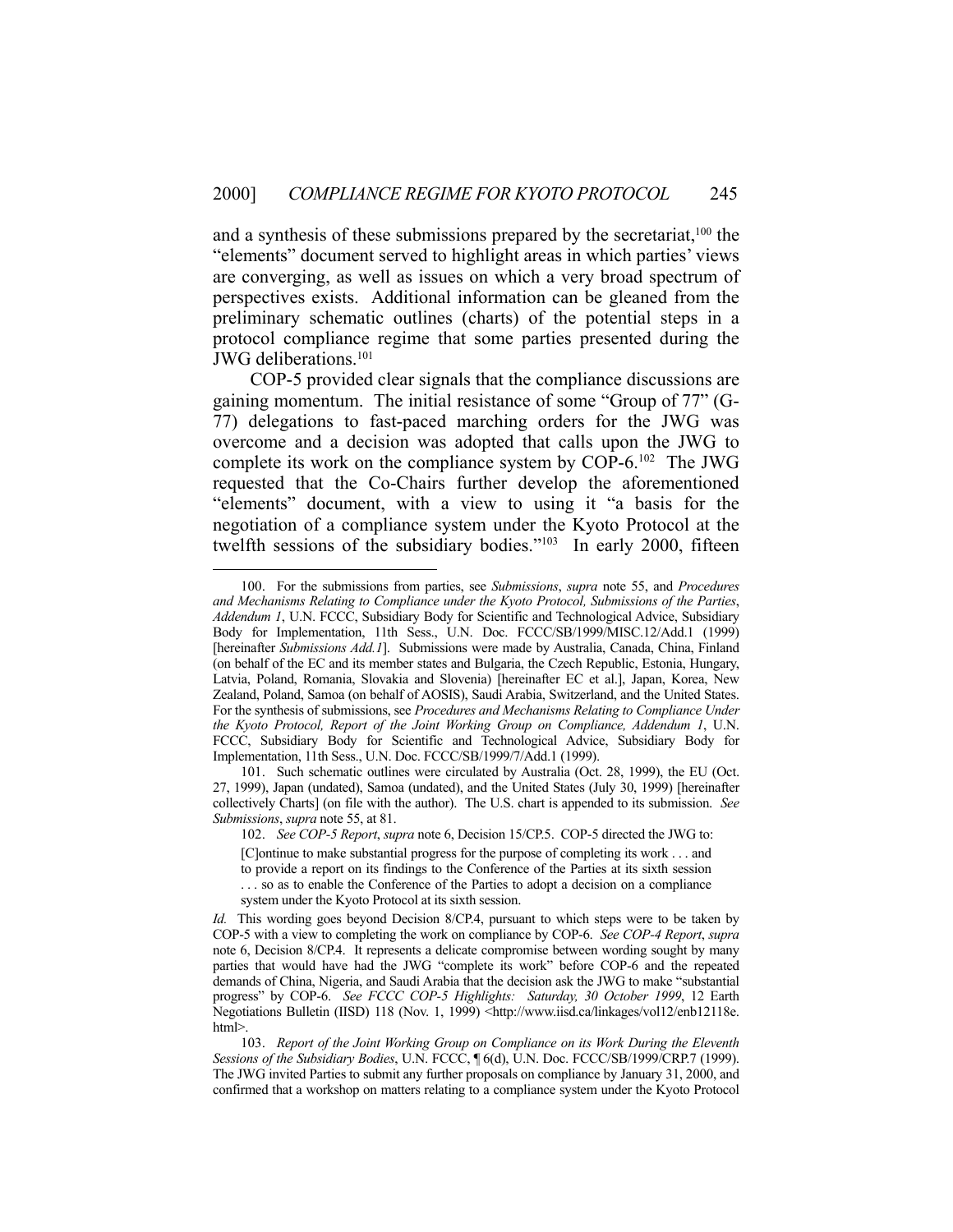parties including several G-77 delegations, submitted further views on compliance.<sup>104</sup> On the basis of the various documents produced so far and the JWG's deliberations at COP-5, it is possible to identify several issue clusters on which the debate will focus as the JWG is poised to progress from stock-taking work to the difficult task of negotiating a compliance regime that is both credible and acceptable to a large majority of parties.<sup>105</sup>

#### 1. The Role of Facilitative Approaches

 There appears to be general agreement among parties that the Kyoto Protocol compliance system must seek to promote implementation and prevent noncompliance, including through opportunities being provided to parties to bring themselves into compliance and assistance offered to them in this regard.106 Thus, parties agree that effective facilitative features must be built into the compliance system.107 However, views diverge significantly with respect to the extent and manner in which facilitative approaches are to be applied. All parties appear to agree that facilitative approaches would be appropriate in the context of the Kyoto Protocol's "softer" commitments including, in particular, the commitments of non-Annex

was needed and would be convened by the Co-chairs in March 2000. *See id.* In addition, on an informal basis, it was agreed that a document that had been prepared by the Co-chairs during the JWG session at COP-5, and which had been circulated informally among parties, would be used to provide the parties with ideas for further thinking and informal discussion on compliance issues. *See COP-5 Negotiations, Wednesday, November 3, 1999* (visited May 12, 2000) <http://www.iisd.ca/climate/cop5/negotiations/nov3n.html>. This document, dated November 3, 1999, is entitled "Co-Chairs' initial thoughts on procedures and mechanisms relating to a compliance system under the Kyoto Protocol" and is on file with the author. For a summary of the proceedings of the aforementioned workshop, held March 1-3, 2000, in Bonn, see *Summary of the Workshop on Compliance Under the Kyoto Protocol: 1-3 March 2000*, 12 Earth Negotiations Bulletin (IISD) 124 (Mar. 6, 2000) <http://www.iisd.ca/vol12/enb12124e.html>.

 <sup>104.</sup> *See Procedures and Mechanisms Relating to Compliance Under the Kyoto Protocol*, U.N. FCCC, Subsidiary Body for Scientific and Technological Advice, Subsidiary Body for Implementation, 12th Sess., U.N. Doc. FCCC/SB/2000/MISC.2 (prov. ed. dated Feb. 17, 2000) [hereinafter *February 2000 Submissions*] (visited May 12, 2000) <http://www.unfccc.de/wnew/ sbsc2wp.pdf>. Submissions were made by: Argentina, Australia, Brazil, Canada, China, India, Japan, New Zealand, Poland (on behalf of the Czech Republic, Hungary, Slovakia and Slovenia), Portugal (on behalf of the EC, its member states and Bulgaria, Estonia, Lithuania and Romania), Samoa (on behalf of AOSIS), Saudi Arabia, South Africa, Switzerland, and the United States.

 <sup>105.</sup> The following discussion does not purport to be an exhaustive exploration of outstanding issues, which would be beyond the scope of this Article. The discussion relies upon the submissions made in September 1999, *see Submissions*, *supra* note 55, and schematic outlines circulated at COP-5, *see* Charts, *supra* note 101. While the February 2000 submissions introduce some new points, the views expressed therein largely remain in line with the following survey. *See February 2000 Submissions*, *supra* note 104.

 <sup>106.</sup> *See Elements*, *supra* note 99, ¶ 4.

 <sup>107.</sup> *See id.* ¶ 14.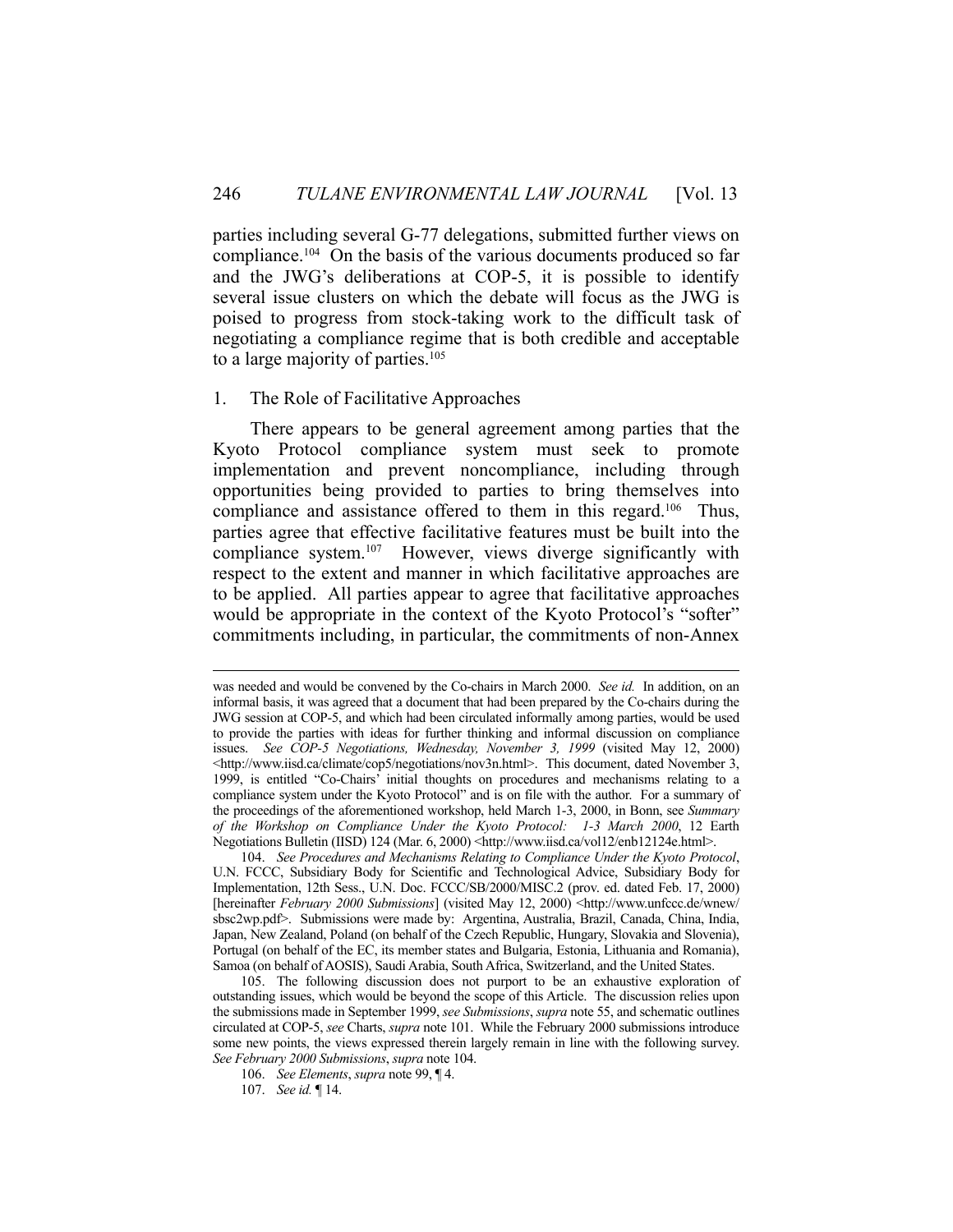I parties.<sup>108</sup> The real debate about the relative roles of facilitation and enforcement, then, arises with respect to "hard," target-related commitments of, at least for the time being, Annex I parties.109 A range of approaches were advocated at COP-5:

- Facilitation should be the primary approach to all instances of noncompliance, including noncompliance with target-related commitments; only once facilitative measures fail to bring about compliance, should enforcement measures considered.<sup>110</sup>
- Parties might also be given a "grace period" within which to correct implementation problems and bring about compliance.<sup>111</sup>
- Facilitative approaches should be made available to parties depending on the cause of their noncompliance.<sup>112</sup>
- While facilitative and "help-desk" approaches should be available, noncompliance with certain commitments should always be channeled towards predetermined consequences (e.g., loss of eligibility for Kyoto mechanisms, or deduction of emissions in excess of assigned amount from the assigned amount of the subsequent commitment period).<sup>113</sup>
- 2. The Scope of the Compliance Regime

 The question of how to deal with the differing nature of commitments in the Kyoto Protocol has also been prominent in the parties' deliberations.<sup>114</sup> The main focus of this debate has been on the differences between the "hard," target-related, commitments of Annex I parties and the "soft" commitments of non-Annex I parties. While there seems to be agreement that the compliance regime should

 <sup>108.</sup> *See id.*

 <sup>109.</sup> *See id.* ¶ 17.

 <sup>110.</sup> *See Submissions*, *supra* note 55, at 8 (Australia; in the context of the tasks of a compliance body), 25 (EC et al.), 27, 29 (Japan), 52-53 (Saudi Arabia; envisioning a first stage involving an MCP and then a noncompliance stage); *see also* Charts, *supra* note 101 (Japan and Australia).

 <sup>111.</sup> *See Submissions*, *supra* note 55, at 5 (Australia), 32-33 (New Zealand), 35 (Poland), 108 (United States); *see also* Charts, *supra* note 101 (Australia).

 <sup>112.</sup> *See Submissions*, *supra* note 55, at 9 (Australia), 20 (China), 29 (Japan).

 <sup>113.</sup> *See id.* at 65, 71-72 (United States), 81 (U.S. chart).

 <sup>114.</sup> Relevant differences include: (1) the "soft" and "hard" nature of commitments (e.g., QELRCs under Article 3.1 as opposed to policy-related commitments under Article 10); (2) the "collective" and "individual" nature commitments (e.g., the overall Annex I emission reduction commitment as opposed to individual QELRCs); and (3) the differing time frames for compliance (e.g., annual inventory and reporting commitments as opposed to QELRCs subject to a five-year commitment period). *See Elements*, *supra* note 99, ¶ 8.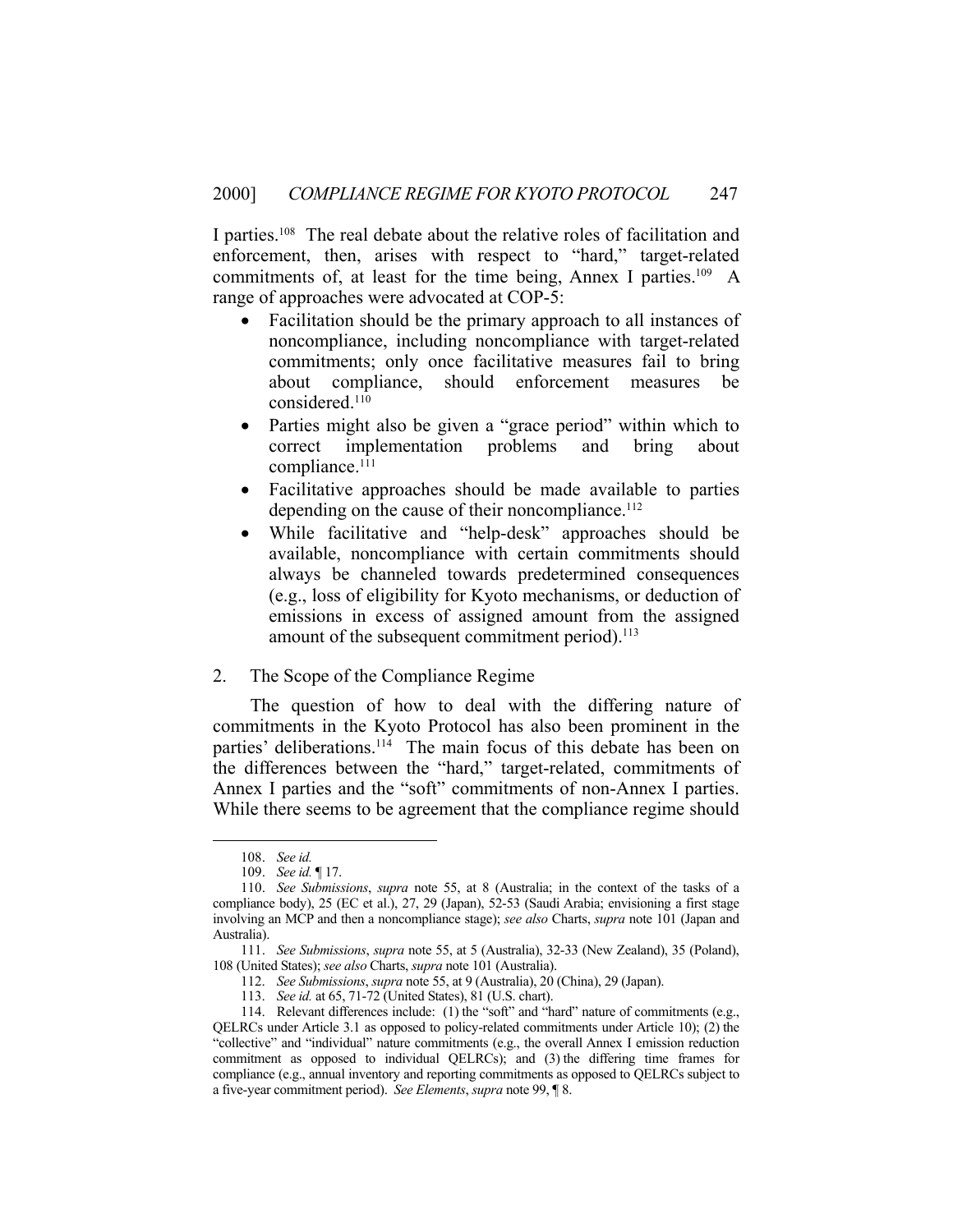apply to all commitments, notwithstanding the fact that target-related commitments are likely to be of greatest concern,<sup>115</sup> views vary significantly on how their differing nature is to be accommodated procedurally:

- Some parties advocate a comprehensive approach to all commitments, through one process and administered by one body. The outcome of the process, however, might differ depending on the type of commitment at issue.<sup>116</sup>
- Others call for separate "tracks" for soft (non-Annex I) and hard (Annex I) commitments, respectively. In general terms, a soft track is envisaged for soft commitments, while a harder track is contemplated for target-related commitments.<sup>117</sup>

#### 3. The Spectrum of Consequences and Approaches to Consequences

 Not surprisingly, many parties are reluctant, at this relatively early stage in the deliberations, to fully reveal their views on whether the consequences to noncompliance with the Kyoto Protocol should include penalties. Nonetheless, a number of points can be drawn from the parties' submissions and from the JWG deliberations. Parties are contemplating a spectrum of potential consequences to noncompliance, ranging from advice and assistance, over cautions or suspension of treaty rights (including eligibility to participate in the Kyoto mechanisms) to penalties.<sup>118</sup> There appears to be agreement that, if there were to be penalties, they would be appropriate only for noncompliance with target-related commitments. Indeed, a large number of parties have noted that at least some enforcement measures

 <sup>115.</sup> *See id.* ¶ 7.

 <sup>116.</sup> *See Submissions*, *supra* note 55, at 22, 23 (EC et al.), 41-42 (Samoa), 52-53 (Saudi Arabia; envisaging a first stage involving an MCP and then a noncompliance stage); *see also* Charts, *supra* note 101 (EU and Samoa).

 <sup>117.</sup> *See Submissions*, *supra* note 55, at 4 (Australia), 68, 71-72 (United States), 80 (U.S. chart); *see also* Charts, *supra* note 101 (Australia). Note, however, that the approach of the EU, as represented in its chart, comes close to a "separate track" model, albeit that the tracks seem to be housed in one overarching system. *See* Charts, *supra* note 101 (EU). In its February 2000 submission, the EU explicitly argues for the compliance body to have "facilitative and enforcement functions which should be exercised in two separate branches." *February 2000 Submissions*, *supra* note 104, at 65.

 <sup>118.</sup> *See Elements*, *supra* note 99, ¶¶ 23-24. For an overview on the range of possible "consequences," see Werksman, *Compliance*, *supra* note 38, at 93-97, and GLEN WISER & DONALD M. GOLDBERG, CENTER FOR INT'L ENVTL. L./WORLD WILDLIFE FUND, RESTORING THE BALANCE: USING REMEDIAL MEASURES TO AVOID AND CURE NON-COMPLIANCE UNDER THE KYOTO PROTOCOL *passim* (2000) [hereinafter WISER & GOLDBERG, RESTORING THE BALANCE] (visited May 12, 2000) <http://www.ciel.org/pubccp.html>.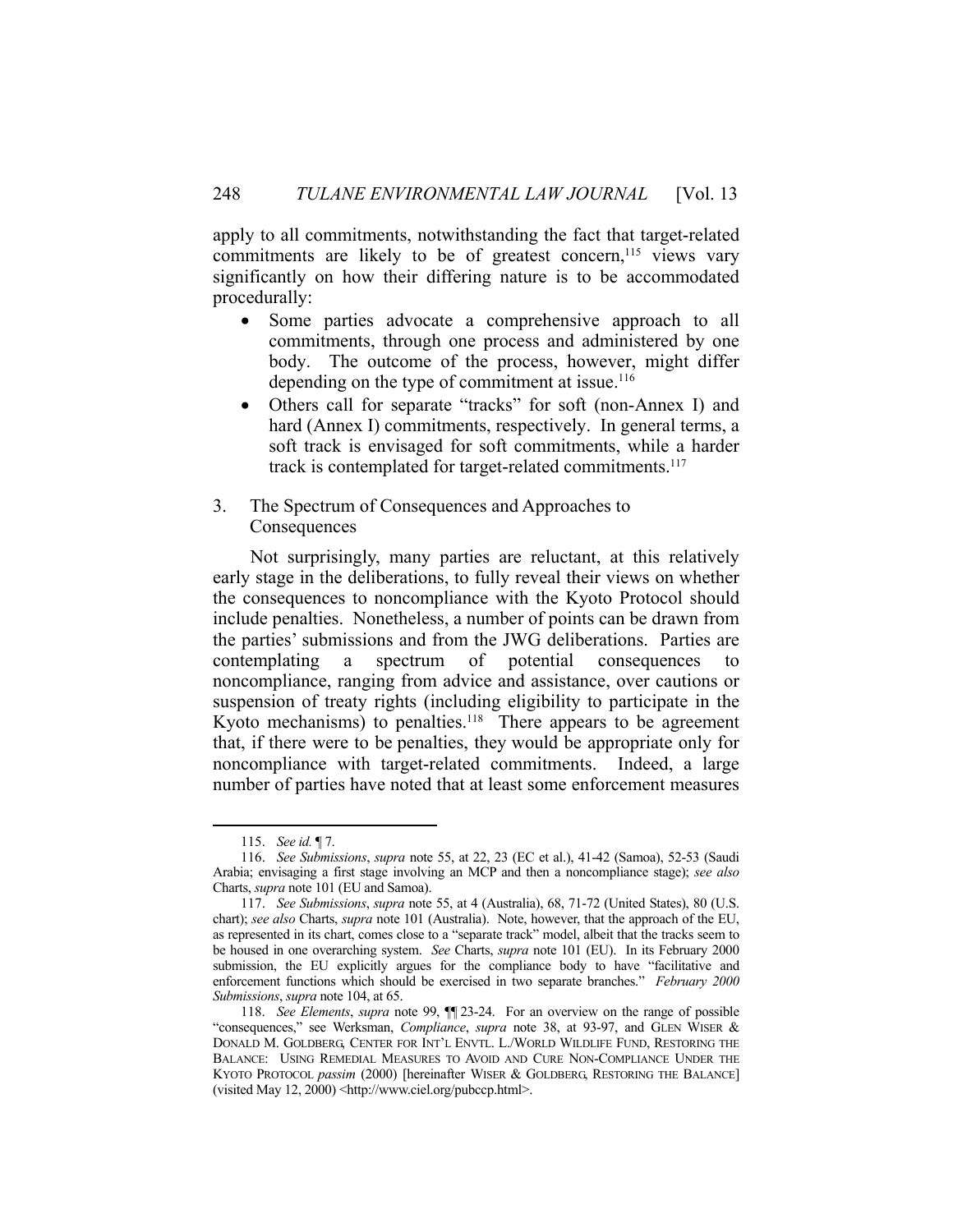might be required to ensure implementation of target-related commitments. Some support has been expressed for the idea of deducting, at a "penalty rate,"119 emission units emitted in excess of a party's assigned amount in one commitment period from its assigned amount in the subsequent period.<sup>120</sup> Some support, from non-Annex I countries, has been expressed for the use of financial penalties.<sup>121</sup> No parties have spoken in favor of reliance on trade measures to enforce compliance.<sup>122</sup> Finally, a number of questions relating not so much to individual types of consequences, but to the regime's overall approach to consequences will need to be resolved:

 Should the full spectrum of consequences, ranging from facilitation to enforcement, be available in all cases of noncompliance with target-related commitments, or should noncompliance with certain commitments (specifically, Article 3.1) always be exposed to penalties? $123$  In the latter case, should parties be able to choose from a range of penalties?124

 <sup>119.</sup> This means that additional units would be deducted from the party's assigned amount.

 <sup>120.</sup> During the JWG deliberations, interventions in support of exploring the idea of a deduction of excess tons were made by Australia, Canada, New Zealand, and the United States. *See FCCC COP-5 Highlights: Friday, 29 October 1999*, 12 Earth Negotiations Bulletin (IISD) 117 (Oct. 30, 1999) <http://www.iisd.ca/linkages/vol12/enb12117e.html>. For discussion of various approaches to the deduction of excess tons, see WISER & GOLDBERG, RESTORING THE BALANCE, *supra* note 118, at 18-22.

 <sup>121.</sup> *See Submissions*, *supra* note 55, at 20-21 (China; supporting financial penalties for "serious" noncompliance, such as with Article 3 commitments), 57-58 (Saudi Arabia); *Submissions Add.1*, *supra* note 100, at 7 (Korea). Brazil and Iran supported financial penalties as a last resort. *See FCCC COP-5 Highlights: Friday, 29 October 1999*, 12 Earth Negotiations Bulletin (IISD) 117 (Oct. 30, 1999) <http://www.iisd.ca/linkages/vol12/enb12117e.html>. Several Annex I parties have explicitly rejected the idea of financial penalties. *See, e.g.*, *Submissions*, *supra* note 55, at 9 (Australia), 39 (Poland). The exception is Switzerland, which considers that financial penalties should be used "in very serious cases of repeated noncompliance." *Submissions*, *supra* note 55, at 64. Financial penalties, including payments into a compliance fund, have also been advocated by some nongovernmental groups (NGOs), such as the Center for International Environmental Law. *See* GOLDBERG ET AL., BUILDING A COMPLIANCE REGIME, *supra* note 60, at 28-30. For a discussion of various forms of financial penalties, see WISER & GOLDBERG, RESTORING THE BALANCE, *supra* note 118, at 17.

 <sup>122.</sup> *See* Personal Communication, Alain Richer, *supra* note 68. However, trade measures have been advocated by some NGOs, such as the Center for International Environmental Law. *See* GOLDBERG ET AL., BUILDING A COMPLIANCE REGIME, *supra* note 60, at 28-30.

 <sup>123.</sup> *See Submissions*, *supra* note 55, at 71, 76 (United States), 80 (U.S. chart).

 <sup>124.</sup> Australia introduced the idea of a "menu of consequences" (encompassing payments into a compliance fund, deduction of excess tons, or no penalty) from which parties, once found to be in noncompliance, could choose. *See* Personal communication, Alain Richer, *supra* note 68; *see also Submissions*, *supra* note 55, at 9 (Australia); *FCCC COP-5 Highlights: Friday, 29 October 1999*, 12 Earth Negotiations Bulletin (IISD) 117 (Oct. 30, 1999) <http://www.iisd.ca/ linkages/vol12/enb12117e.html>.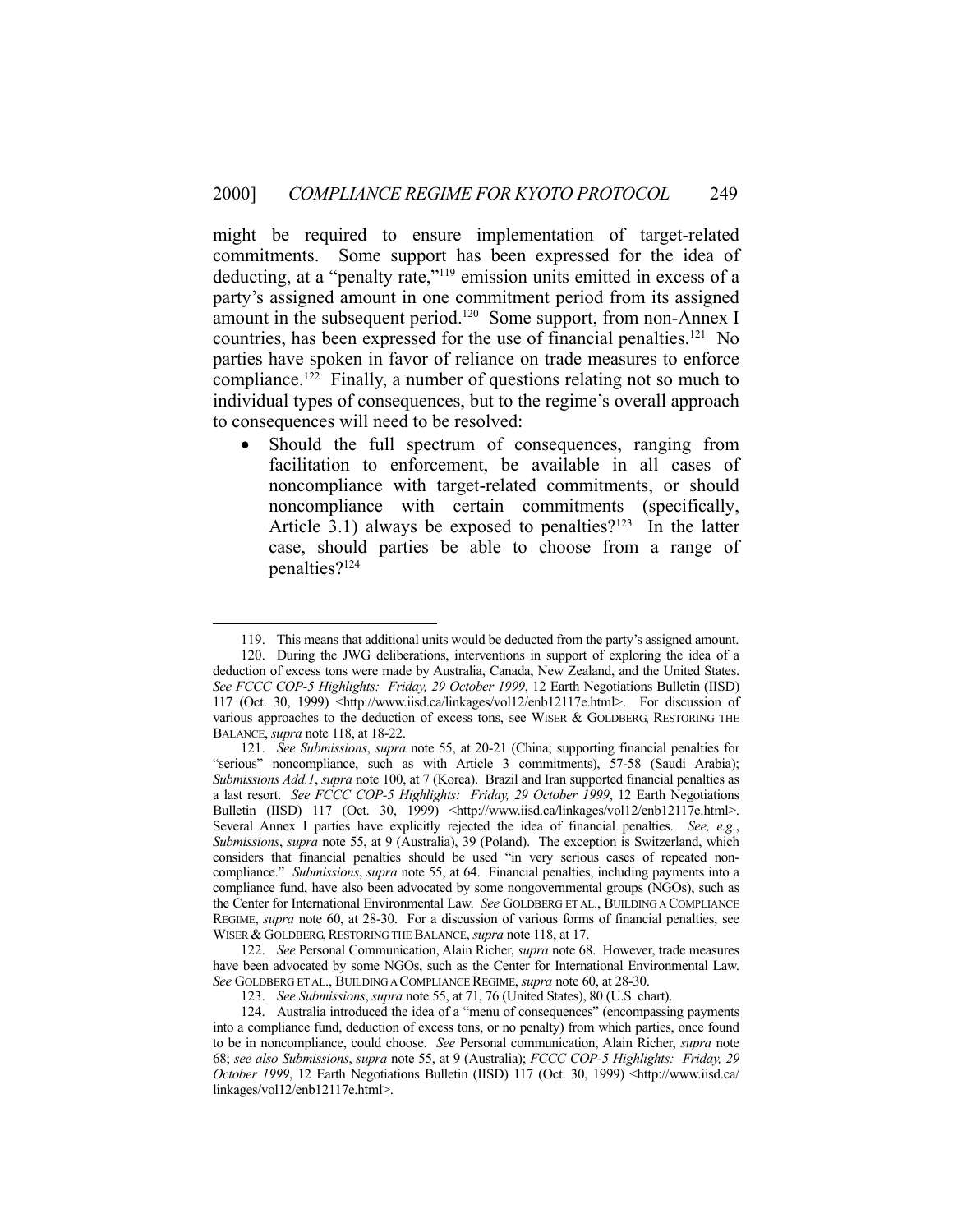To what extent should the consequences to noncompliance be predetermined and/or "automatic:"<sup>125</sup> Should there be an indicative list that predetermines the range of possible consequences but leaves the decision on appropriate consequences in individual cases to a compliance body?126 Or should specific consequences attach to specific types of noncompliance?127 If the latter, should the consequences follow automatically on a finding on noncompliance, or should the compliance body have discretion to determine whether the consequence is appropriate in an individual case?128

#### 4. Institutional Requirements of the Compliance Regime

 All parties agree that compliance assessment cannot solely rely upon the in-depth review by expert review teams operating under Article 8.129 At least one additional body will be required to undertake political and legal assessment of compliance, arrive at findings of compliance or noncompliance, and determine consequences to noncompliance.<sup>130</sup> Parties also appear to agree that it is, at the very least, impractical for the COP/MOP to exercise all of these functions,<sup>131</sup> and that the COP/MOP might be most appropriately involved at the end of the compliance process.<sup>132</sup> Beyond these points

 <sup>125.</sup> *See Elements*, *supra* note 99, ¶ 25.

 <sup>126.</sup> *See Submissions*, *supra* note 55, at 16, 20 (China), 42-43 (Samoa; noting that there may be benefits to identifying in advance the range of potential consequences to noncompliance); *Submissions Add.1*, *supra* note 100, at 2, 7 (Korea); *see also* Charts, *supra* note 101 (Japan).

 <sup>127.</sup> *See Submissions*, *supra* note 55, at 32, 34 (New Zealand; consequences only for noncompliance with the Kyoto mechanisms), 35, 39 (Poland; automatic consequences could be imagined for some, precisely described, breaches), 76 (United States; consequences for target related commitments).

 <sup>128.</sup> *See Submissions*, *supra* note 55, at 9 (Australia; expressing concerns about automaticity), 20 (China; expressing concerns about automaticity), 25 (EC; supporting automaticity for certain noncompliance situations, but indicating the need for a graduated and proportionate approach), 48 (Samoa; reserving its position until more details emerge), 64 (Switzerland; expressing concerns), 76-77 (United States; supporting automatic penalties with, if at all, limited discretion of a compliance body); *Submissions Add.1*, *supra* note 100, at 7, 8 (Korea; supporting automaticity in a limited range of cases, so long as special circumstances can be considered).

 <sup>129.</sup> *See supra* text following note 74 (discussing the importance of distinguishing "questions of implementation" and "compliance issues").

 <sup>130.</sup> *See Elements*, *supra* note 99, ¶ 20.

 <sup>131.</sup> *See, e.g.*, *Submissions*, *supra* note 55, at 70 (United States). Saudi Arabia, however, appeared to argue that the COP/MOP should be involved "'at the beginning, at the end and in the middle' of the compliance process." *FCCC COP-5 Highlights: Thursday, 28 October 1999*, 12 EARTH NEGOTIATIONS BULLETIN (IISD) 116 (Oct. 29, 1999) <http://www.iisd.ca/linkages/vol12/ enb12116e.html>.

 <sup>132.</sup> *See* Personal Communication, Alain Richer, *supra* note 68.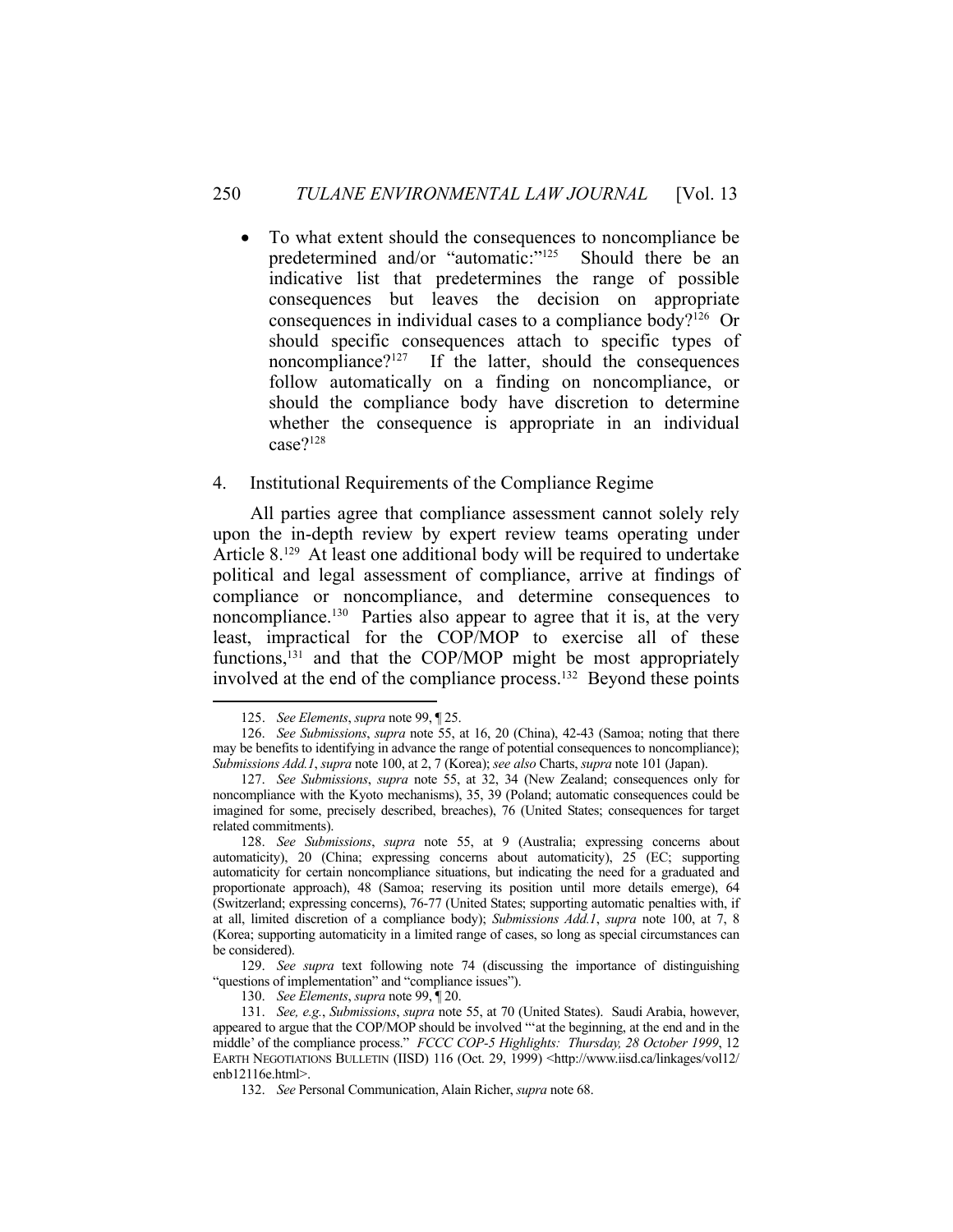of convergence, however, there is little agreement on whether one or more bodies would be needed, what functions and composition such bodies should have, who should be able to bring noncompliance issues to such bodies, and what, if any, the role of the COP/MOP should be.

- Some parties are concerned about the proliferation of bodies and argue that one body should be able to address all noncompliance issues. Thus, according to some, no institutional separation is needed to deal with hard as opposed to soft commitments, facilitation as opposed to enforcement, Kyoto mechanism rules as opposed to protocol commitments, or assessment of compliance as opposed to final decisions.<sup>133</sup> Others see a need for separating at least some of these functions and thus for establishing more than one body.<sup>134</sup>
- Many parties appear to agree that a relatively small body, composed of legal and technical experts, would be needed at the core of the noncompliance procedures.<sup>135</sup> Most seem to assume that a standing body would be required.136 Consensus also seems to be emerging that members, while nominated by governments, should act in their personal capacities.137 An array of specific questions, however, remain to be resolved. Should membership be determined in accordance with equitable geographic distribution,<sup>138</sup> or is a different allocation of seats (e.g., equal numbers of Annex I and non-Annex I

 <sup>133.</sup> *See Submissions*, *supra* note 55, at 36 (Poland; arguing for one body).

 <sup>134.</sup> Although the parties' views on the need for institutional separation tend not to be expressed explicitly, they can be deducted from views expressed on other issues. *See, e.g.*, *supra* note 117 and accompanying text (discussing parties' views on the need for separate facilitativeand enforcement-oriented tracks). *But see Submissions*, *supra* note 55, at 68, 71 (United States). The United States argues that facilitative and enforcement functions must be "dealt with 'by two different sets of people.'" *FCCC COP-5 Highlights: Thursday, 28 October 1999*, 12 Earth Negotiations Bulletin (IISD) 116 (Oct. 29, 1999) <http://www.iisd.ca/linkages/vol12/enb12116e. html>. More explicit views are expressed with respect to the need for separate procedures and bodies for Kyoto mechanism issues. *See Submissions*, *supra* note 55, at 6 (Australia; citing potential need for separate mechanism procedure), 17 (China; supporting separate mechanism procedure); *see also* Charts, *supra* note 101 (Samoa; desiring a separate "Eligibility Committee" to review mechanism-related issues, including restoration of eligibility).

 <sup>135.</sup> *See Elements*, *supra* note 99, ¶ 20.

 <sup>136.</sup> *See id. But see Submissions*, *supra* note 55, at 29 (Japan; calling, for cost reasons, for an ad hoc body), 56 (Saudi Arabia).

 <sup>137.</sup> *See February 2000 Submissions*, *supra* note 104, at 7 (Argentina), 14 (Australia), 26 (Brazil), 30 (Canada), 42 (China), 42 (India), 88 (Switzerland).

 <sup>138.</sup> Some parties have argued in favor of equitable distribution. *See Submissions*, *supra* note 55, at 16, 19 (China), 38 (Poland), 56 (Saudi Arabia).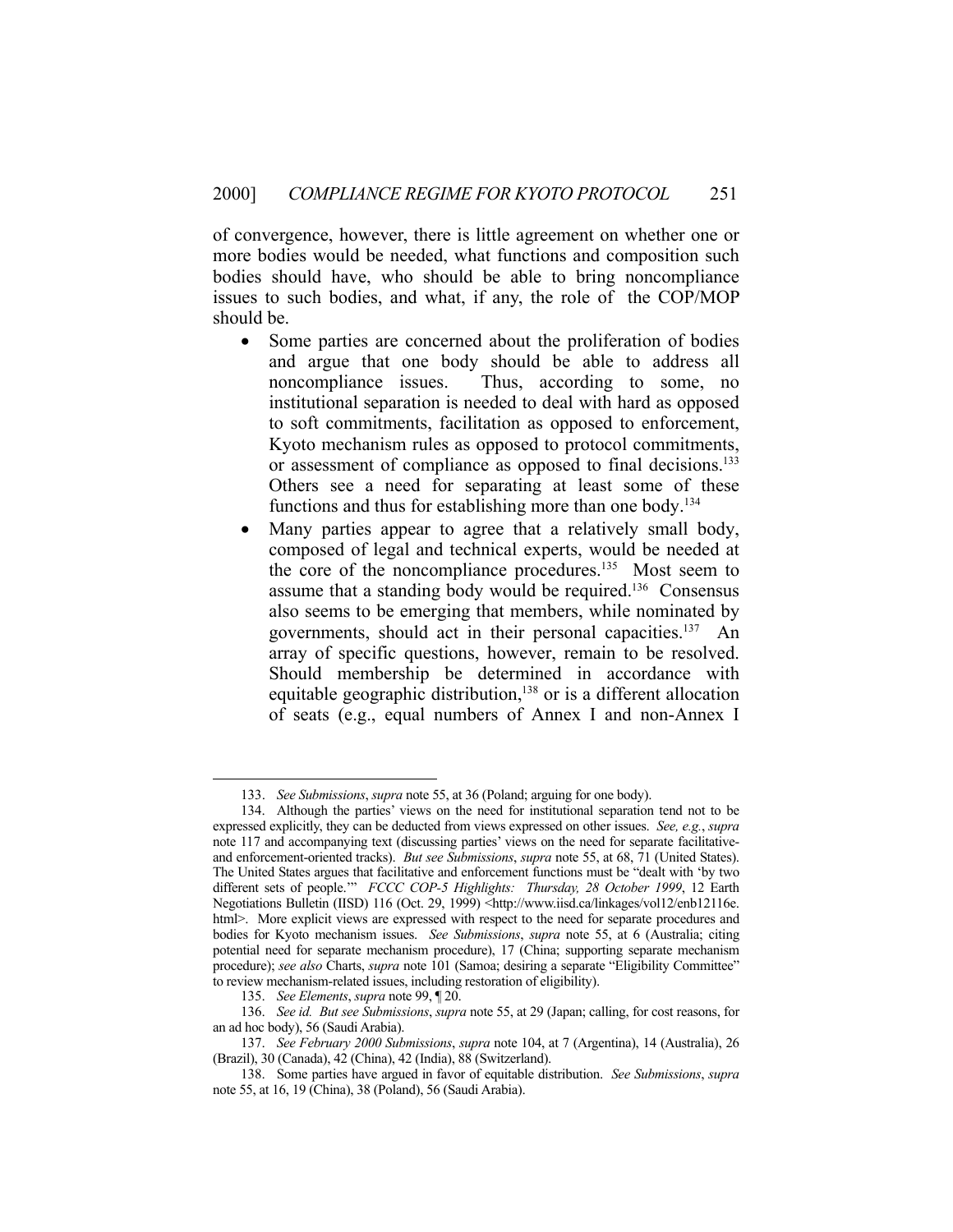representatives) appropriate?139 Would this body be empowered to reach final decisions on noncompliance or even consequences,140 or would it make recommendations to the COP/MOP?141 If the compliance body was empowered to reach decisions, should these decisions be subject to appeal to an adjudicative body?142

 A large number of parties appear to agree that parties should be able to bring compliance issues to the compliance body, either with respect to their own compliance or with regard to other parties' performance.<sup>143</sup> There was a range of views, however, on whether or not parties should be able to raise compliance issues even where an in-depth review of a party's performance had not raised any questions of implementation.<sup>144</sup> Similarly, it is not clear whether parties themselves should be able to turn to the compliance body when they already are in noncompliance, or only when they are looking to avoid noncompliance. Further, while some parties felt that questions of implementation raised by the expert review should automatically be referred to a compliance body, $^{145}$  others thought the COP/MOP could undertake the referral, $146$  and yet others suggested that referral

 <sup>139.</sup> Annex I parties have so far avoided explicitly addressing this issue. *But see Submissions*, *supra* note 55, at 38 (Poland). Australia and the United States indicated that different distribution principles might apply depending upon the article under review. *See FCCC COP-5 Highlights: Friday, 29 October 1999*, 12 EARTH NEGOTIATIONS BULLETIN (IISD) 117 (Oct. 30, 1999) <http://www.iisd.ca/linkages/vol12/enb12117e.html>.

 <sup>140.</sup> *See Submissions*, *supra* note 55, at 24, 26 (EC et al.; implying that the compliance body would decide and provide reports to the COP/MOP ); *see also* Charts, *supra* note 101 (EU; indicating only a policy-guidance role for the COP/MOP), (Samoa; indicating that the compliance body would determine consequences, subject to an appeal for Article 3 commitments).

 <sup>141.</sup> *See Submissions*, *supra* note 55, at 63 (Switzerland).

 <sup>142.</sup> *See* Charts, *supra* note 101 (Samoa; supporting quasi-judicial appeal of imposition of binding consequences), (Japan; supporting "appeal" to the COP/MOP); *see also Submissions Add.1*, *supra* note 100, at 3 (Korea; supporting "appeal" to the COP/MOP).

 <sup>143.</sup> *See Elements*, *supra* note 99, ¶ 18; *FCCC COP-5 Highlights: Thursday, 28 October 1999*, 12 EARTH NEGOTIATIONS BULLETIN (IISD) 116 (Oct. 29, 1999) <http://www.iisd.ca/ linkages/vol12/enb12116e.html>.

 <sup>144.</sup> *See Submissions*, *supra* note 55, at 24 (EC et al.; in favor of raising compliance issues absent questions of implementation). Others, such as Canada and Australia, asked whether this would undermine the position of the review teams, which are tasked with thorough reviews. *See*  Personal communication, Alain Richer, *supra* note 68.

 <sup>145.</sup> *See Submissions*, *supra* note 55, at 23 (EC et al.).

 <sup>146.</sup> *See id.* at 55 (Saudi Arabia).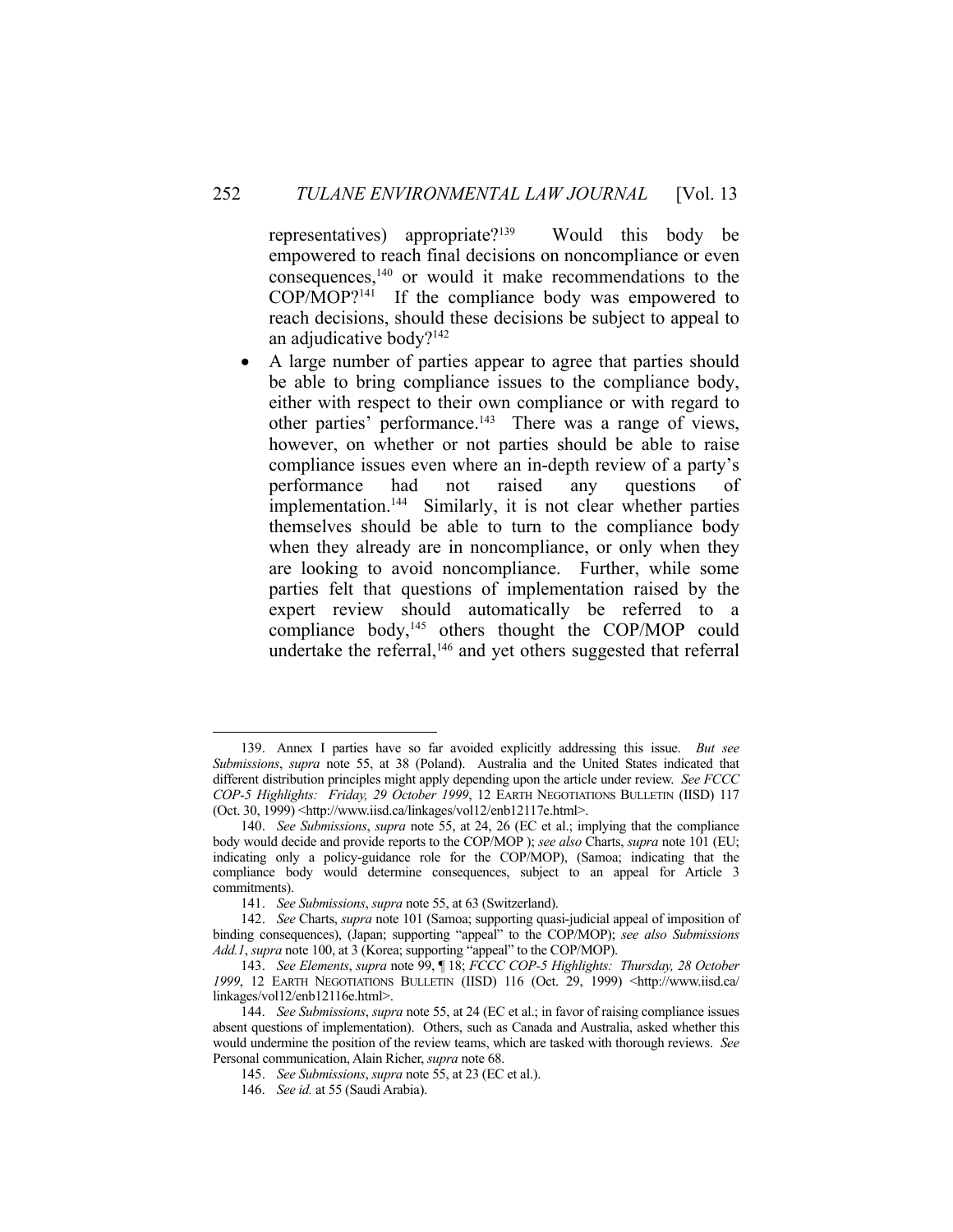guidelines and criteria might be required.<sup>147</sup> As to the secretariat's role, many parties argued that it should not be able to trigger a noncompliance procedure since this could compromise its position as the neutral administrative and facilitative core of the FCCC system.148 A small number of parties suggested that the COP/MOP too should be able to bring forward compliance questions,<sup>149</sup> others expressed concern that this would politicize the compliance regime and reduce its ability to expeditiously address compliance issues.150

- Nongovernmental groups (NGOs) at COP-5 argued that NGOs and members of civil society too should be able to raise questions about a party's performance.<sup>151</sup>
- Several parties noted that the COP/MOP should have a general oversight function and provide policy guidance to the (non-) compliance process.152 A majority of parties argued that the COP/MOP should retain final authority over all decisions on noncompliance and/or consequences.153

#### 5. Linkages to Dispute Settlement

 As noted earlier, according to Article 19 *mutandis* of the protocol, the FCCC's provisions on dispute settlement are to be applied *mutatis* to the protocol.<sup>154</sup> However, the dispute settlement options outlined in the convention are unlikely to fit the context of the

 <sup>147.</sup> *See FCCC COP-5 Highlights: Thursday, 28 October 1999*, 12 EARTH NEGOTIATIONS BULLETIN (IISD) 116 (Oct. 29, 1999) <http://www.iisd.ca/linkages/vol12/enb12116e.html>. (indicating that Australia and the United States called for such guidelines).

 <sup>148.</sup> *See id.* (indicating that Canada, China, the EU, Iran, Japan, South Africa and the United States had expressed this view). *But see Submissions Add.1*, *supra* note 100, at 5, 6 (Korea).

 <sup>149.</sup> *See FCCC COP-5 Highlights: Thursday, 28 October 1999*, 12 EARTH NEGOTIATIONS BULLETIN (IISD) 116 (Oct. 29, 1999) <http://www.iisd.ca/linkages/vol12/enb12116e.html>. (indicating that China, the Russian Federation and Switzerland had expressed this view).

 <sup>150.</sup> *See id.*

 <sup>151.</sup> *See COP-5 Report*, *supra* note 6; *COP-5 Negotiations, Friday, November 5, 1999* (visited May 12, 2000) <http://www.iisd.ca/climate/cop5/negotiations/index.html>.

 <sup>152.</sup> *See FCCC COP-5 Highlights: Thursday, 28 October 1999*, 12 EARTH NEGOTIATIONS BULLETIN (IISD) 116 (Oct. 29, 1999) <http://www.iisd.ca/linkages/vol12/enb12116e.html>.

 <sup>153.</sup> *See* Personal Communication, Alain Richer, *supra* note 68; *see also FCCC COP-5 Highlights: Friday, 29 October 1999*, 12 EARTH NEGOTIATIONS BULLETIN (IISD) 117 (Oct. 30, 1999) <http://www.iisd.ca/linkages/vol12/enb12117e.html>.

 <sup>154.</sup> *See* Kyoto Protocol, *supra* note 3, art. 19. Thus, unlike in the case of Article 16 on the application of the convention's MCP, the parties are not free to decide to modify the dispute settlement process "as appropriate" for the protocol.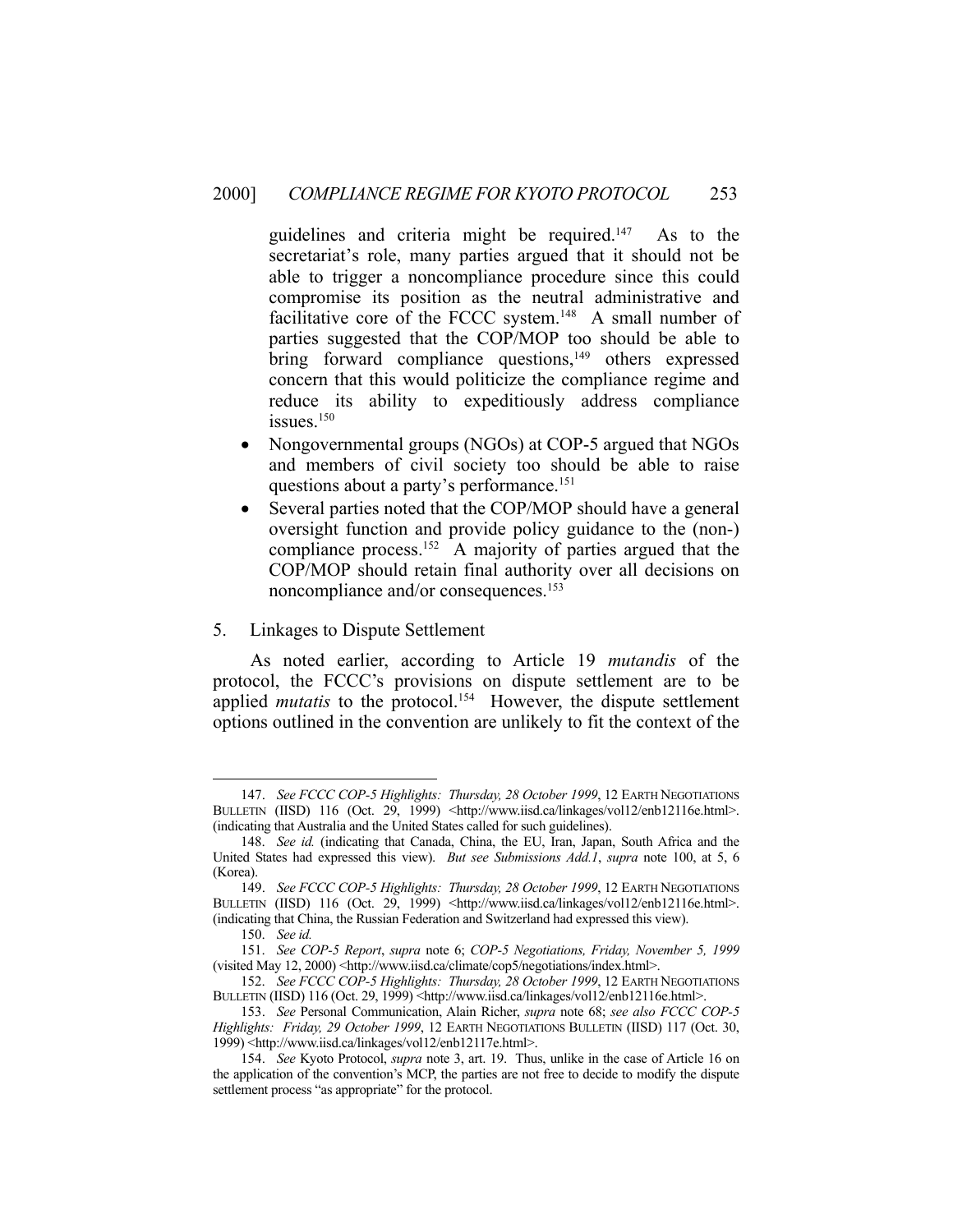protocol compliance regime.<sup>155</sup> To the extent, therefore, that parties have been suggesting that the protocol noncompliance procedure could have "adjudicative" components,156 possibly in the context of an appeal of a compliance body's decisions, the role of the dispute settlement procedure must be clarified. At this point, a number of parties express a view that is consistent with the approach taken under most existing MEAs: dispute settlement pursuant to Article 19 should be separate from noncompliance proceedings and each process should be without prejudice to the other.<sup>157</sup> Some parties seem to see a role for a form of dispute settlement in the context of the Kyoto mechanisms, which might give rise to "bilateral" disputes that could usefully be resolved through binding dispute settlement.<sup>158</sup> Other parties have indicated that some form of dispute settlement might become part of the noncompliance process by providing a forum for appeals that would lead to final, binding decisions.<sup>159</sup>

#### 6. Accommodating Developing Country Concerns

 As previously noted, there seems to be agreement among parties that existing non-Annex I party commitments are most appropriately addressed through a facilitative process, geared to providing advice and, possibly, assistance. A more delicate question is whether the compliance system would have to make special provision for developing countries if and when they take on emission reduction or limitation commitments. Options for such accommodation have not been explicitly addressed in the JWG process. This is in large part due to the fact that the majority of developing countries currently resist, at least officially, the very idea of emission-related commitments. However, some non-Annex I parties have implicitly raised the question of accommodation by arguing that the compliance system should be based upon the principle of common but

 <sup>155.</sup> *See infra* note 203 and accompanying text.

 <sup>156.</sup> *See Submissions*, *supra* note 55, at 23 (EC et al.; indicating that "the circumstances of the Kyoto Protocol may justify taking a different approach" from the ordinary separation between compliance regimes and dispute settlement), 36 (Poland); *Submissions Add.1*, *supra* note 100, at 4 (Korea).

 <sup>157.</sup> *See Submissions*, *supra* note 55, at 7 (Australia), 12 (Canada), 53-54 (Saudi Arabia); *Submissions Add.1*, *supra* note 100, at 4 (Korea).

 <sup>158.</sup> *See Submissions*, *supra* note 55, at 34 (New Zealand; envisaging a "formal dispute settlement process, set up under Article 18" for Kyoto mechanism issues not resolved by automatic consequences, and for parties not using the mechanisms).

 <sup>159.</sup> *See* Charts, *supra* note 101 (Australia; including a "possible appellate body"), (Samoa; including an "*ad hoc* appeal body" for "quasi-judicial appeals of imposition of binding penalties").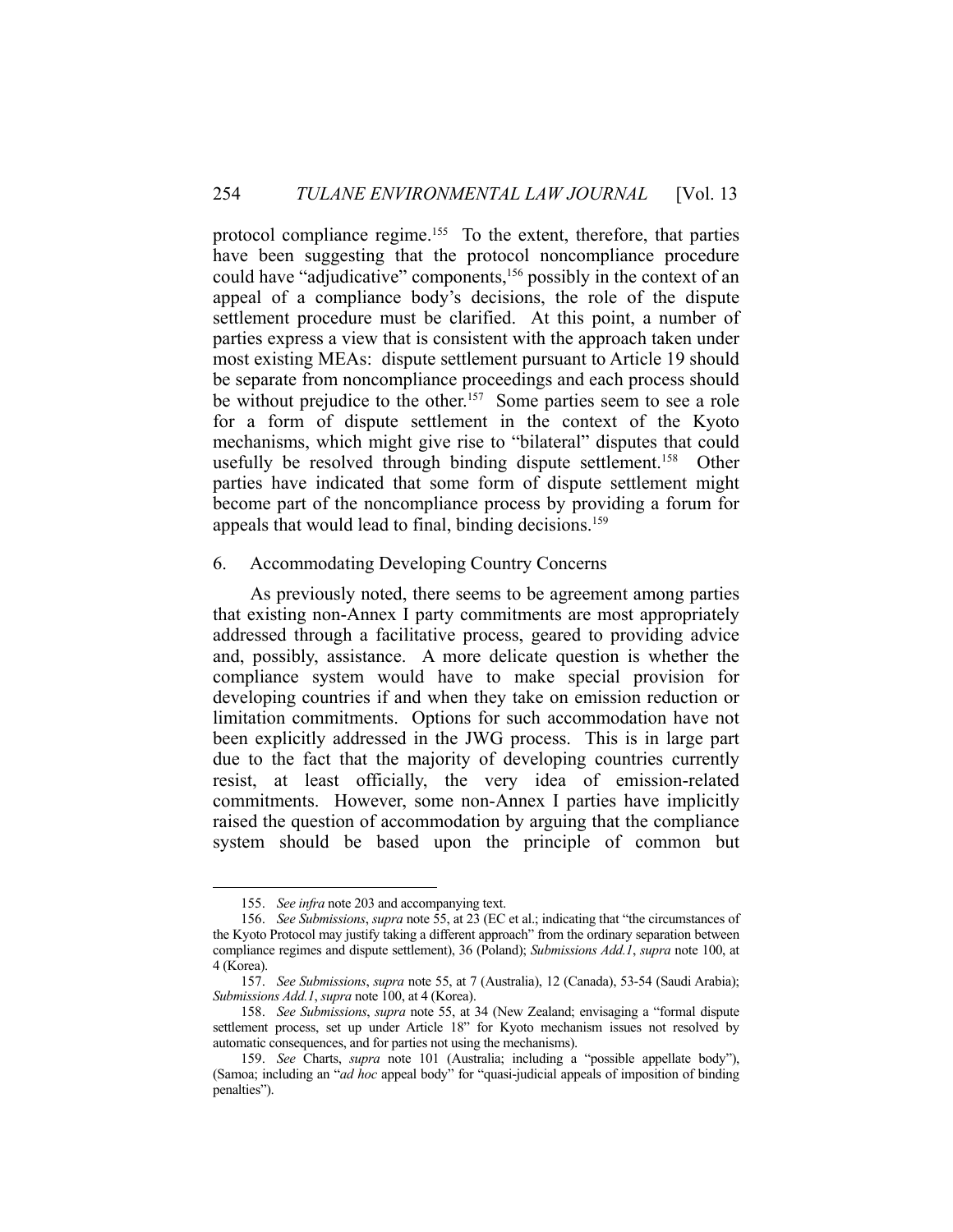differentiated responsibility.<sup>160</sup> Annex I parties, by contrast, have questioned the relevance of this principle in the context of the noncompliance procedures.161

#### *B. Towards a Balance Between Facilitation and Enforcement*

#### 1. Shaping a Compliance Regime: Initial Assumptions

 On the basis of the issues and initial views surveyed in the preceding section, and in light of the key features of the Kyoto Protocol as identified earlier in this Article, it is possible to assemble a basic model of a compliance regime. This model is intended neither to second guess the various schematic outlines of the protocol compliance regime that parties presented during COP-5,<sup>162</sup> nor to predict what a protocol compliance regime will look like. Rather, the purpose of compiling key issues and possible elements of a compliance regime into a model is to illustrate more concretely how a balance could be struck between sovereignty concerns and the need for an assertive compliance regime, and how facilitative and enforcement-oriented approaches could be built into a compliance regime. Further, the model is offered in the hope that it can help render more visible the difficult choices that must be confronted, as well as the gaps, inconsistencies and compromises that are likely to result. Before proceeding, some basic assumptions that underlie the model presented here should be stated.

 It seems safe to predict that the Kyoto Protocol noncompliance regime will follow in the footsteps of its predecessors under other MEAs and place significant weight on facilitative elements. However, given that the Kyoto Protocol places unique demands on its noncompliance regime, it is also to be expected that this regime will break new ground in including enforcement features. That said, it is an equally safe prediction that the question of penalties will be the most fought over issue in the development of the Kyoto Protocol compliance regime. The issue will be crucial not only to agreeing on

 <sup>160.</sup> *See Submissions*, *supra* note 55, at 15 (China), 49 (Saudi Arabia); *Submissions Add.1*, *supra* note 100, at 2 (Korea). For discussions of the concept of common but differentiated responsibility in the context of the climate regime, see Paul G. Harris, *Common but Differentiated Responsibility: The Kyoto Protocol and United States Policy*, 7 N.Y.U. ENVTL. L.J. 27 (1999) and Mohssen Massarrat, *Nachhaltigkeit, Nord-Süd-Verteilungskonflikte und Lösungsstrategien im Internationalen Klimaschutz*, 72 DIE FRIEDENS-WARTE 45 (1998).

 <sup>161.</sup> *See Submissions*, *supra* note 55, at 4 (Australia), 66 (United States; arguing that the principle was relevant in establishing differing levels of commitments, as reflected in the FCCC and the Kyoto Protocol; once a differentiated commitment was violated, however, such violations had to receive equal treatment).

 <sup>162.</sup> *See supra* note 101 and accompanying text.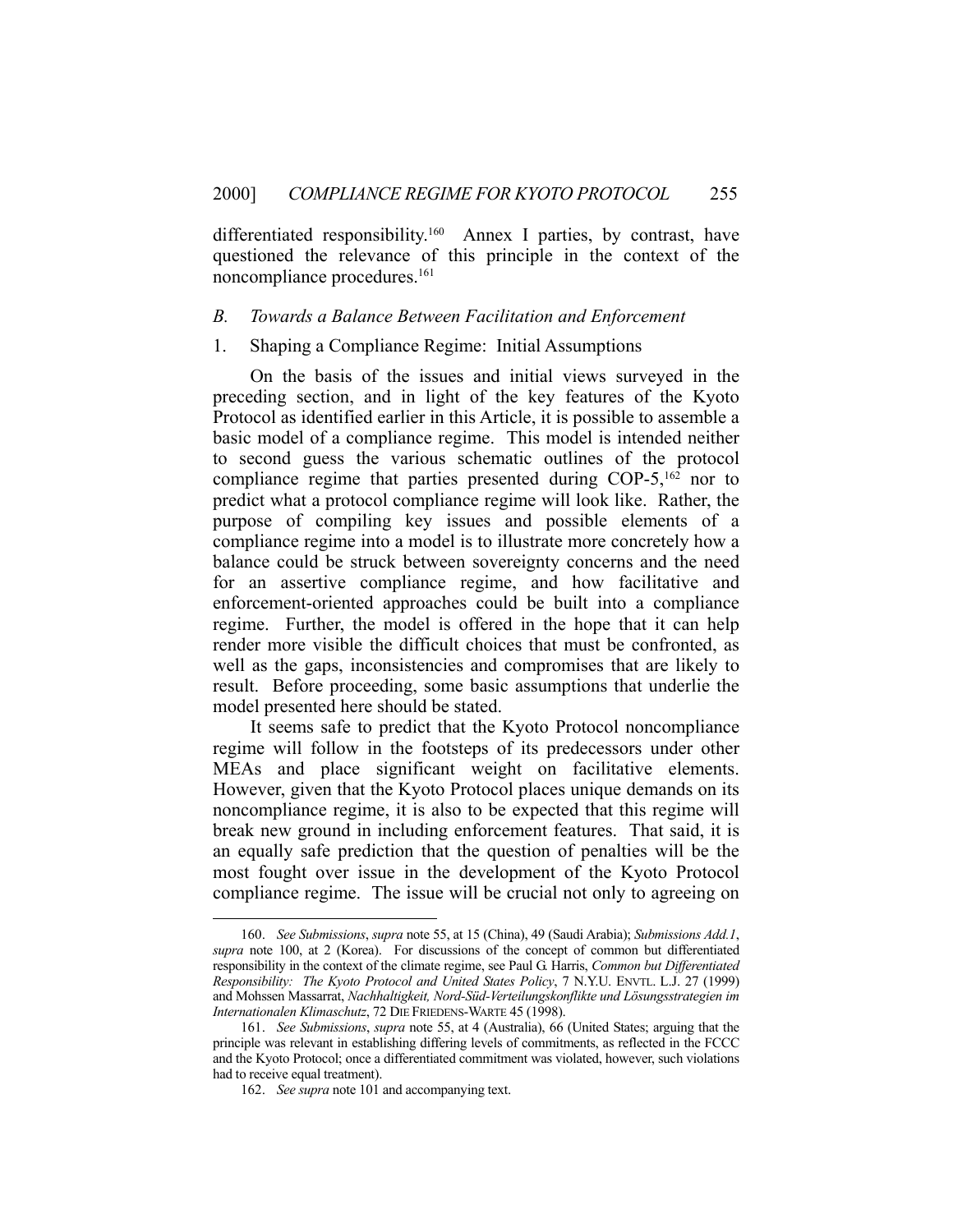the design of other aspects of the compliance system, but will also become entangled in the bargaining over flexibility in meeting the protocol's emission reduction commitments. On balance, while it is by no means clear that the Kyoto Protocol's "enforcement features" will ultimately include a strong penalty regime, a number of factors suggest that some types of penalties for noncompliance, at least with Article 3.1, will be included in the system.

 A key consideration is that compliance with the QELRCs will be costly for parties and they will want to be assured of a reasonably "level playing field," eliminating competitive advantages that can be gained through noncompliance. This concern assumes particular importance in view of the protocol's strong reliance on market-based mechanisms. Both private and public entities in the international emissions marketplace will demand fair competition and clear signals. What is more, not only would the credibility of the Kyoto mechanisms be at risk if there were widespread noncompliance; arguably, its very foundation would be undermined, given that the value of emission units is inextricably linked to the existence of limited assigned amounts. Secondly, since the majority of current Annex I parties are developed countries, noncompliance is less likely to result from technical or financial inability to comply than is the case under other agreements. Thus, facilitative measures such as advice or assistance seem both less appropriate and less likely to be effective means to bring about compliance with QELRCs.<sup>163</sup>

 That said, given that many Annex I parties will face an uphill battle to achieve compliance with the Kyoto Protocol QELRCs, there will be great pressure to minimize the costs of noncompliance. It remains to be seen whether parties will exert this pressure by resisting the inclusion of meaningful penalties in the noncompliance regime, by insisting on various procedural safeguards and hurdles to be overcome before penalties can be imposed, or by pushing for greater flexibility in meeting the QELRCs themselves.<sup>164</sup>

 In sum, then, the first assumption underlying the following model is that, on the one hand, the compliance regime will have facilitative features and, on the other hand, will provide for actual

 <sup>163.</sup> There may be a role, however, for dialogue with the party concerned. *See, e.g.*, *infra* text following note 166 (noting the potential usefulness of an opportunity for dialogue once noncompliance proceedings have commenced); *infra* text accompanying note 177 (noting the potential usefulness of an opportunity for dialogue in the determination of questions of implementation).

 <sup>164.</sup> Greater flexibility could be achieved, for example, through inclusion of additional sinks pursuant to Article 3.4 of the protocol, or through avoidance of a fixed cap on the use of the flexibility mechanisms to meet the QELRCs.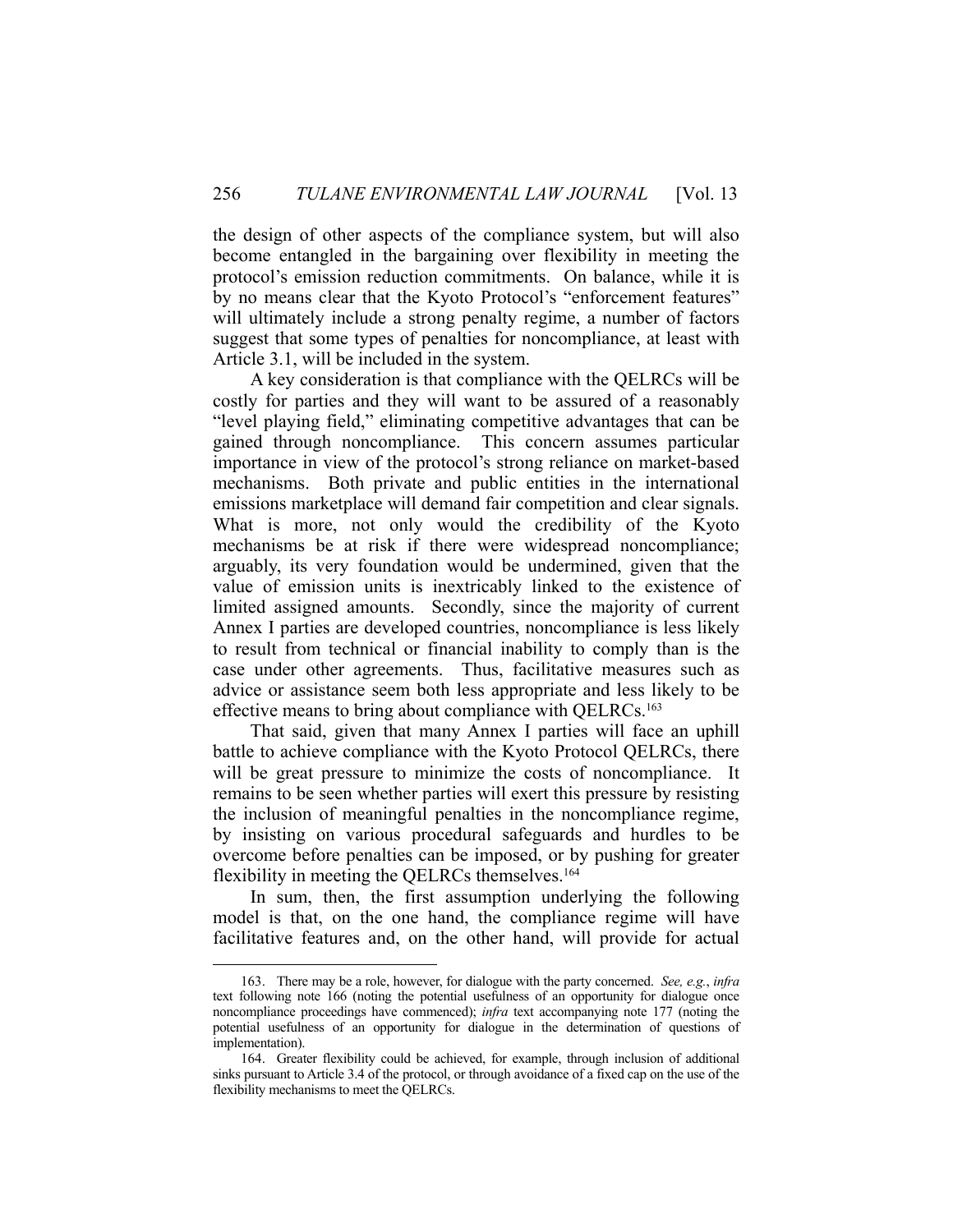penalties. With respect to the regime's facilitative aspects, it is assumed that a facilitative process will be made available for "soft," nontarget-related commitments.165 That side of the regime is *not* the focus of the following model. Rather, its focus is on dealing, building on the in-depth review under Article 8, with the target-related commitments in Articles 3.1, 5, and 7, which will be the most important, and most sensitive, preoccupation of the compliance regime in practice. It is assumed that, in this context, facilitation in the shape of advice and assistance is appropriate only in a limited range of cases, possibly involving EITs and, potentially, developing countries, or involving exceptional circumstances.166 It is further assumed that there is value in designing the compliance regime as a continuum that encompasses facilitative approaches while being structured towards enforcement-oriented outcomes. This can be accomplished by building into the system a time-limited stage during which parties can correct implementation problems, including those identified by expert review teams. Such a "grace period" affords parties an opportunity to correct genuine errors and to prevent "questions of implementation" from becoming "issues of compliance." In addition, a useful role could be played by a further, time-limited, opportunity for dialogue once the noncompliance proceedings have commenced. Such dialogue, if conducted in the "shadow" of a pending finding of noncompliance and, potentially, attendant consequences, can have considerable persuasive force.

 With regard to the Kyoto mechanisms, it is assumed here that eligibility for all mechanism transactions will be contingent upon compliance with commitments under Articles 5 and 7, and upon compliance with Article 3.1 in the case of sales of emission units under IET.<sup>167</sup> This has important implications for the role of the

 <sup>165.</sup> This process could be designed either as an entirely separate track, perhaps employing the convention's MCP (so as to avoid multiplication of bodies), or could be channeled through a facilitation body housed within the model outlined here. A separate body may be necessary not only because a facilitative approach is more appropriate for soft commitments but also because the Article 8 gateway into compliance assessment is available only for Annex I commitments. *But cf. infra* note 177 (noting the impracticality of a system that would have noncompliance issues go back and forth between different bodies).

 <sup>166.</sup> *See supra* text accompanying note 163 (noting that advice and assistance are not likely to be effective means to bring about compliance with QELRCs); *infra* note 200 and accompanying text (noting the appropriateness of advice and assistance during a commitment period).

 <sup>167.</sup> Note that the model leaves aside the issue of private entity participation in the Kyoto mechanisms. While there will be a need to monitor compliance of private actors with mechanism rules, particularly in the context of project-based mechanisms, the focus here is entirely on the linkages between the mechanisms and compliance of parties with their commitments under the protocol. Whether each mechanism would have separate auditing and verification arrangements,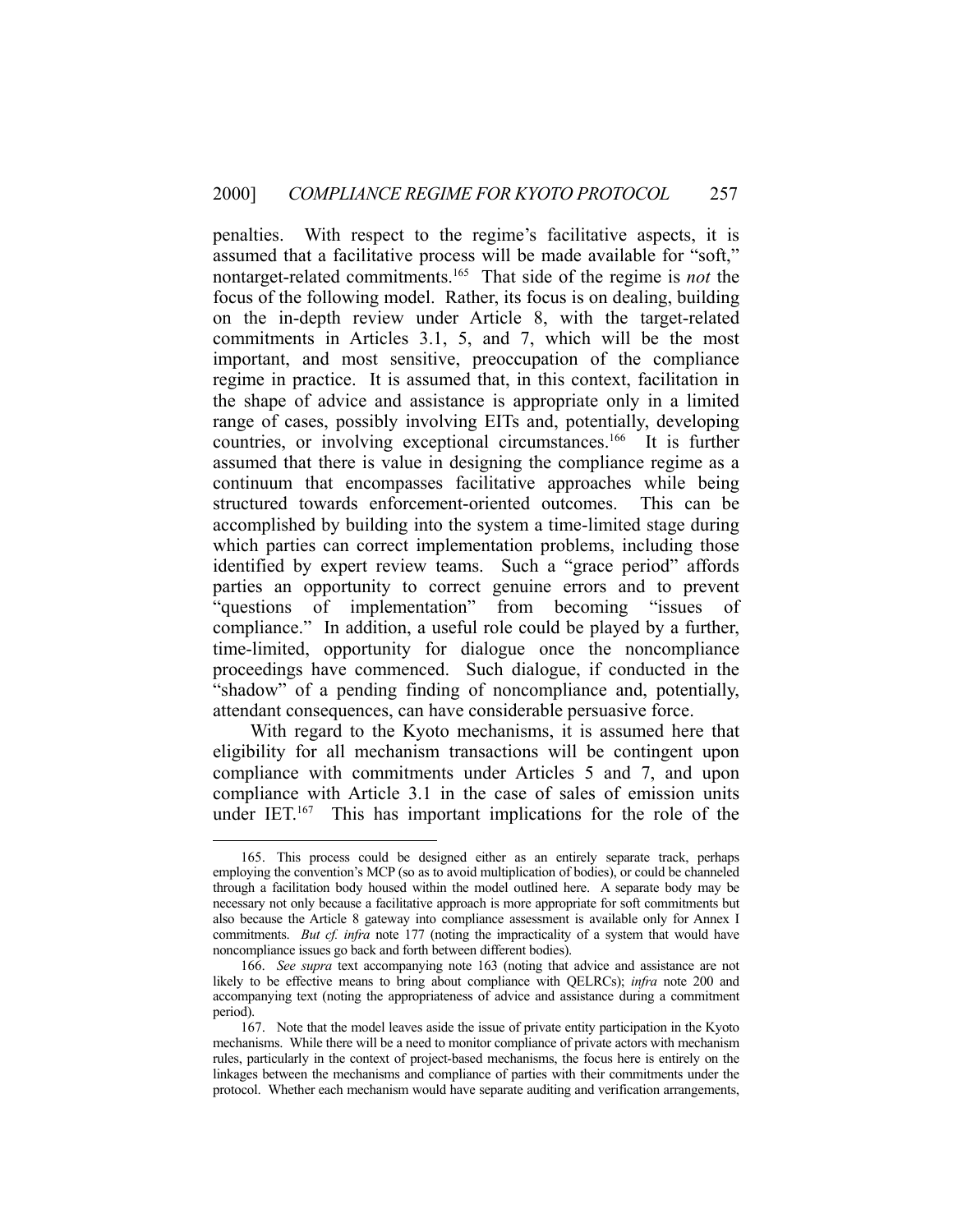compliance body. If the mechanism rules stipulate compliance with Article 3.1 and/or Articles 5 and 7 as eligibility criteria, the compliance body would simply confirm that the criteria are met, or determine that they are not met. Indeed, in the former case, it might be argued that there should be a presumption of compliance so that active confirmation of compliance should not be required at all. In the latter case, ineligibility would not be a consequence to noncompliance imposed by the compliance body, let alone a binding consequence, but would flow from the mechanism rules agreed upon by the parties.<sup>168</sup> With respect to penalties for noncompliance with protocol commitments, given that this idea has been gaining some momentum, it is further assumed for purposes of illustration that one of these penalties will consist in the "deduction of excess emissions" at a penalty rate. However, other penalties could be substituted or added.

 Regarding the "triggering" of the process, the model assumes that, in addition to expert review teams, only parties can raise noncompliance issues.<sup>169</sup> However, other triggering entities could be

 169. The reason for the sole focus on parties is that the process outlined here differs from existing, largely facilitative, compliance regimes. In the process outlined here, findings of noncompliance can lead to penalties. In this more sensitive context, it seems undesirable to give either the Secretariat or the COP the role of a "complainant." The model assumes that the in-

or whether there may be a need for a mechanism-specific compliance body, remains to be determined. *See, e.g.*, Charts, *supra* note 101 (Samoa; noting the proposal for a separate "Eligibility Committee" to review mechanism-related issues). A similar proposal has been made by Japan. *See February 2000 Submissions*, *supra* note 104, at 52, 54.

 <sup>168.</sup> This conception side-steps the difficult question of the legal status of mechanism rules adopted through decisions of the COP or the COP/MOP. *See supra* note 88. To the extent that such decisions are not legally binding, violations of mechanism rules could not have "binding consequences." Therefore, it is important that the compliance body merely assesses whether criteria contained in the mechanism rules are met. Of course, given that these criteria rely upon compliance with protocol commitments, noncompliance with those commitments per se can have (binding) consequences, so long as the compliance regime puts these on proper legal footing. In response to the questionnaire developed in the first session of the JWG, the submissions of the parties address the issues surrounding mechanism rules and (binding) consequences. *See Submissions*, *supra* note 55, at 5-6, 10 (Australia; noting that legal analysis will be required), 17, 21 (China; arguing that binding consequences should be imposed), 23 (EC et al.; maintaining that consequences for "non-observance" of mechanism rules should be "considered as part of the compliance system"), 32, 34 (New Zealand; apparently distinguishing "automatic consequences" from mechanism infractions and "further consequences"), 36, 40 (Poland; arguing that binding consequences should be imposed), 51-52 (Saudi Arabia; noting that it may not be legally possible to impose binding consequences for anything other than protocol violations), 61 (Switzerland; noting that binding consequences could be imposed), 67-68, 77-78 (United States; maintaining that binding consequences can follow only violations of legally binding obligations, thus appropriate legal avenues must be found; and indicating that mechanism rules can include participation requirements); *Submissions Add.1*, *supra* note 100, at 3 (Korea; arguing that binding consequences should be adopted); *see also* Charts, *supra* note 101 (Samoa; distinguishing eligibility criteria for mechanisms from consequences for noncompliance).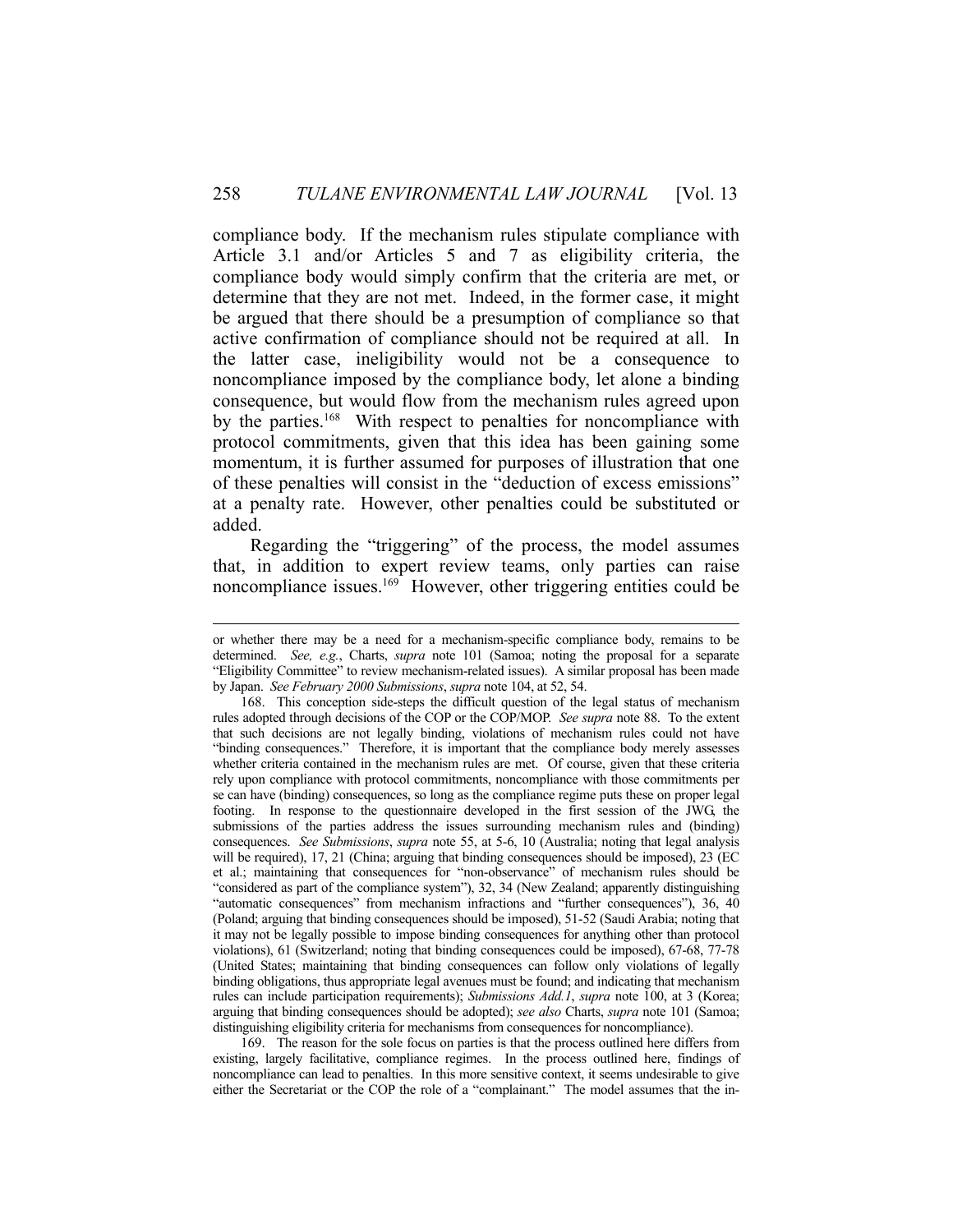built into the process. With respect to the compliance body, it is assumed that it would be a body of limited size, composed of legal and technical experts. It is left open in what capacities members would serve and what the formula for distribution of seats would be. The model assumes that the compliance body, subject to an appeal option, makes findings of noncompliance and determine consequences. However, given the views thus far expressed by parties, the model indicates (in "square brackets") options for involvement of the COP/MOP. Finally, the following model does not address the question of how its "procedures and mechanisms," given that they entail "binding consequences," would be established. It is assumed that parties will develop a legal solution to the dilemma posed by the amendment requirement in Article 18.170

- 2. A Basic Model
	- a. In-Depth Review

 Under the Kyoto Protocol, Annex I parties' target-related commitments are subject to in-depth review pursuant to Article 8. Indepth review is a necessary first step towards compliance assessment and provides the main gateway into the noncompliance procedure.<sup>171</sup>

- Expert review teams review national communications and inventories to determine:
	- implementation of Articles 5 and 7;
	- implementation of Article 3.1.
- If the assessment raises a *question of implementation*,<sup>172</sup> parties are given an *opportunity to address* the issue (e.g., by submitting inventories, missing data or other additional information; or, should the issue involve emissions in excess of assigned amount, by acquiring emission rights or reduction credits).

depth reviews will uncover relevant "questions of implementation" and provide a sufficient foundation for comprehensive compliance assessment.

 <sup>170.</sup> *See supra* notes 88, 168.

 <sup>171.</sup> Note again that the expert review teams do not assess compliance, but parties' implementation. *See* Kyoto Protocol, *supra* note 3, art. 8.3; *see also* Part II.B.1 (discussing review under Article 8.3).

 <sup>172.</sup> Parties could provide in the IET rules that a "question of implementation" raised by an expert review team has a "yellow light" effect such as that outlined for JI in Article 6.4. Pursuant to that provision, while transactions can continue, parties cannot use emission reduction units to meet their commitments under Article 3 once a "question of implementation" is raised and until any "issue of compliance" is resolved. Kyoto Protocol, *supra* note 3, art. 6.4.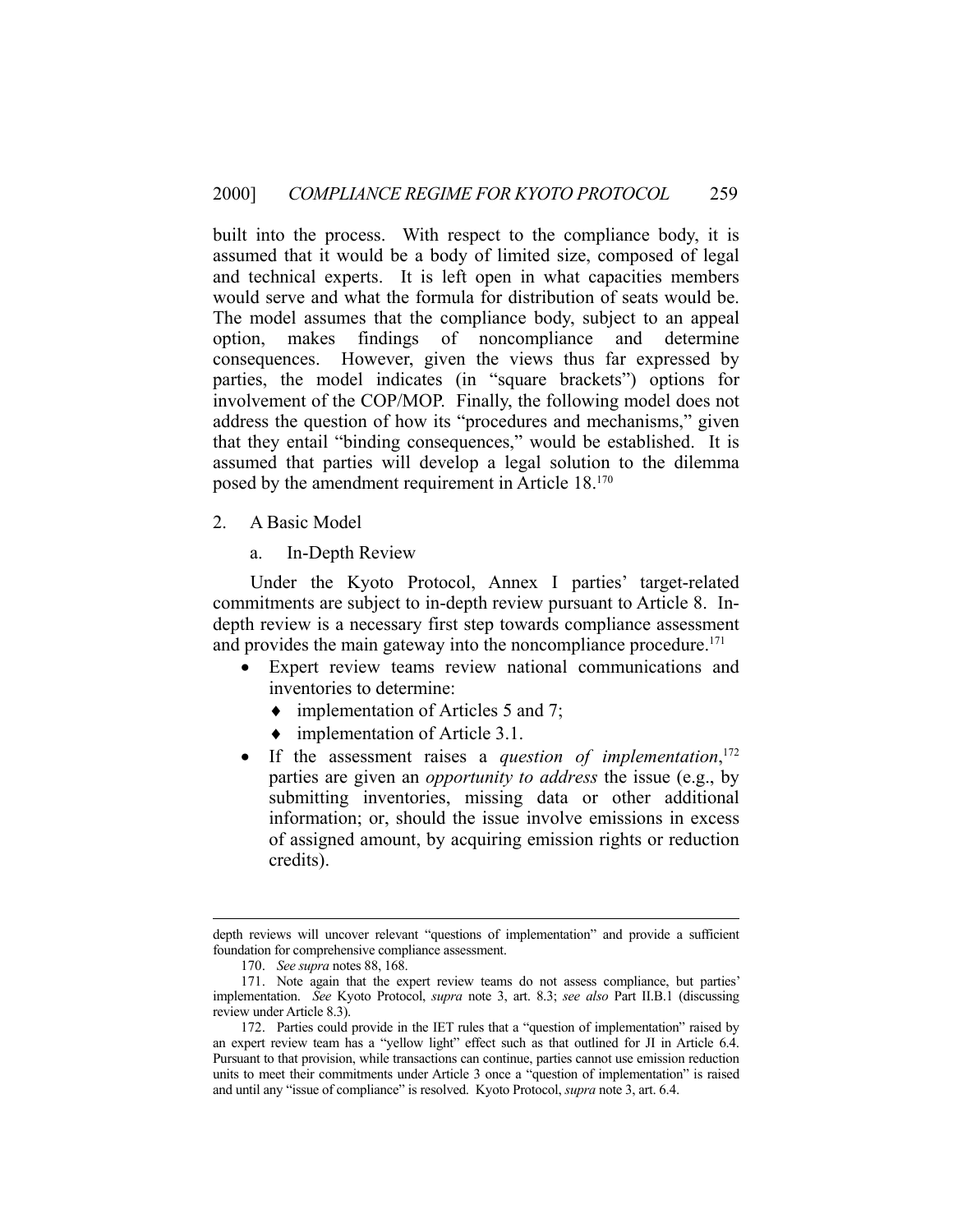- So as to provide parties with this opportunity to address implementation problems, there is a *grace period*, beginning when inventories and national communications are due for purposes of expert review and ending *x months after completion of the in-depth review, at which time* all *questions of implementation are* automatically *passed to a Compliance Body (CB) for screening*. 173
- *Other parties* (Article 8.5(b)), within *x* weeks of the publication of the in-depth review reports, *can also raise questions of implementation*. 174
- b. Compliance Assessment

1

 Compliance assessment is undertaken within a Compliance Body (CB). The process encompasses initial screening of all questions of implementation, assessment of "compliance issues" and, in the event of noncompliance, declaration or determination of consequences.

- All questions of implementation go through an *initial screening by a Screening Committee (SC)* of the CB.175 The screening serves to
	- review any information, representations, factual and legal arguments submitted by parties;
	- $\bullet$  determine whether parties, during the grace period, have taken adequate steps to resolve the questions of implementation. If yes, the SC will confirm that these parties are in compliance with their commitments under Articles 3, 5, and 7;
	- $\bullet$  determine whether there are any other reasons (e.g., obvious legal or factual errors; or de minimis violations

 <sup>173.</sup> The automatic referral is intended to put greater pressure on parties to address "questions of implementation" to prevent them from turning into a "compliance issue."

 <sup>174.</sup> The grace period must be structured so as to allow sufficient time between in-depth review reports and CB screening to provide parties the opportunity to take measures that address questions raised by other parties.

 <sup>175.</sup> At first glance, the screening stage may appear as an unnecessary procedural layer. However, it permits the separation of "implementation questions" from "compliance issues". Parties that address implementation questions during the grace period avoid the loss of reputation that may be associated with the discussion of compliance issues in the CB. At the same time, CB proceedings will carry heavier public opprobrium. Finally, from a purely practical standpoint, and given that a screening-type process would have to take place somewhere, it seems advantageous to free the CB itself from this task. The idea of a screening stage is now receiving some attention in the compliance negotiations. Parties are grappling with the issue of how any screening process could deal with the very difficult technical issues likely to be raised by the determination of *de minimis* levels of noncompliance. *See* Personal Communication with Jacob Werksman (Mar. 23, 2000) (on file with the author).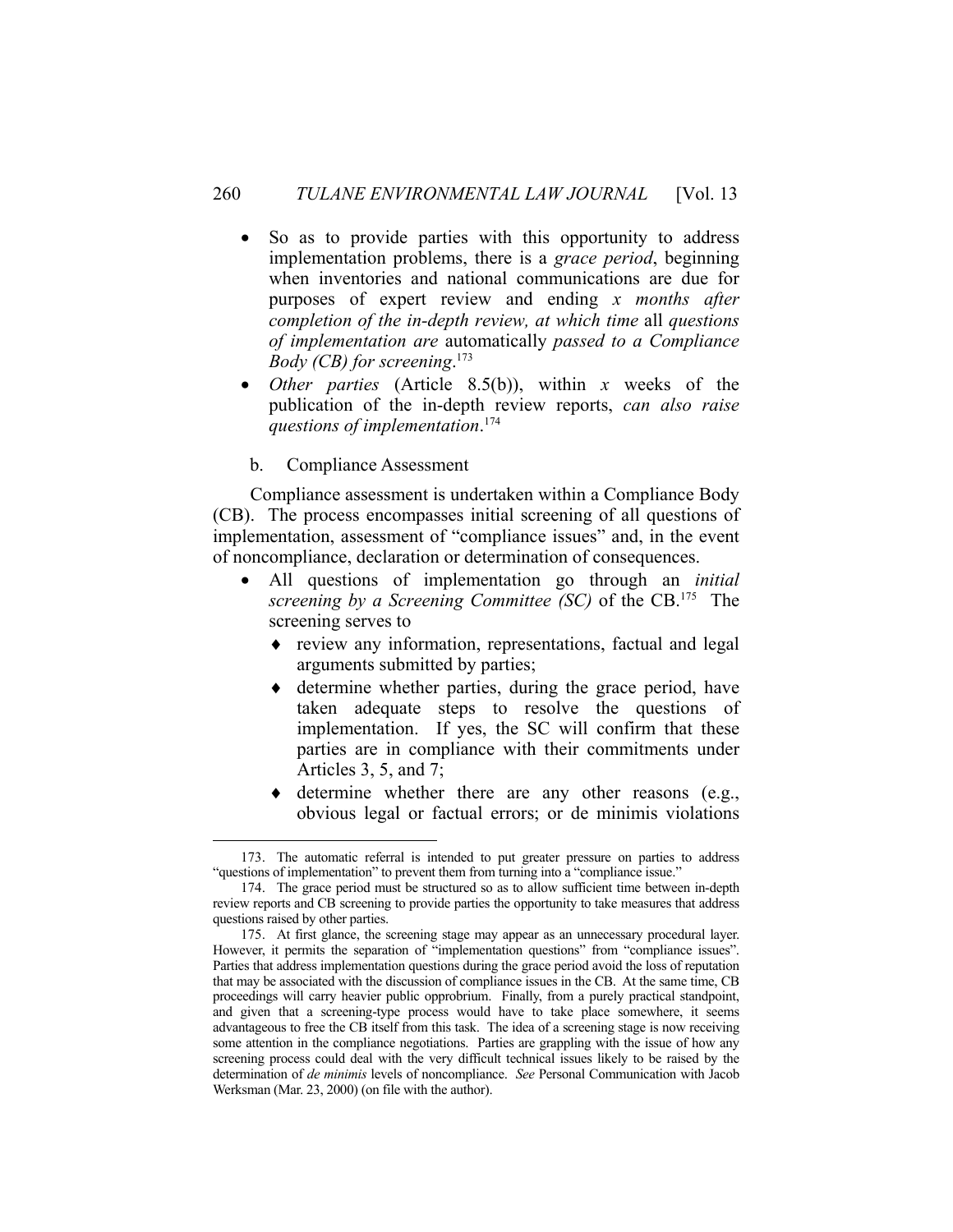such as minor omissions in national communications) why a given question of implementation raised by the expert review does not raise a compliance issue;

- determine, for questions of implementation that were raised not by expert review but by other parties, whether these are serious questions that merit further consideration.
- *All questions of implementation that are not eliminated through the screening* go to a *hearing of the full CB*, 176 where parties have further opportunity to offer information and legal arguments. This part of the process could also provide a (time-limited) opportunity for further dialogue with the party concerned and exploration of the merit of other facilitative approaches, such as advice and assistance.<sup>177</sup>
- Based on the hearing, the *CB either confirms* that the party concerned is in *compliance* (if it is presumed that parties are in compliance, active confirmation by the CB may not be necessary), *or* [recommends that the COP/MOP] *find[s] the party to be in noncompliance*.
- In case of noncompliance, the CB will,

- *for commitments under Articles 5 and 7,*<sup>178</sup>
	- *inform all parties that the party concerned is*, as of [*x* days/weeks after] the noncompliance finding, ineligible for participation in the Kyoto mechanisms. $179$
	- *determine whether advice and/or assistance are appropriate means* (e.g., due to lack of technical

 <sup>176.</sup> Parties could provide in the IET rules that, once confirmed by the screening committee, a "question of implementation" has a "yellow light" effect such as that outlined for JI in Article 6.4. Pursuant to that provision, while transactions can continue, parties cannot use reduction units to meet their commitments under Article 3 once a "question of implementation" is raised and until any "issue of compliance" is resolved. Kyoto Protocol, *supra* note 3, art. 6.4.

 <sup>177.</sup> It remains to be determined whether the CB itself should be engaged in this facilitative work, or whether a separate body—either a subgroup within the CB or the body to be created under the FCCC MCP—will be required. As it will be difficult to neatly separate the persuasive tools at the disposal of a compliance regime (ranging from facilitative to enforcementoriented measures), it may be impractical to design a system that would have noncompliance issues go back and forth between different bodies. On the other hand, it may be equally impractical, indeed impossible, for one "super body" to carry out all compliance functions.

 <sup>178.</sup> Noncompliance with Articles 5 and 7 would be addressed on an annual basis. *See supra* note 58.

 <sup>179.</sup> Whether or not there should be a "fast-track" process for the party to demonstrate that it has regained eligibility, or whether this should only be possible pursuant to the following annual submission, remains to be determined. It would be possible, for example, to provide access to the CB to regain eligibility, on a fast-track basis, during a given annual period.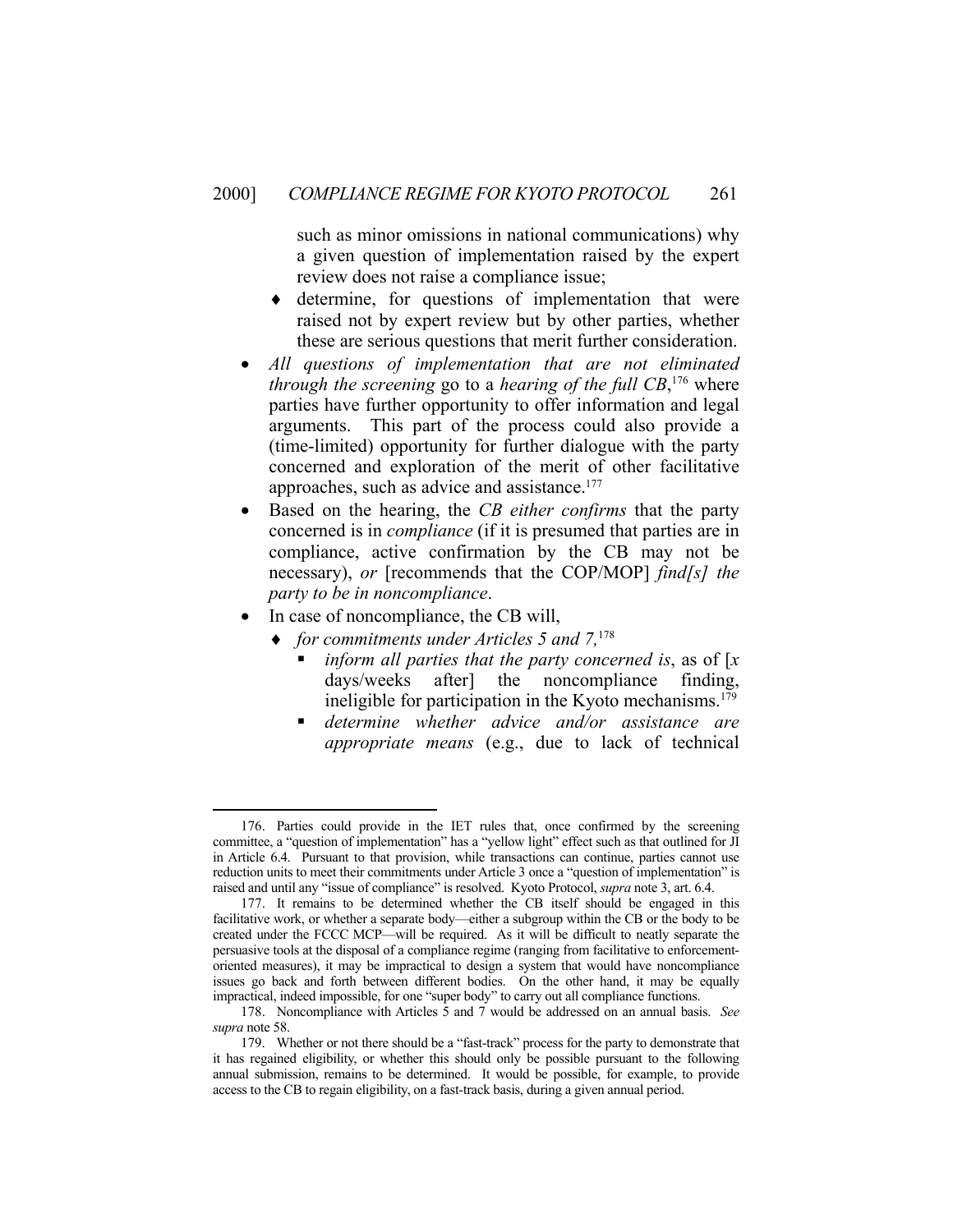capacity; natural disaster or war) to bring the party back into compliance.<sup>180</sup>

- [recommend that the COP/MOP] *publicize the noncompliance*;
- [recommend that the COP/MOP] *publicize* the noncompliance *and issue a caution* if it is a recurrence of noncompliance with Articles 5 and 7 for this party;<sup>181</sup>
- The *party concerned can appeal* the noncompliance finding to an appeal body.<sup>182</sup>
- for *QELRCs under Article 3.1,*<sup>183</sup>
	- *inform all parties that the party concerned is*, as of [*x* days/weeks after] the noncompliance finding, ineligible for the sale of emission units through IET.<sup>184</sup>
	- *determine whether advice and/or assistance are appropriate means* (e.g., due to lack of technical capacity; natural disaster or war) to bring the party back into compliance.<sup>185</sup>
	- [recommend that the COP/MOP] *publicize the noncompliance*;
	- **Figure 1** [recommend that the COP/MOP] inform the party that the overage will be deducted (with further deduction of penalty units) from its assigned amount for the next commitment period, [unless the party]
	- $\blacksquare$  [the recommendation to the COP/MOP would follow as a matter of course, unless the party]
		- *elects to pay a penalty into a compliance fund*  instead;186 or

 <sup>180.</sup> *See supra* note 177.

 <sup>181.</sup> Further consequences for noncompliance could be considered for parties that display a "persistent pattern of non-compliance."

 <sup>182.</sup> The appeal would not stay ineligibility for the Kyoto mechanisms. Given the expert review, screening, and CB hearing conducted up to this point, it is assumed that an appeal body would reach different conclusions only in exceptional cases. Therefore, it seems undesirable to provide incentives for parties to appeal CB findings in other than exceptional cases. Of course, a party can always take the steps necessary to regain eligibility and request reinstatement, e.g., from the CB. *See supra* note 179.

 <sup>183.</sup> Noncompliance with Article 3.1 would be addressed at the end of a commitment period. *See supra* note 58 and accompanying text.

 <sup>184.</sup> *See supra* note 179 and accompanying text.

 <sup>185.</sup> *See supra* note 177.

 <sup>186.</sup> Various options exist for the parameters and beneficiaries of this type of fund. *See* GLEN WISER & DONALD M. GOLDBERG, CENTER FOR INT'L ENVTL. L., THE COMPLIANCE FUND: A NEW TOOL FOR ACHIEVING COMPLIANCE UNDER THE KYOTO PROTOCOL (1999) (visited May 12,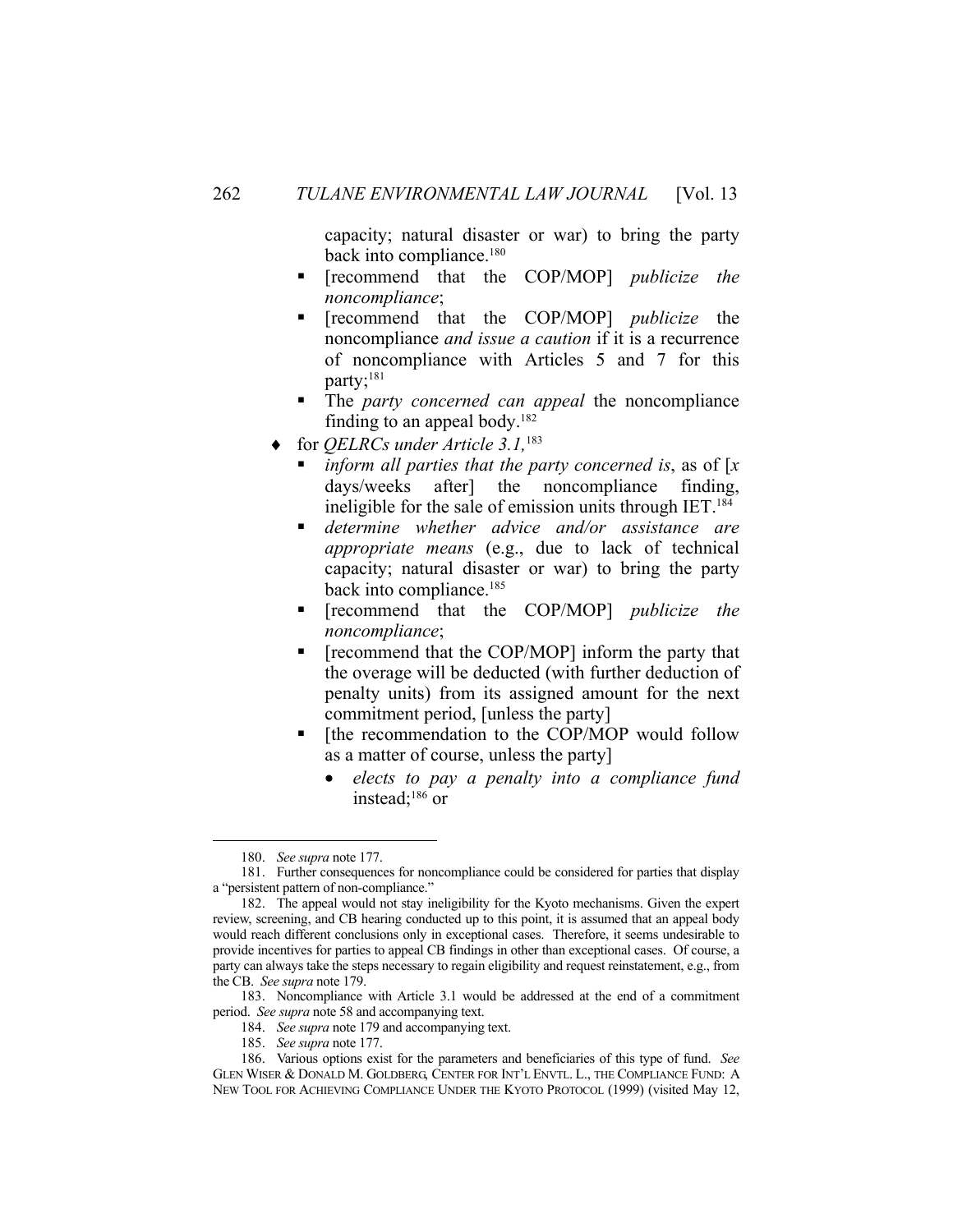- *appeals* the noncompliance finding to an appeal body.187
- c. Appeal Process

 The appeal process would be run, on an ad hoc basis, by an appeal body. The appeal process would, of necessity, be an expeditious process. Whether mechanism eligibility issues require a yet faster track would have to be determined.<sup>188</sup> The structure of the body is left open here.<sup>189</sup>

- A representative of the CB would present the CB's conclusions.190
- The party concerned could argue its case.
- Other parties could make submissions.
- The appeal body would reach a final [and binding] decision.
- d. Decision of the COP/MOP

 The final step in the process would be a decision of the COP/MOP, adopting the recommendations of the CB or, where applicable, the appeal body. This would apply only to recommendations concerning findings of noncompliance and consequences to such noncompliance.<sup>191</sup> However, even in a model that involves the COP/MOP, it may be appropriate to treat mechanism eligibility questions separately and to leave noncompliance findings in this context entirely to the CB (subject to appeal).<sup>192</sup> In its decisions, the COP/MOP would apply a "reverse consensus" voting formula.

 <sup>2000) &</sup>lt;http://www.ciel.org/pubccp.html>; WISER & GOLDBERG, RESTORING THE BALANCE, *supra* note 118, at 3-13.

 <sup>187.</sup> *See supra* note 182.

 <sup>188.</sup> *See supra* note 179.

 <sup>189.</sup> While different options exist, this body would need to be separate from the CB to ensure both bodies' integrity, especially since a representative of the CB would have to appear before the appeal body. Appeals could be heard by panels convened ad hoc. Such appeal panels could also be part of a broader dispute settlement structure, for example, if parties saw a need for opportunities to bring mechanism-related disputes between parties to binding settlement.

 <sup>190.</sup> The CB representative could be either a designated CB member, or the CB chair, especially if the latter's role in the CB did not involve participation in the CB's decisions.

 <sup>191.</sup> Given that the compliance regime is structured on the basis of an assumption that parties are in compliance, the CB merely confirms this assumption. It seems unnecessary to have a further confirmation issued by the COP/MOP. However, it would be easy enough to have COP/MOP confirm all actions of the CB.

 <sup>192.</sup> *See supra* notes 179 and 182 and accompanying text.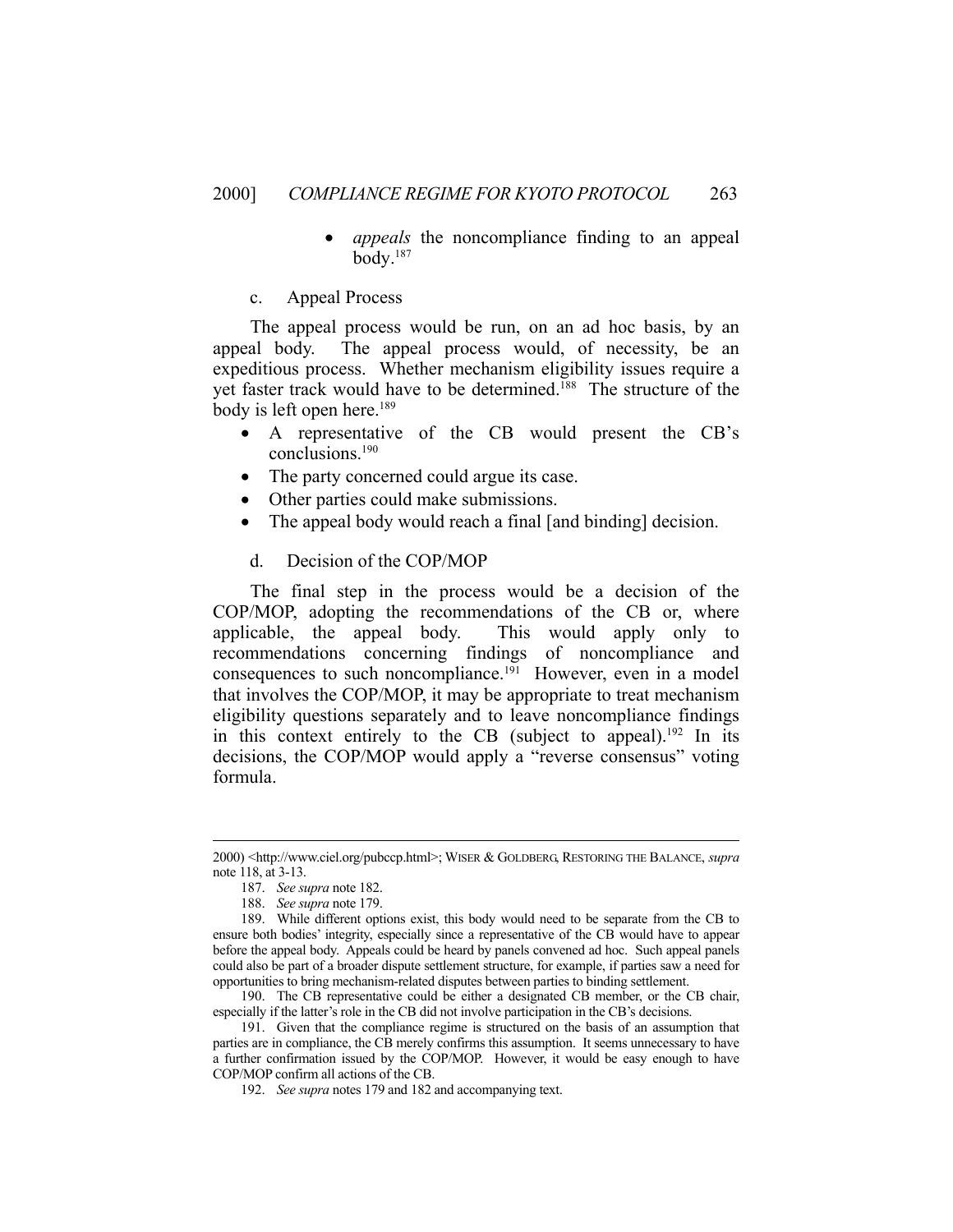A few additional comments are in order by way of background to some of the choices that were made in structuring the model outlined above and to highlight a number of unprecedented features that were included, taking into account the spectrum of views expressed in the JWG.

 First, in existing noncompliance procedures, it is not the compliance body but the COP that makes actual findings of noncompliance and imposes any consequences. The compliance bodies, in these existing regimes, merely make recommendations.<sup>193</sup> One reason for separating the compliance bodies from the task of reaching findings and determining consequences is to keep the process as depoliticized as possible. At the same time, in view of the limited membership of most compliance bodies, involvement of the COP guarantees that all parties maintain control over the noncompliance process.<sup>194</sup> That said, given the linkages between compliance and the Kyoto mechanisms, and given that the Kyoto Protocol must be equipped to effectively address noncompliance with emission reduction commitments, a more assertive and agile process than one giving the COP the final say is required. Thus, the model outlined here does vest the power to make noncompliance findings and to determine consequences in the CB.

 The potential for actual consequences to noncompliance is the second unprecedented aspect of the model sketched here. In light of this sensitive feature, the process is structured so as to reduce the burden placed on the CB in finding noncompliance and determining consequences. This is achieved in several ways. First, any consequences that may result are not determined by the CB, but are predetermined. The CB merely determines whether the preconditions for a party's ineligibility for the Kyoto mechanisms, or for deductions of assigned amount units from subsequent commitment periods, exist (i.e., whether the party concerned is in noncompliance) and whether there are any reasons why the consequences should not follow. Secondly, parties can appeal the CB's conclusions, although, in view of the extensive factual assessment up to this point, such an appeal should arguably be limited to questions of law.<sup>195</sup>

 <sup>193.</sup> *See, e.g.*, Montreal Protocol NCP, *MOP-4 Report*, *supra* note 9, ¶ 9.

 <sup>194.</sup> This feature is particularly important to parties that may find themselves before a compliance body, but are not represented in the membership of the body.

 <sup>195.</sup> Obviously, if the final decision was left to the COP/MOP, the outcome of the appeal would not be binding but subject to confirmation by the COP/MOP. In view of a COP/MOP decision stage, however, there may be less need for an appeal process.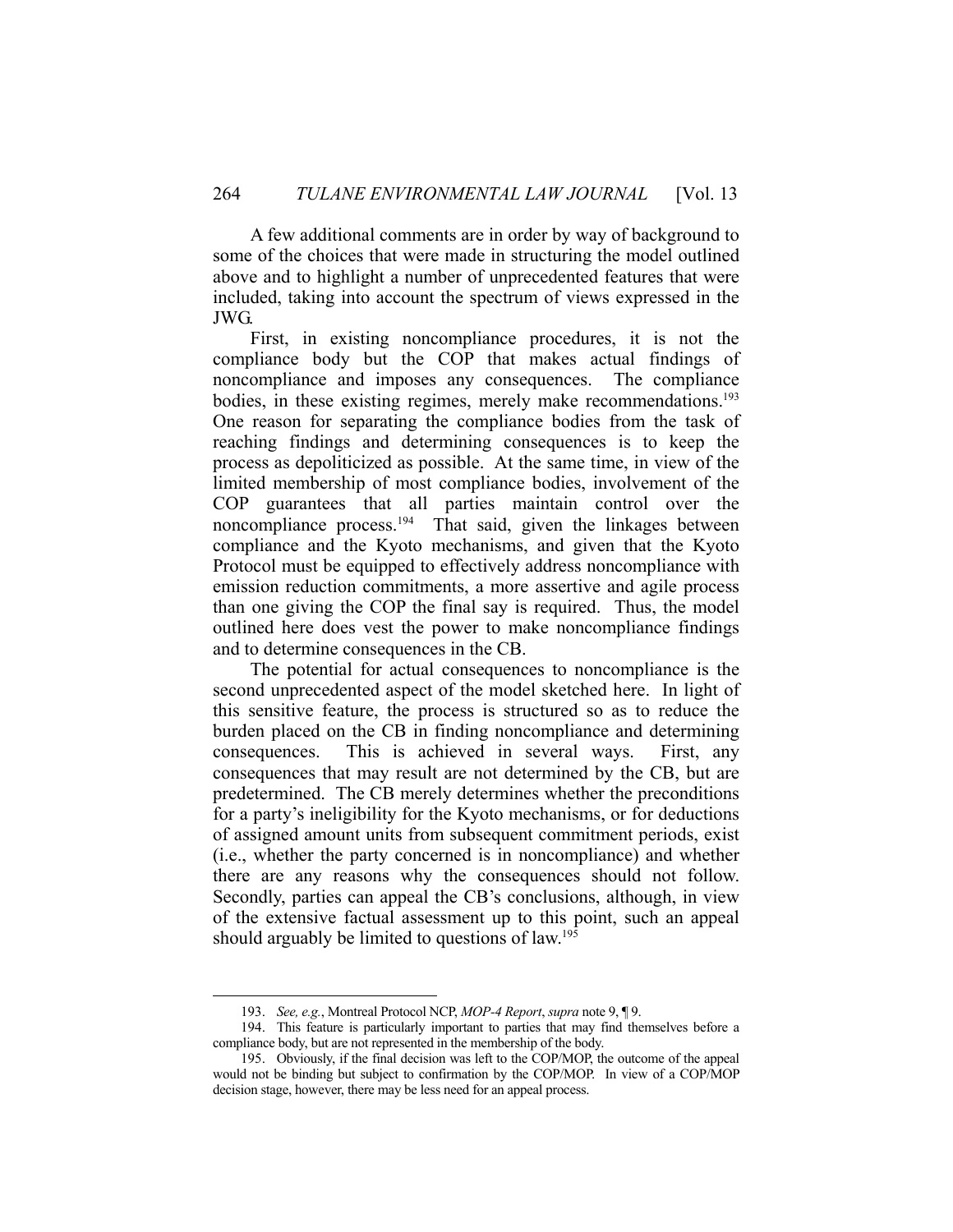The use of predetermined penalties constitutes a third new feature of the approach described. While, in the JWG process, some have referred to the desirability of "automatic" penalties,<sup>196</sup> this is not what is described here. In the above model, penalties do not "automatically" follow findings of noncompliance.<sup>197</sup> Rather, the penalties for certain types of noncompliance are "predetermined". This means that the process is structured on the basis of a presumption in favor of certain consequences for certain types of noncompliance. At the same time, several procedural layers are inserted to make this approach more acceptable: parties have an opportunity to be heard, the CB can consider (limited) circumstances to conclude that the normal penalty should not follow, and the CB's conclusion that the predetermined penalty is warranted can be appealed.

 Of course, if the COP/MOP retained the final say and could "overrule" the CB's conclusions, a further safeguard would be built into the system. As noted, involvement of the COP/MOP would make the compliance regime considerably more cumbersome and significantly reduce its ability to swiftly address instances of noncompliance. However, parties may not be ready to leave the final decisionmaking authority in the hands of a limited membership compliance body. In that event, an alternative approach could involve the COP/MOP on the basis of the "reverse consensus" approach contemplated by several parties.<sup>198</sup> Under this approach, the COP/MOP retains final control over noncompliance findings and consequences, but the process tilts decisionmaking slightly more in the direction of the CB: the reverse consensus approach introduces a presumption that the CB's recommendations should be upheld, thereby implying that these should be altered only for exceptional reasons. As noted earlier, in a model that involves the COP/MOP, it may be appropriate to treat mechanism eligibility questions separately and to leave noncompliance findings in this context to the CB.199

 In essence, these various "procedural layers" provide opportunities to rebut the penalty presumption underlying the

 <sup>196.</sup> *See supra* notes 125-128 and accompanying text.

 <sup>197.</sup> Arguably, "automatic" penalties, following upon a finding of noncompliance without any opportunity to assess their appropriateness in individual cases, would run afoul of the requirement in Article 17 that consequences take into account "cause, type, degree and frequency of non-compliance." Kyoto Protocol, *supra* note 3, art. 17. The approach outlined here, by contrast, would meet that requirement.

 <sup>198.</sup> The approach was discussed at COP-5. *See* Personal Communication, Alain Richer, *supra* note 68.

 <sup>199.</sup> *See supra* note 192 and accompanying text.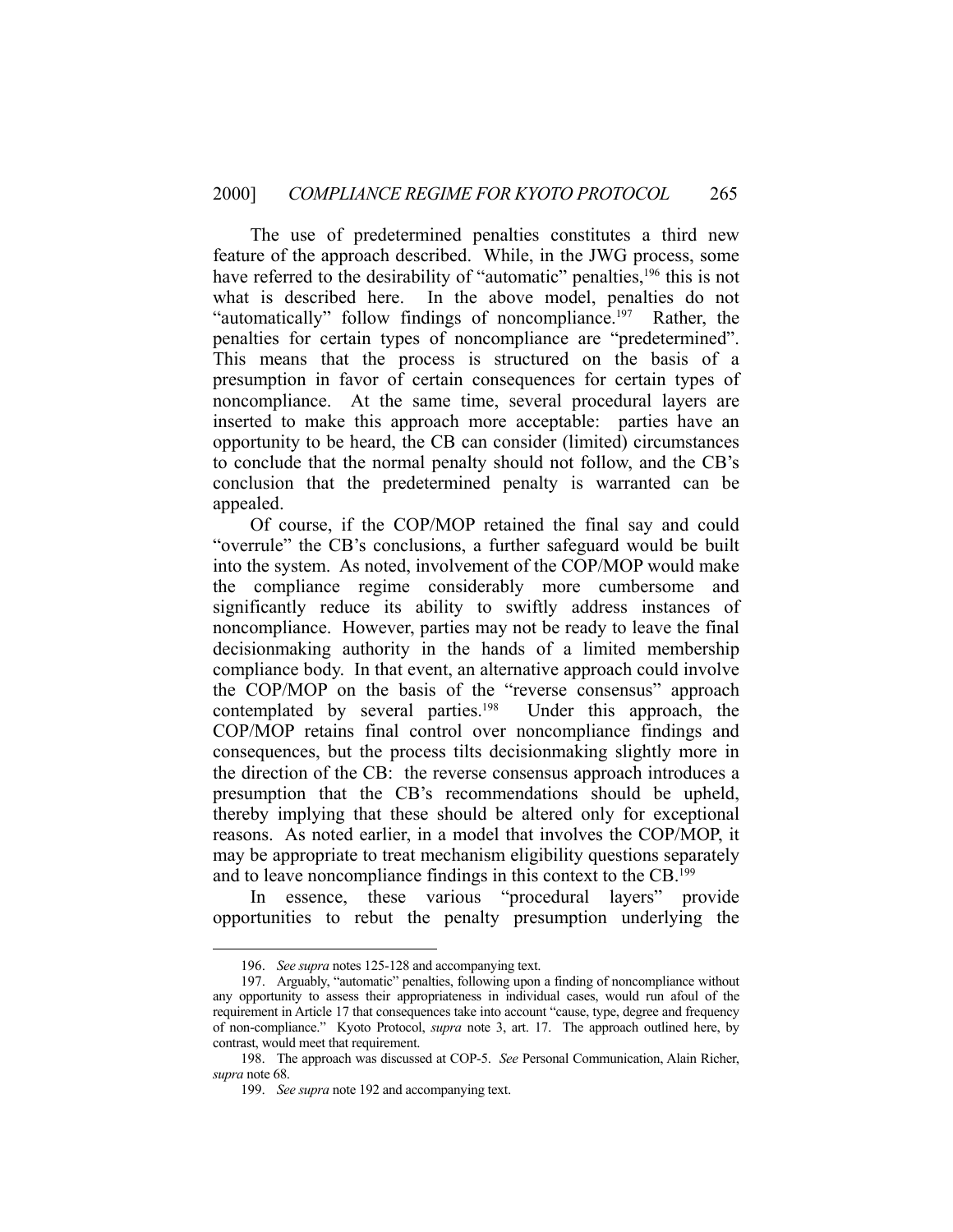noncompliance regime for QELRCs. This design was chosen because, once it is assumed that "real" consequences are required to ensure compliance with QELRCs, including by enhancing the "persuasive force" of facilitative opportunities, there must also be a realistic chance of actual exposure to these consequences. "Real" consequences would have little impact if the process did not provide for a "real" chance that they will result. As previously discussed, the particular problem for the Kyoto Protocol regime is that it will likely not tolerate noncompliance with QELRCs or long compliance delays—the mechanisms could collapse and the environmental goal of the protocol could quickly become unattainable if parties exceeded their assigned amounts significantly and over extended periods.

 It should be emphasized again that the inclusion of predetermined consequences does not mean that there is no room for, or benefit to, facilitative approaches to target related commitments, including opportunities for parties, particularly EITs (or developing country parties, should they take on such commitments) to seek advice and assistance, and opportunities for dialogue with developed country parties. On balance, however, these approaches may be most appropriate during a commitment period, when there is concern that a party will have future compliance problems.<sup>200</sup> Once there is actual noncompliance (i.e., after the end of the commitment period) a more assertive approach may is warranted. Therefore, the model proceeds along a continuum that encompasses facilitative approaches, but is structured towards enforcement-oriented outcomes. Of course, the larger compliance system could provide relatively greater opportunities to EITs (or developing country parties) to seek advice and assistance designed to prevent noncompliance.

 A further unprecedented feature of the process outlined here is the inclusion of an element of binding dispute settlement. At first glance, experience gained under existing MEAs would seem to suggest that dispute settlement will play an insignificant role in the Kyoto Protocol compliance regime. Many observers have noted that states have thus far avoided resort to binding settlement of differences regarding the interpretation or application of a MEA.<sup>201</sup> Along with

 <sup>200.</sup> Indeed, it has been argued that facilitative approaches should be applied *only* during the commitment period, while enforcement should be the focus of the compliance regime after the commitment period ends. *See* GOLDBERG ET AL., BUILDING A COMPLIANCE REGIME, *supra* note 60, at 3, 18, 20-23; WORLD WILDLIFE FUND, *supra* note 59, at 7-12.

 <sup>201.</sup> *See, e.g.*, Werksman, *Compliance*, *supra* note 38, at 62. Note also that, to the extent that dispute settlement can lead to binding results, resort to it tends to be optional for parties. Conversely, to the extent that the process is mandatory, the outcomes are nonbinding. *Cf.* FCCC, *supra* note 2, art. 14.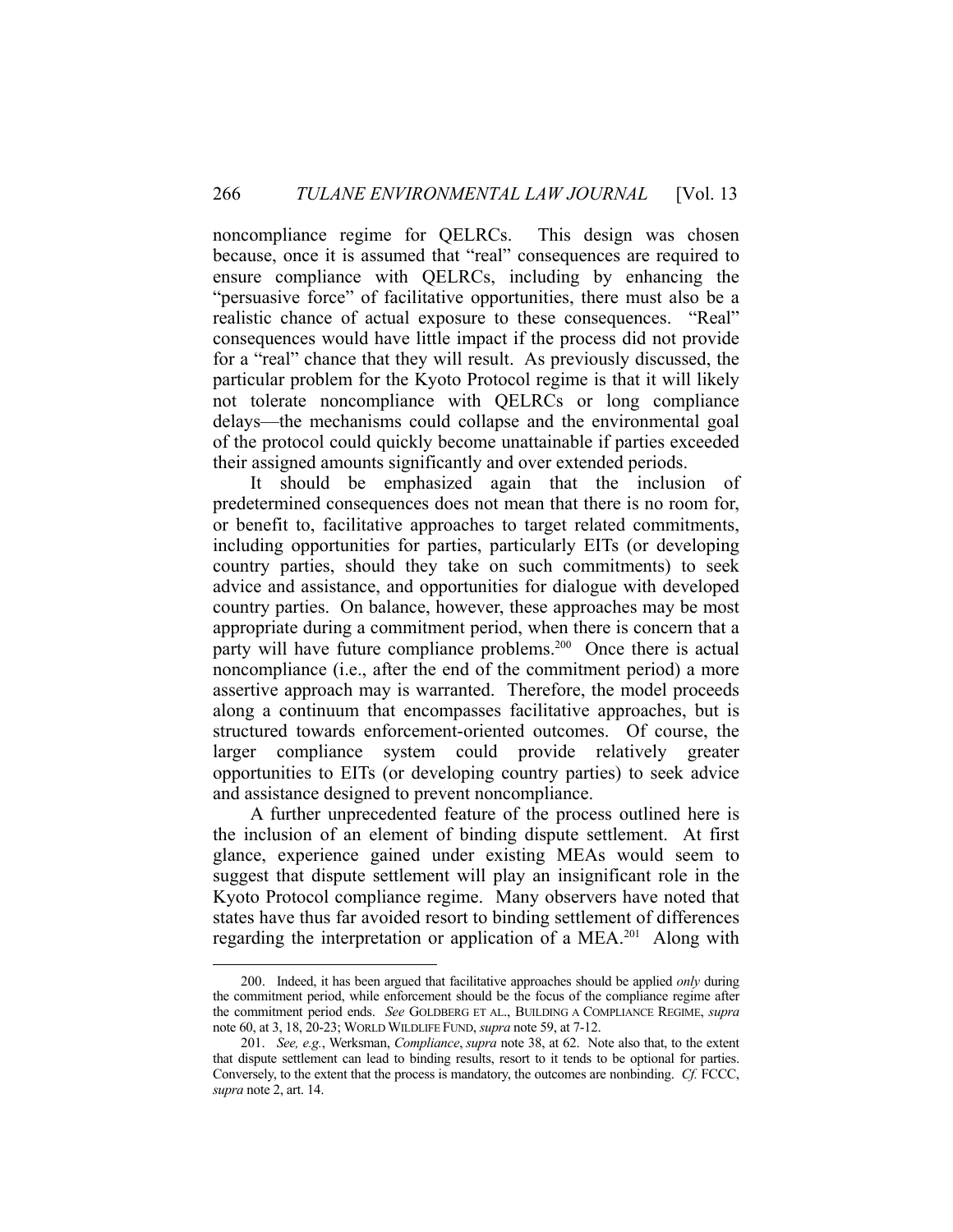several others, I have previously argued that conventional dispute settlement procedures are also unsuited to dealing with MEA compliance issues because they rely upon an adversarial rather than a cooperative model, and because, due to their largely bilateral focus, they cannot adequately address typically polycentric MEA compliance issues.202 While all of these reservations apply also to the Kyoto Protocol, it nonetheless seems possible that the protocol compliance regime can carve out a role for some type of dispute settlement procedure, for example, for an appeal process such as outlined above. As noted, if noncompliance could attract penalties, especially predetermined penalties, states may want an opportunity for binding resolution of compliance questions. In turn, the existence of an appeal option could make the inclusion of penalties more acceptable. Further, competitiveness concerns may prompt individual parties participating in the Kyoto mechanisms to resort to binding settlement. Because all of these issues retain a polycentric quality, engaging not just the interests of individual parties but the interests of all parties in compliance with the protocol, any such dispute settlement option would have to be tailor-made for the protocol compliance regime, rather than drawn from the convention's dispute settlement provisions.<sup>203</sup> The model sketched above addresses the polycentric aspects of the proceedings by involving a representative of the CB, who presents the CB's findings to the appeal body.204 In this function rests a final unprecedented dimension to the above model: in going before the appeal body, the CB representative would represent the interests of all parties to the protocol in ensuring compliance with its terms.205

 <sup>202.</sup> *See* Jutta Brunnée & Stephen J. Toope, *Environmental Security and Freshwater Resources: Ecosystem Regime Building*, 91 AM.J.INT'L L. 26, 47 (1997).

 <sup>203.</sup> There may be some room to address these concerns through the development of a conciliation procedure pursuant to Article 14.7 of the FCCC. However, as per Article 14.7, conciliation can result only in a "recommendatory award."

 <sup>204.</sup> *See supra* note 190 and accompanying text.

 <sup>205.</sup> Indeed, one might argue that this approach would be an appropriate reflection of the FCCC's acknowledgement that climate change "and its adverse effects are a common concern of humankind." FCCC, *supra* note 2, pmbl. On models for such representation of common interest in an international context, see Ulrich Beyerlin, *State Community Interests and Institution Building in International Environmental Law*, 56 ZEITSCHRIFT FÜR AUSLÄNDISCHES ÖFFENTLICHES RECHT UND VÖLKERRECHT (ZaöRV) 602 (1996), and Profullachandra N. Bhagwati, *Environmental Disputes*, *in* THE EFFECTIVENESS OF INTERNATIONAL ENVIRONMENTAL AGREEMENTS: ASURVEY OF EXISTING LEGAL INSTRUMENTS 436 (Sand ed., 1992).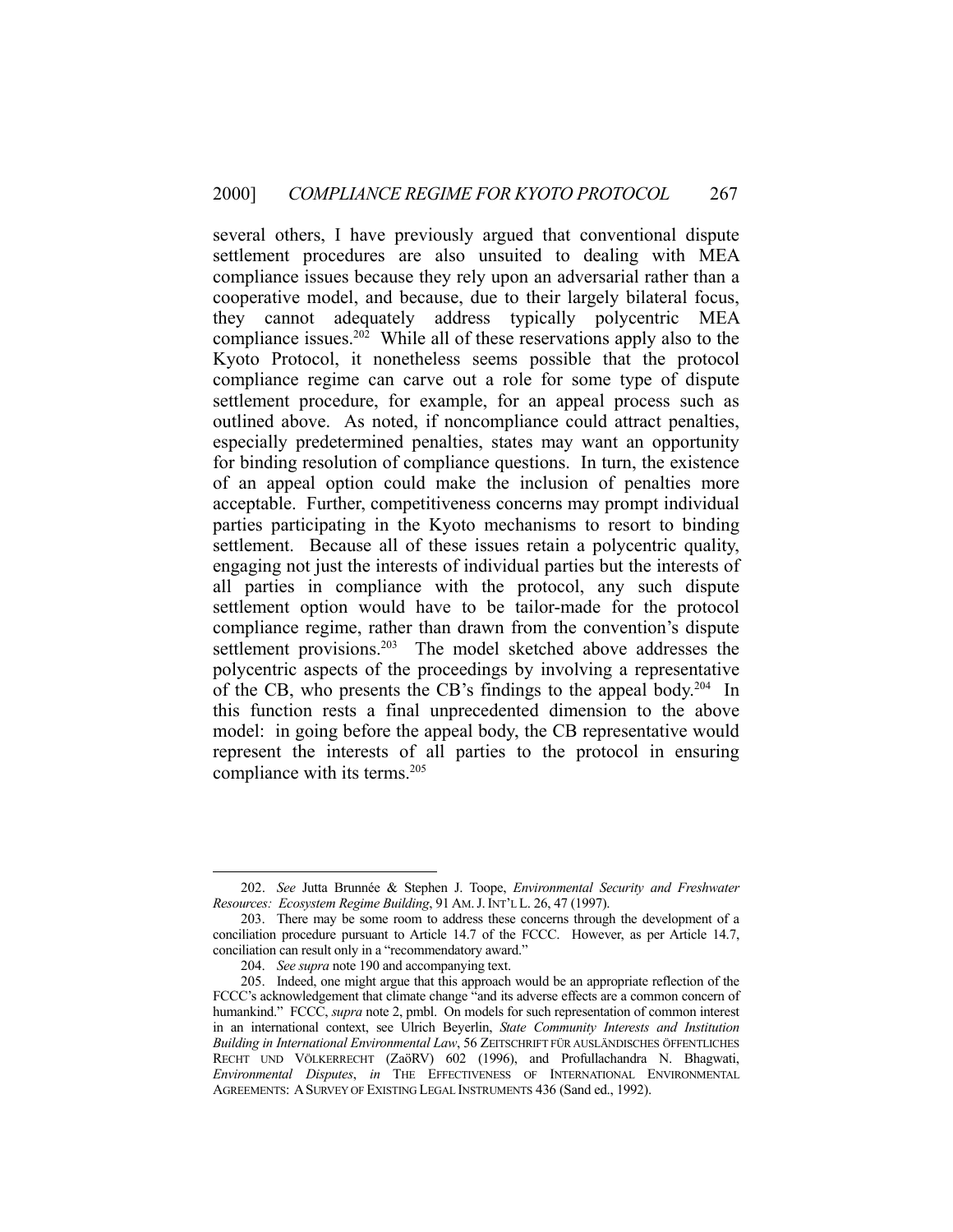#### IV. CONCLUDING OBSERVATIONS: BEYOND COMPLIANCE

 This Article has taken a very pragmatic look at the ongoing negotiations for a Kyoto Protocol compliance regime. This focus has, in part, been shaped by my involvement in the early stages of the deliberations. Writing this Article afforded me an opportunity to reflect upon the issues that underpin the compliance negotiations and extrapolate some tentative conclusions regarding the shape that a compliance regime for the protocol might take. I made a choice, then, to tell the story of the compliance negotiations as one that highlights the dilemmas and choices that must be addressed and the compromises that must be struck in finding a balance between facilitation and enforcement. Except for brief references,<sup>206</sup> I chose not to situate the discussion in the context of the rich theoretical literature on compliance, nor in the context of the related work on the evolution of legal regimes and their influence on state behavior. It is not for this conclusion to introduce this theoretical context through the backdoor, so to speak. I believe it is appropriate, however, to flag that the ongoing compliance negotiations and the regime that will ultimately emerge provide fertile ground for examinations through the lenses of theories on legal norms and on compliance.

 The compliance literature has seen a lively debate about the extent to which the claims of the "managerial model,"207 which focuses upon facilitative and cooperative means to bring about compliance, are contingent upon the nature of the commitments at hand. In other words, to what extent is compliance with MEAs truly brought about by "process," and is a function of persuasion through iterated interaction and "justificatory discourse" among regime members,208 and to what extent is the apparent success of facilitative MEA compliance regimes a function of the limited, mostly technical, nature of the commitments, or the fact that parties would meet them at any rate?209 By extension, does the effectiveness of facilitative approaches decrease to the extent that commitments become more onerous and that the importance of a "level playing field" among parties increases?210 Does it follow that compliance with certain types

 <sup>206.</sup> *See* sources cited *supra* note 10.

 <sup>207.</sup> CHAYES & CHAYES, *supra* note 10, at 3 (1995).

 <sup>208.</sup> *Id.* at 25.

 <sup>209.</sup> *See* George W. Downs et al., *Is the Good News About Compliance Good News About Cooperation?* 50 INT'L ORG. 379 (1996).

 <sup>210.</sup> *See* Werksman, *Compliance*, *supra* note 38, at 57.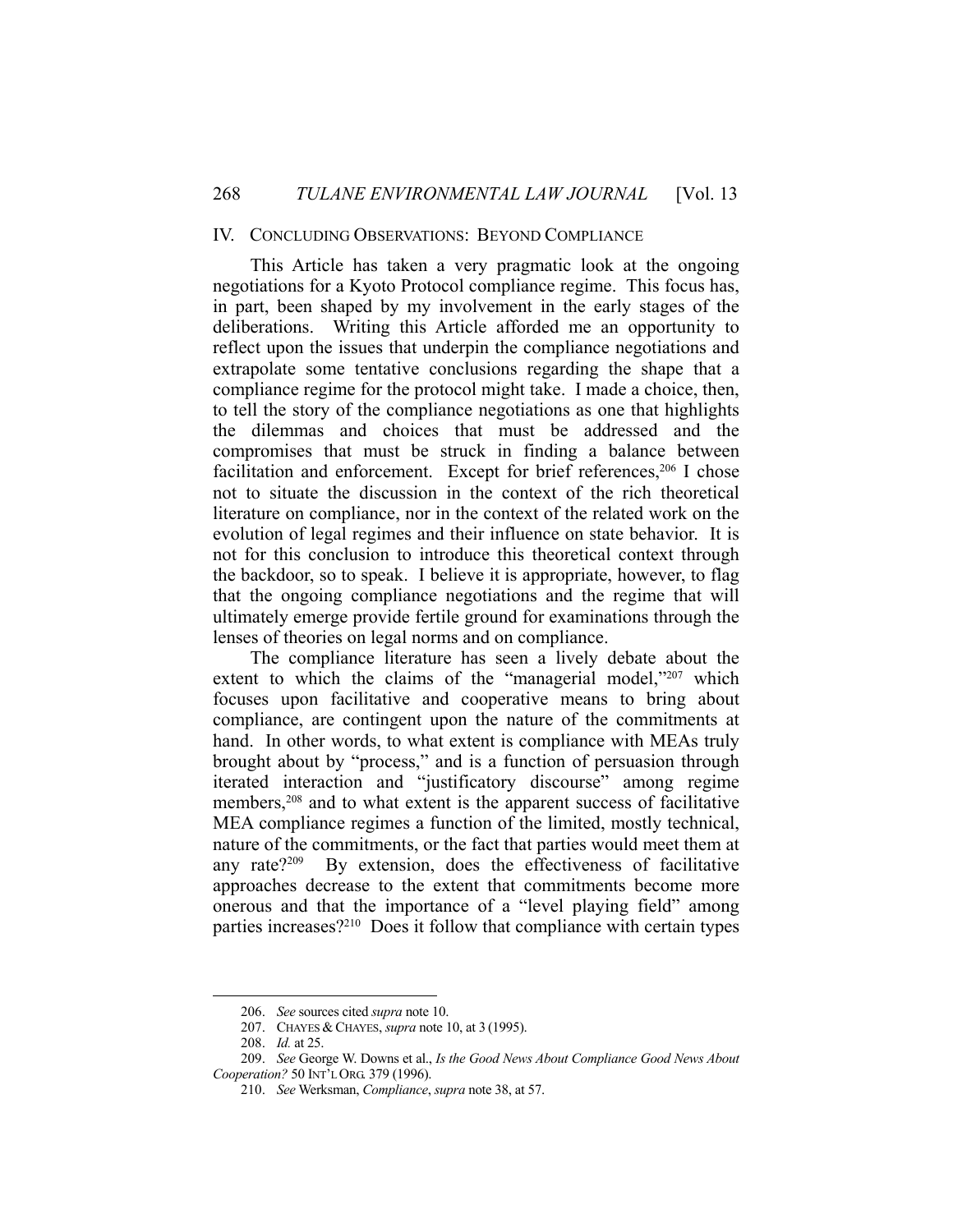of commitments can be ensured only through more enforcementoriented approaches?211

 The negotiations under the Kyoto Protocol, at first glance, might suggest that the answers to these latter questions must be affirmative. It is intriguing, for example, that the parties appear to draw clear distinctions between "soft" and "hard" commitments,<sup>212</sup> between procedural commitments (Articles 5 and 7) and the most onerous target-related commitments (Article 3), and between the facilitative and enforcement-oriented compliance approaches that may be appropriate in each case.<sup>213</sup> However, experience with existing compliance regimes strongly suggests that no bright line should be drawn between facilitation and enforcement and that the two approaches are best understood as components of a "persuasive continuum." This perspective also serves to alter our focus just slightly from "*what* makes states comply with legal commitments" to "*why* do states comply," thereby revealing the challenging questions that lie beneath the surface of the debate about compliance approaches. Ultimately, questions about compliance are questions about the very nature of legal norms.214 The Kyoto Protocol and the

 <sup>211.</sup> For an overview on the debate between managerial and enforcement-oriented approaches, see Danish, *supra* note 10.

 <sup>212.</sup> At the same time, it is interesting to observe that parties are intent on speaking of "commitments" rather than "obligations," even when they are in fact referring to ("hard") legally binding obligations. On this point, see DOUGLAS M. JOHNSTON, CONSENT AND COMMITMENT IN THE WORLD COMMUNITY 156 (1997).

 <sup>213.</sup> Further to the preference for the language of "commitment," *see id.*, and notwithstanding the distinctions that are made between facilitative and enforcement-oriented approaches, parties are equally intent on avoiding the language of "enforcement" or "punishment" even where the consequences under discussion are in effect penalties. For example, the protocol speaks of "(binding) consequences" to noncompliance. During the JWG deliberations at COP-5, some parties even sought replacement of the term "consequence" with the term "outcome." *See FCCC COP-5 Highlights: Friday, 29 October 1999*, 12 EARTH NEGOTIATIONS BULLETIN (IISD) 117 (Oct. 30, 1999) <http://www.iisd.ca/linkages/vol12/ enb12117e.html>.

 <sup>214.</sup> These linkages have been explored from a variety of perspectives. *See, e.g.*, CHAYES & CHAYES, *supra* note 10; THOMAS M. FRANCK, FAIRNESS IN INTERNATIONAL LAW AND INSTITUTIONS (1995); FRIEDRICH V. KRATOCHWIL, RULES, NORMS AND DECISIONS: ON THE CONDITIONS OF PRACTICAL AND LEGAL REASONING IN INTERNATIONAL RELATIONS AND DOMESTIC AFFAIRS (1989); Anthony Clark Arend, *Do Legal Rules Matter? International Law and International Politics*, 38 VA. J. INT'L L. 107 (1998); Brunnée & Toope, *supra* note 202; Michael Byers, *Taking the Law Out of International Law: A Critique of the Iterative Perspective*, 38 HARV. INT'L L.J. 201 (1997); Ian Johnstone, *Treaty Interpretation: The Authority of Interpretative Communities*, 12 MICH. J. INT'L L. 371 (1991); Benedict Kingsbury, *The Concept of Compliance as a Function of Competing Conceptions of International Law*, 19 MICH. J. INT'L L. 345 (1998); Martti Koskenniemi, *Breach of Treaty or Non-Compliance? Reflections on the Enforcement of the Montreal Protocol*, 3 Y.B. INT'L ENVTL. L. 123 (1992); John K. Setear, *An Iterative Perspective on Treaties: A Synthesis of International Relations Theory and International Law*, 37 HARV. INT'L L.J. 139 (1996); Stephen J. Toope, *Emerging Patterns of Governance and*